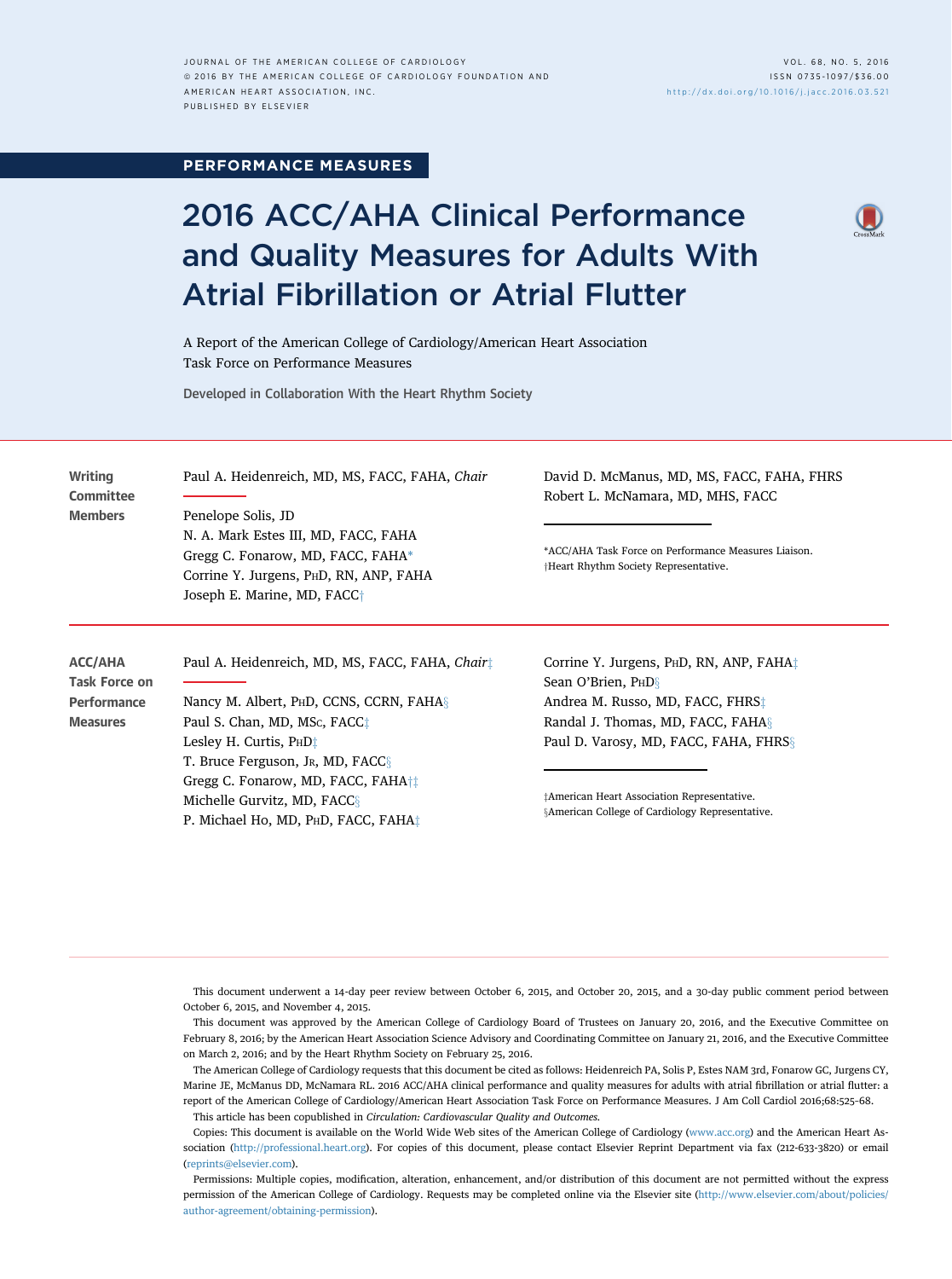# TABLE OF CONTENTS

| 1.2. Disclosure of Relationships With Industry and                                                                                                                                                                                      |
|-----------------------------------------------------------------------------------------------------------------------------------------------------------------------------------------------------------------------------------------|
|                                                                                                                                                                                                                                         |
|                                                                                                                                                                                                                                         |
| 2.2. Definition and Selection of Measures 529                                                                                                                                                                                           |
| 3.2016 ACC/AHA ATRIAL FIBRILLATION/ATRIAL<br><b>FLUTTER CLINICAL PERFORMANCE AND QUALITY</b>                                                                                                                                            |
| 3.1. Discussion of 2016 Atrial Fibrillation/Atrial Flutter<br>Clinical Performance and Quality Measures 2006. 1990                                                                                                                      |
|                                                                                                                                                                                                                                         |
|                                                                                                                                                                                                                                         |
|                                                                                                                                                                                                                                         |
| 4. AREAS FOR FURTHER RESEARCH  533                                                                                                                                                                                                      |
|                                                                                                                                                                                                                                         |
| <b>APPENDIX A</b>                                                                                                                                                                                                                       |
| 2016 ACC/AHA Atrial Fibrillation Clinical Performance<br>and Quality Measures <b>contained a contained a contained</b> and Cuality Measures and Cuality of the Cuality of the S                                                         |
| Performance Measures for Use in Patients With<br>Inpatient and Outpatient Atrial Fibrillation or                                                                                                                                        |
| <b>Inpatient Measures <i>Communication no. 1999</i></b>                                                                                                                                                                                 |
| Short Title: PM-1: CHA <sub>2</sub> DS <sub>2</sub> -VASc Risk Score<br>Documented Prior to Discharge 539<br>Short Title: PM-2: Anticoagulation Prescribed<br>Prior to Discharge 541<br>Short Title: PM-3: PT/International INR Planned |
| Follow-Up Documented Prior to Discharge for                                                                                                                                                                                             |

Warfarin Treatment .................... 542 Outpatient Measures ............................. 543 Short Title: PM-4: CHA<sub>2</sub>DS<sub>2</sub>-VASc Score Risk Score Documented ..................... 543 Short Title: PM-5: Anticoagulation Prescribed . 545 Short Title: PM-6: Monthly INR for Warfarin Treatment ........................... 547

Quality Improvement Measures for Inpatient or Outpatient Atrial Fibrillation or Atrial Flutter Patients .................................. 549

| Short Title: OM-2: ACEI or ARB Prescribed Prior<br>to Discharge (When LVEF ≤40) 550        |  |
|--------------------------------------------------------------------------------------------|--|
| Short Title: QM-3: Inappropriate Prescription                                              |  |
| of Antiarrhythmic Drugs to Patients With<br>Permanent Atrial Fibrillation 551              |  |
| Short Title: QM-4: Inappropriate Prescription of                                           |  |
| Dofetilide or Sotalol Prior to Discharge 552                                               |  |
| Short Title: QM-5: Inappropriate Prescription of                                           |  |
| a Direct Thrombin or Factor Xa Inhibitor Prior to                                          |  |
|                                                                                            |  |
| Short Title: QM-7: Inappropriate Prescription of                                           |  |
| Antiplatelet and Oral Anticoagulation Therapy                                              |  |
| Prior to Discharge 555                                                                     |  |
| Short Title: QM-8: Inappropriate Prescription                                              |  |
| of Nondihydropyridine Calcium Channel                                                      |  |
| Antagonist Prior to Discharge 556                                                          |  |
| Short Title: OM-9: Patients Who Underwent                                                  |  |
| Atrial Fibrillation Catheter Ablation Who Were                                             |  |
| Not Treated With Anticoagulation Therapy Both                                              |  |
| During or After a Procedure 557                                                            |  |
| Short Title: QM-10: Shared Decision Making                                                 |  |
| Regarding Anticoagulation Prescription Prior to                                            |  |
|                                                                                            |  |
|                                                                                            |  |
| Short Title: QM-11: Beta Blocker Prescribed                                                |  |
| (When LVEF $\leq 40$ ) 559                                                                 |  |
| Short Title: QM-12: Inappropriate Prescription<br>of Antiarrhythmic Drugs to Patients With |  |
| Permanent Atrial Fibrillation  560                                                         |  |
| Short Title: QM-13: Inappropriate Prescription                                             |  |
| of Dofetilide or Sotalol 561                                                               |  |
| Short Title: QM-14: Inappropriate Prescription                                             |  |
| of a Direct Thrombin or Factor Xa Inhibitor 562                                            |  |
| Short Title: QM-16: Inappropriate Prescription                                             |  |
| of Antiplatelet and Oral Anticoagulation                                                   |  |
| Therapy  564                                                                               |  |
| Short Title: QM-17: Inappropriate Prescription                                             |  |
| of Nondihydropyridine Calcium Channel                                                      |  |
|                                                                                            |  |
| Short Title: QM-18: Shared Decision Making in                                              |  |

# APPENDIX B

| Author Relationships With Industry and Other Entities          |  |  |  |  |
|----------------------------------------------------------------|--|--|--|--|
| (Relevant)-2016 ACC/AHA Clinical Performance and               |  |  |  |  |
| <b>Quality Measures for Adults With Atrial Fibrillation or</b> |  |  |  |  |
|                                                                |  |  |  |  |

Anticoagulation Prescription ............. 566

# APPENDIX C

| Peer Reviewer Relationships With Industry and Other            |
|----------------------------------------------------------------|
| Entities-2016 ACC/AHA Clinical Performance and                 |
| <b>Quality Measures for Adults With Atrial Fibrillation or</b> |
|                                                                |

# PREAMBLE

| <b>Inpatient Measures <i>Constitution CAS</i></b> |  |  |                                                          |
|---------------------------------------------------|--|--|----------------------------------------------------------|
| Short Title: OM-1: Beta Blocker Prescribed Prior  |  |  | The American College of Cardiology (ACC)/American        |
| to Discharge (When LVEF $\leq$ 40) 549            |  |  | Heart Association (AHA) clinical performance and quality |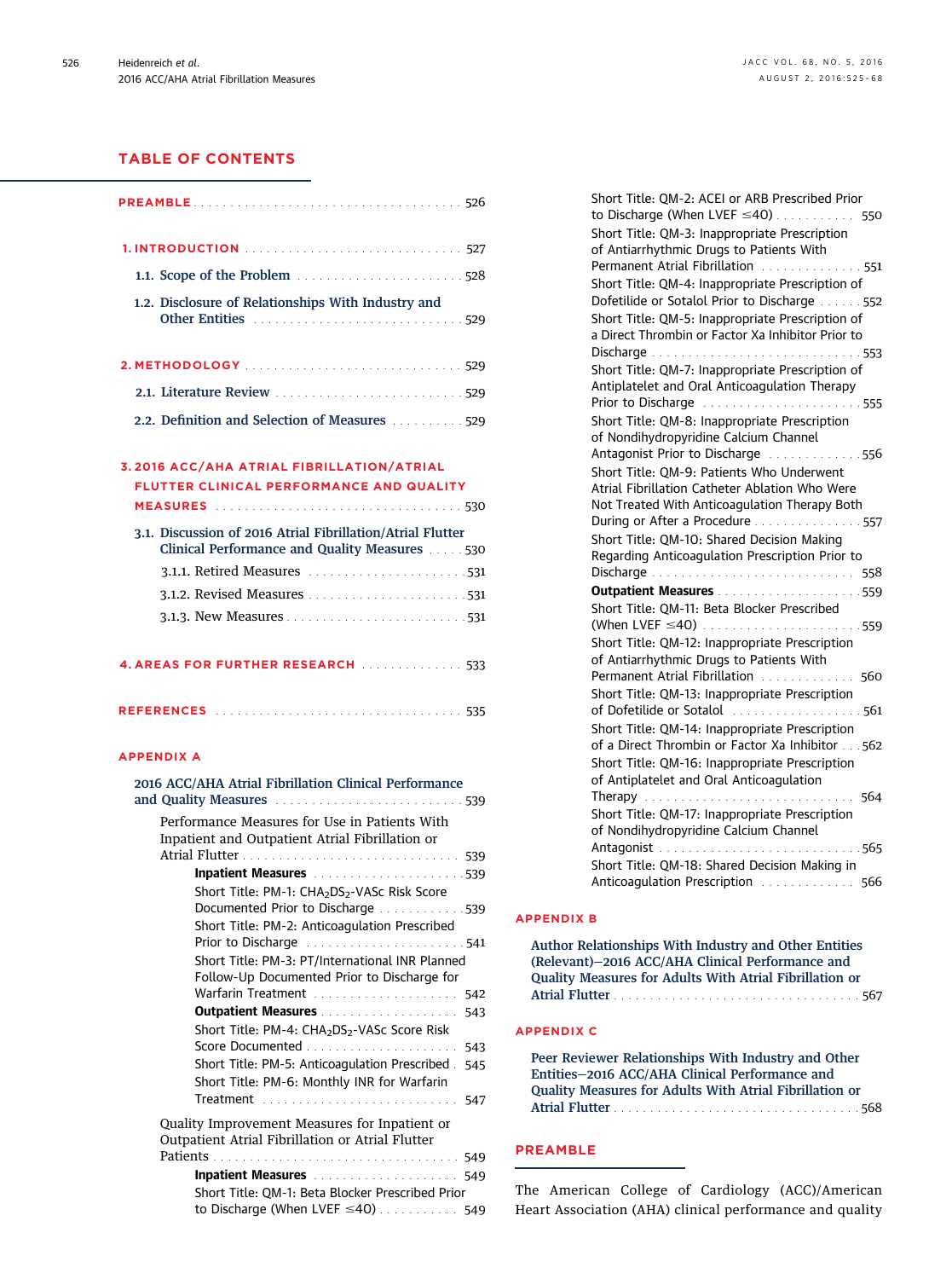measure sets serve as vehicles to accelerate translation of scientific evidence into clinical practice. Measure sets developed by the ACC/AHA are intended to provide practitioners and institutions that deliver cardiovascular services with tools to measure the quality of care provided and identify opportunities for improvement.

Writing committees are instructed to consider the methodology of clinical performance measure develop-ment [\(1\)](#page-10-0) and to ensure that the measures developed are aligned with ACC/AHA clinical guidelines. The writing committees also are charged with constructing measures that maximally capture important aspects of care quality, including timeliness, safety, effectiveness, efficiency, equity, and patient-centeredness, while minimizing, when possible, the reporting burden imposed on hospitals, practices, and practitioners.

Potential challenges from measure implementation may lead to unintended consequences. The manner in which challenges are addressed is dependent on several factors, including the measure design, data collection method, performance attribution, baseline performance rates, reporting methods, and incentives linked to these reports.

The ACC/AHA Task Force on Performance Measures distinguishes quality measures from performance measures. Quality measures are metrics that may be useful for local quality improvement but are not yet appropriate for public reporting or pay-for-performance programs (i.e., contexts in which performance measures are used). New measures are initially evaluated for potential inclusion as performance measures. In some cases, a measure is insufficiently supported by the guidelines. In other instances, when the guidelines support a measure, the writing committee may decide it is necessary to have the measure tested to identify the consequences of measure implementation. Quality measures may then be promoted to the status of performance measures as supporting evidence becomes available.

Paul A. Heidenreich, MD, MS, FACC, FAHA Chair, ACC/AHA Task Force on Performance Measures

# 1. INTRODUCTION

In the summer of 2015, the ACC/AHA convened the writing committee to begin the process of revising the existing atrial fibrillation (AF) and atrial flutter measure set that was released in 2008 [\(2\)](#page-10-0) and for which implementation notes had been issued in 2011 [\(3\).](#page-10-0) The writing committee also was charged with the task of developing new measures to benchmark and improve the quality of care for patients with AF or atrial flutter. Throughout the report, the term AF will include atrial flutter, unless specifically stated.

All the measures included in the clinical performance and quality measure set are briefly summarized in [Table 1](#page-3-0), which provides information on the measure number, measure title, and care setting. The detailed measure specifications (available in [Appendix A\)](#page-14-0) provide not only the information included in [Table 1](#page-3-0) but also more detailed information, including the measure description, numerator, denominator (including denominator exclusions and exceptions), rationale for the measure, guidelines that support the measure, measurement period, source of data, and attribution.

This AF clinical performance and quality measure set is notable for several reasons. First, the writing committee considered whether measures should be developed for the inpatient setting, expanding the scope of the original measure set. Specifically, the writing committee decided to broaden the care setting, from a solely outpatient context to the inpatient setting, to further improve the continuity of care for these patients by addressing the multiple settings in which they receive care.

Second, new measures were developed for care domains that were not previously addressed, including patient safety, effective clinical care, communication, and care coordination. Many measure concepts were considered but were ultimately not included in this set after committee discussion. It is the hope of this writing committee that this clinical performance and quality measure set will be reassessed as new science is developed and as electronic health record data standards are more broadly implemented across settings.

The writing committee has developed a comprehensive AF measure that includes 24 total measures, including 6 performance measures (3 inpatient measures and 3 outpatient measures) and 18 quality measures (10 inpatient measures and 8 outpatient measures), as reflected in [Table 1](#page-3-0) and the full measure specifications in [Appendix A.](#page-14-0) The writing committee believes that implementation of this clinical performance and quality measure set by providers, physician practices, and hospital systems will help to enhance the quality of care provided to patients with AF in both the inpatient and outpatient settings.

The clinical performance and quality measure set that is represented in this report is intended to serve as an ACC/AHA AF measures library. The writing committee acknowledges that a site may not adopt all of the quality measures, but the writing committee wanted to ensure that the quality measures were developed on the basis of guideline recommendations and were made available to sites that may choose to implement them to look at the quality of care rendered to patients with AF.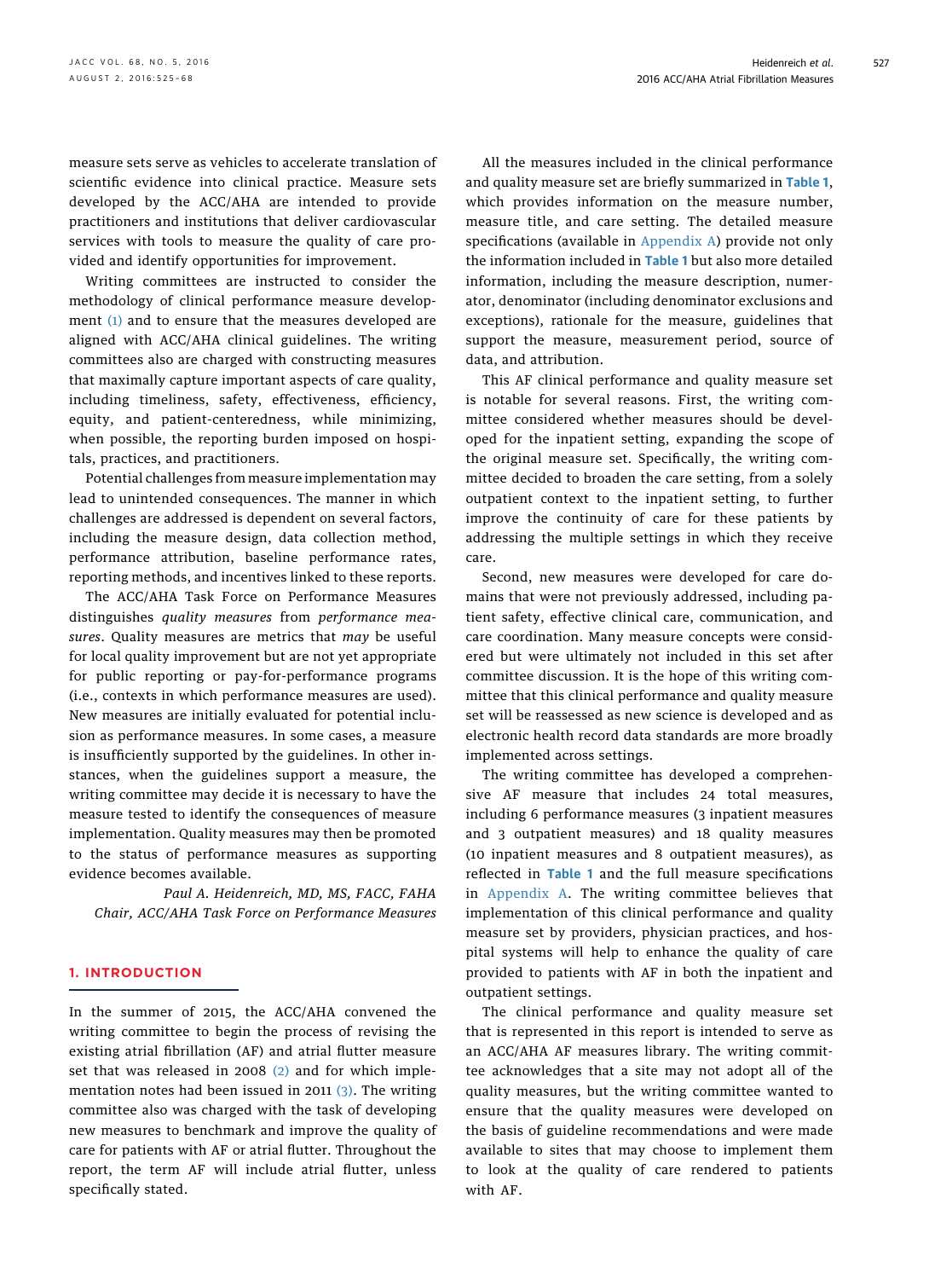| No.                     | <b>Measure Title</b>                                                                                                                                                                     | <b>Care Setting</b> | <b>Measure Domain</b>               |
|-------------------------|------------------------------------------------------------------------------------------------------------------------------------------------------------------------------------------|---------------------|-------------------------------------|
|                         | <b>Performance Measures</b>                                                                                                                                                              |                     |                                     |
| PM-1                    | CHA <sub>2</sub> DS <sub>2</sub> -VASc Risk Score Documented Prior to Discharge                                                                                                          | Inpatient           | <b>Effective Clinical Care</b>      |
| PM-2                    | Anticoagulation Prescribed Prior to Discharge                                                                                                                                            | Inpatient           | <b>Effective Clinical Care</b>      |
| PM-3                    | PT / INR Planned Follow-Up Documented Prior to Discharge for Warfarin Treatment                                                                                                          | Inpatient           | <b>Effective Clinical Care</b>      |
| <b>PM-4</b>             | CHA <sub>2</sub> DS <sub>2</sub> -VASc Risk Score Documented                                                                                                                             | Outpatient          | <b>Effective Clinical Care</b>      |
| <b>PM-5</b>             | Anticoagulation Prescribed                                                                                                                                                               | Outpatient          | <b>Effective Clinical Care</b>      |
| <b>PM-6</b>             | Monthly INR for Warfarin Treatment                                                                                                                                                       | Outpatient          | <b>Effective Clinical Care</b>      |
| <b>Quality Measures</b> |                                                                                                                                                                                          |                     |                                     |
| QM-1                    | Beta Blocker Prescribed Prior to Discharge (When LVEF ≤40)                                                                                                                               | Inpatient           | <b>Effective Clinical Care</b>      |
| QM-2                    | ACEI or Angiotensin-Receptor Blocker Prescribed Prior to Discharge (When LVEF ≤40)                                                                                                       | Inpatient           | <b>Effective Clinical Care</b>      |
| QM-3                    | Inappropriate Prescription of Antiarrhythmic Drugs Prior to Discharge to Patients With<br>Permanent Atrial Fibrillation for Rhythm Control                                               | Inpatient           | Patient Safety                      |
| $QM-4$                  | Inappropriate Prescription of Dofetilide or Sotalol Prior to Discharge in Patients With<br>Atrial Fibrillation and End-Stage Kidney Disease or on Dialysis Prior to Discharge            | Inpatient           | Patient Safety                      |
| QM-5                    | Inappropriate Prescription of a Direct Thrombin or Factor Xa Inhibitor Prior to Discharge<br>in Patients With Atrial Fibrillation With a Mechanical Heart Valve                          | Inpatient           | Patient Safety                      |
| QM-6                    | Deleted in response to new data in 2018                                                                                                                                                  |                     |                                     |
| QM-7                    | Inappropriate Prescription of Antiplatelet and Oral Anticoagulation Therapy Prior to<br>Discharge for Patients Who Do Not Have Coronary Artery Disease and/or Vascular<br><b>Disease</b> | Inpatient           | Patient Safety                      |
| QM-8                    | Inappropriate Prescription of Nondihydropyridine Calcium Channel Antagonist Prior to<br>Discharge in Patients With Reduced Ejection Fraction Heart Failure                               | Inpatient           | Patient Safety                      |
| QM-9                    | Patients Who Underwent Atrial Fibrillation Catheter Ablation Who Were Not Treated<br>With Anticoagulation Therapy During or After a Procedure                                            | Inpatient           | Patient Safety                      |
| QM-10                   | Shared Decision Making Between Physician and Patient in Anticoagulation Prescription<br>Prior to Discharge                                                                               | Inpatient           | Communication and Care Coordination |
| QM-11                   | Beta Blocker Prescribed (When LVEF ≤40)                                                                                                                                                  | Outpatient          | <b>Effective Clinical Care</b>      |
| QM-12                   | Inappropriate Prescription of Antiarrhythmic Drugs to Patients With Permanent Atrial<br>Fibrillation for Rhythm Control                                                                  | Outpatient          | Patient Safety                      |
| QM-13                   | Inappropriate Prescription of Dofetilide or Sotalol in Patients With Atrial Fibrillation<br>and End-Stage Kidney Disease or on Dialysis                                                  | Outpatient          | Patient Safety                      |
| QM-14                   | Inappropriate Prescription of a Direct Thrombin or Factor Xa Inhibitor in Patients With<br>Atrial Fibrillation With Mechanical Heart Valve                                               | Outpatient          | Patient Safety                      |
| QM-15                   | Deleted in response to new data in 2018                                                                                                                                                  |                     |                                     |
| QM-16                   | Inappropriate Prescription of Antiplatelet and Oral Anticoagulation Therapy for<br>Patients Who Do Not Have Coronary Artery Disease and/or Vascular Disease                              | Outpatient          | Patient Safety                      |
| QM-17                   | Inappropriate Prescription of Nondihydropyridine Calcium Channel Antagonist in<br>Patients With Reduced Ejection Fraction Heart Failure                                                  | Outpatient          | Patient Safety                      |
| OM-18                   | Shared Decision Making Between Physician and Patient in Anticoagulation Prescription                                                                                                     | Outpatient          | Communication and Care Coordination |

# <span id="page-3-0"></span>TABLE 1 2016 ACC/AHA Atrial Fibrillation Clinical Performance and Quality Measures

ACC indicates American College of Cardiology; ACE, angiotensin-converting enzyme; ACEI, angiotensin-converting enzyme inhibitor; AHA, American Heart Association; ARB, angiotensin receptor blocker; INR, International Normalized Ratio; LVEF, left ventricular ejection fraction; PM, performance measure; PT, prothrombin time; and QM, quality measure.

# 1.1. Scope of the Problem

AF is recognized as the most common cardiac arrhythmia in the United States and is associated with increased mortality rate for individuals who have other cardiovascular conditions and procedures, such as heart failure (4–[6\)](#page-10-0), myocardial infarction [\(7,8\)](#page-10-0), coronary artery bypass graft  $(9,10)$ , stroke  $(11)$  and hypertension  $(12-15)$ . Furthermore, AF is associated with a 4- to 5-fold increased risk for stroke [\(16\)](#page-10-0).

It is estimated that AF impacts between 2.7 million and 6.1 million American adults, and this number is expected

to double by 2050 [\(17,18\).](#page-10-0) Among Medicare patients who are  $\geq$ 65 years of age who were diagnosed from 1993 to 2007, the prevalence of AF increased 5% per year, from approximately 41.1 per 1000 beneficiaries to 85.5 per 1000 beneficiaries [\(19\)](#page-10-0).

Hospitalizations with AF listed as the primary diagnosis increased by 34% from 1996 to 2001 [\(20\).](#page-10-0) Just over half of patients admitted for AF were men (50.8%) [\(21\).](#page-10-0) The costs of care for patients with AF are substantial, with estimates ranging from \$6 billion to \$26 billion a year, of which \$6 billion was attributed directly to AF, \$9.9 billion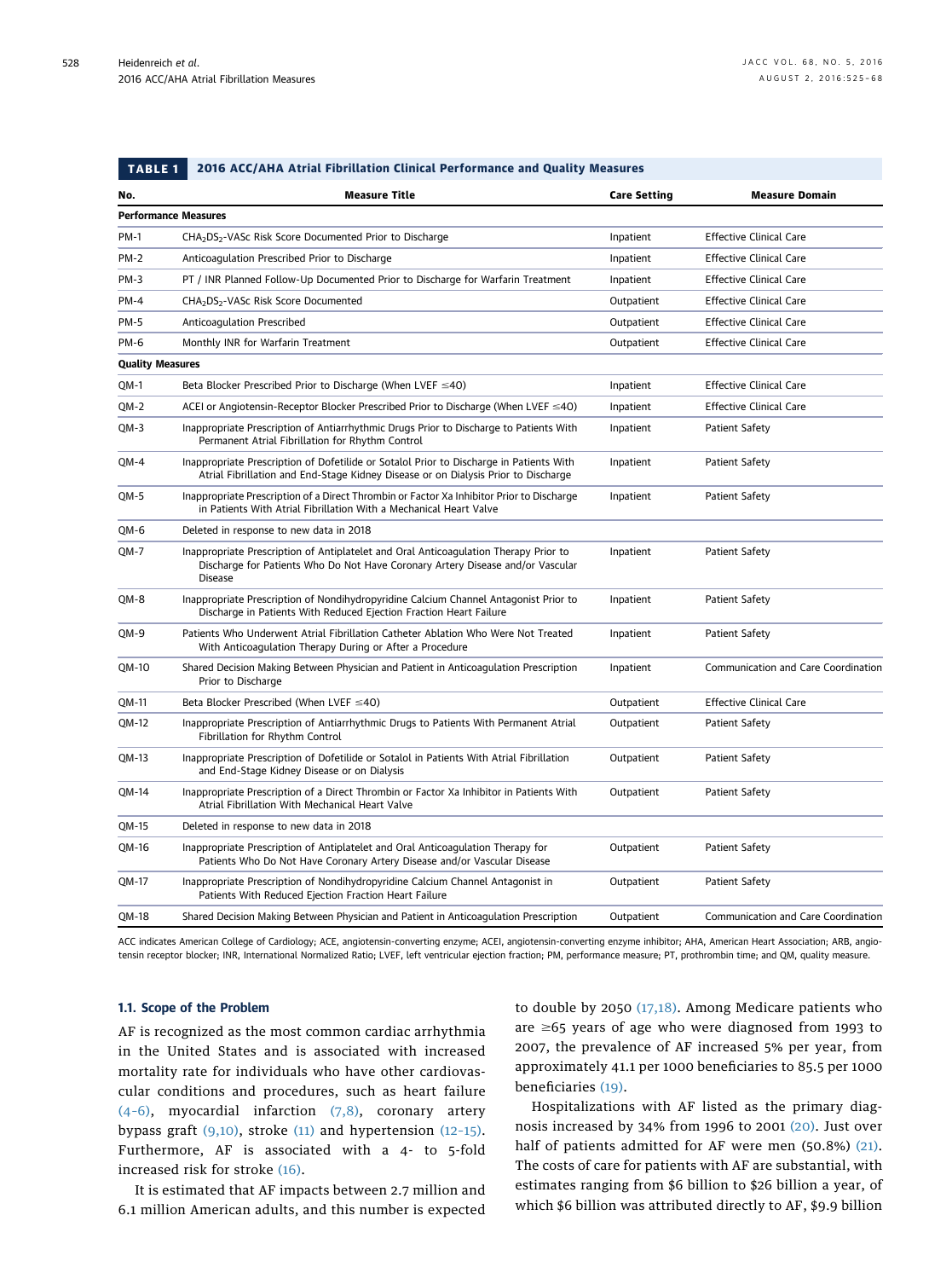to other cardiovascular expenses, and \$10.1 billion to noncardiovascular expenses [\(22\).](#page-10-0) On the basis of this information, identifying performance and quality measures that can be implemented by providers or healthcare systems may aid not only in improving patient care, but also in reducing costs by reducing adverse outcomes of AF (e.g., fewer strokes).

Accordingly, updating the existing AF performance measure set was a priority for the ACC and AHA. Particular attention was given to assessments, therapies, and interventions that could improve the quality of life for patients with AF. Effective clinical care, patient safety, and care coordination measures were developed. The writing committee believes that these measures have the potential to improve the patient care and thereby improve the quality of life. This document serves to reflect those measures that were developed by the writing committee after comprehensive internal discussion, peer review, and public comment.

# 1.2. Disclosure of Relationships With Industry and Other Entities

The ACC/AHA Task Force on Performance Measures makes every effort to avoid actual, potential, or perceived conflicts of interest that could arise as a result of relationships with industry or other entities (RWI). Detailed information on the ACC/AHA policy on RWI can be found [online.](http://www.acc.org/guidelines/about-guidelines-and-clinical-documents/relationships-with-industry-policy) All members of the writing committee, as well as those selected to serve as peer reviewers of this document, were required to disclose all current relationships and those existing within the 12 months before the initiation of this writing effort. ACC/AHA policy also requires that the writing committee co-chairs and at least 50% of the writing committee have no relevant RWI.

Any writing committee member who develops new RWI during his or her tenure on the writing committee is required to notify staff in writing. These statements are reviewed periodically by the Task Force and by members of the writing committee. Author and peer reviewer RWI that are relevant to the document are included in the appendixes: Please see Appendix B for relevant writing committee RWI and Appendix C for relevant peer reviewer RWI. Additionally, to ensure complete transparency, the writing committee members' comprehensive disclosure information, including RWI not relevant to the present document, is available [online.](http://jaccjacc.acc.org/Clinical_Document/ComprehesiveRWI_AfibMeasureSet_3_4_16.docx) Disclosure information for the Task Force is also available [online.](http://www.acc.org/guidelines/about-guidelines-and-clinical-documents/guidelines-and-documents-task-forces)

The work of the writing committee was supported exclusively by the ACC and the AHA without commercial support. Members of the writing committee volunteered their time for this effort. Meetings of the writing committee were confidential and attended only by writing committee members and staff from the ACC and AHA, as

well as from the Heart Rhythm Society (HRS), which served as a collaborator on this project.

### 2. METHODOLOGY

### 2.1. Literature Review

In developing the updated AF clinical performance and quality measure set, the writing committee reviewed evidence-based guidelines and statements that would potentially impact the construct of the measures. The practice guidelines and statements that most directly contributed to the development of these measures can be seen in Table 2.

### 2.2. Definition and Selection of Measures

The writing committee reviewed both recent guidelines and other clinical guidance documents referenced in Table 2. The writing committee also examined available information on gaps in care to address which new measures might be appropriate as performance measures or quality measures for this measure set update.

All measures were designed to assess quality of care experienced by individuals who have AF or atrial flutter in the inpatient and outpatient setting. The measures also were designed to limit clinical performance and quality measurement to patients without a valid reason for exclusion from the measure. Measure exclusions are those reasons that automatically remove a patient from the denominator. For example, all measures excluded patients who were <18 years of age or on comfort care. In contrast to exclusions, denominator exceptions are conditions that remove a patient from the denominator only if the numerator criteria are not met [\(29\).](#page-11-0) Denominator exceptions are used in select cases to allow for a fairer measurement of quality for providers who serve higher-

| <b>TABLE 2</b>     | <b>Associated Guidelines and Other Clinical</b><br><b>Guidance Documents</b>                                                                                                                                                         |
|--------------------|--------------------------------------------------------------------------------------------------------------------------------------------------------------------------------------------------------------------------------------|
| <b>GUIDELINES</b>  |                                                                                                                                                                                                                                      |
| Fibrillation (23)  | 2014 AHA/ACC/HRS Guidelines for the Management of Patients With Atrial                                                                                                                                                               |
|                    | 2013 ACCF/AHA Guideline for Management of Heart Failure (24)                                                                                                                                                                         |
| <b>STATEMENTS</b>  |                                                                                                                                                                                                                                      |
|                    | 2013 Treatment of Atrial Fibrillation (25,26)                                                                                                                                                                                        |
| Professionals (27) | 2012 AHA/ASA Oral Antithrombotic Agents for the Prevention of Stroke in<br>Nonvalvular Atrial Fibrillation: A Science Advisory for Healthcare                                                                                        |
|                    | 2012 HRS/EHRA/ECAS Expert Consensus Statement on Catheter and Surgical<br>Ablation of Atrial Fibrillation Recommended for Patient Selection, Procedural<br>Techniques, Patient Management and Follow-Up, Definitions, Endpoints, and |

ACC indicates American College of Cardiology; ACCF, American College of Cardiology Foundation; AHA, American Heart Association; ASA, American Stroke Association; ECAS, the European Cardiac Arrhythmia Society; EHRA, European Heart Rhythm Association; and HRS, Heart Rhythm Society.

Research Trial Design [\(28\)](#page-11-0)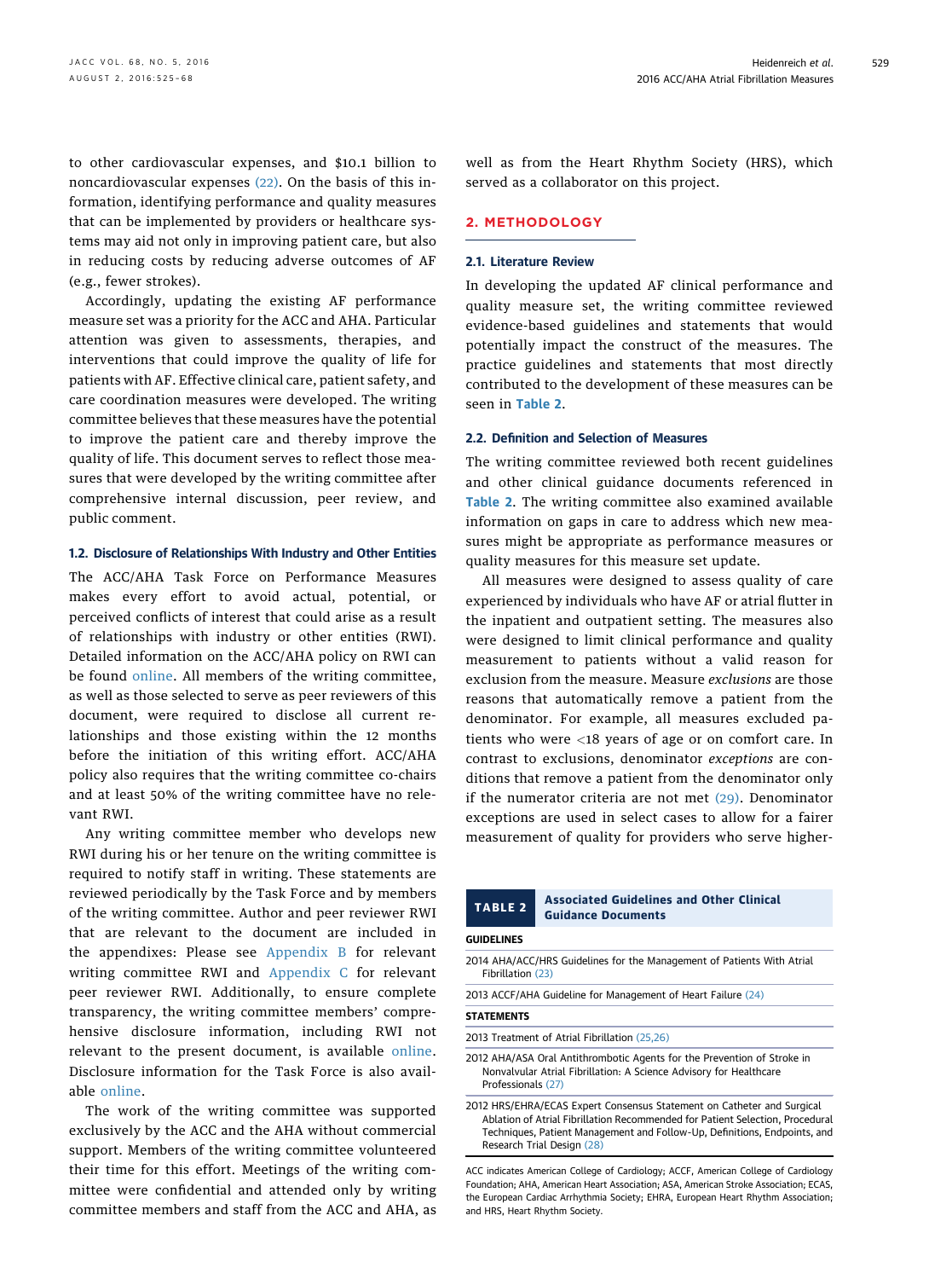<span id="page-5-0"></span>risk populations. Exceptions are also used to defer to the clinical judgment of the provider. Several of the measures include exceptions. For example, in the case of the inpatient and outpatient anticoagulation measure, a physician may write a script for anticoagulation therapy even if the patient says that he/she will not take the medication for a number of reasons (e.g., religion). In this case, the physician would receive credit for the measure. If the patient has told the physician that he/she does not wish to have the medication prescribed, the physician can choose not to write the script and to document in the medical record that the patient refused the medication. In this scenario, the provider will not be penalized for not writing a prescription if the patient's reason is documented. The writing committee closely examined which exceptions should be included for each measure and in some cases determined to not include any exceptions, as in the case of the patient safety measures.

During the course of developing the clinical performance and quality measure set, the writing committee evaluated the potential measures against the ACC/AHA attributes of clinical performance and quality measures which were derived on work of experts [\(30\)](#page-11-0) (Table 3) to reach consensus on which measures should be advanced for inclusion in the final clinical performance and quality measure set. After the peer review and public comment period, the writing committee reviewed and discussed the comments received and further refined the measure set. The writing committee acknowledges that the new measures created in this set will need to be tested and validated over time. By publishing this clinical performance and quality measure set, the writing committee encourages adoption of these performance and quality measures, which will help to facilitate the collection and analysis of data needed to assess the validity of these measures. In the future, the writing committee anticipates having data that will allow them to reassess whether any of the measures included in this set should be modified or potentially promoted from a quality measure to a performance measure.

# 3. 2016 ACC/AHA ATRIAL FIBRILLATION/ATRIAL FLUTTER CLINICAL PERFORMANCE AND QUALITY MEASURES

# 3.1. Discussion of 2016 Atrial Fibrillation/Atrial Flutter Clinical Performance and Quality Measures

After reviewing the existing guidelines, the 2008 measure set  $(2)$ , and the 2011 implementation notes  $(3)$ , the writing committee discussed which measures needed to be revised to reflect the updated science and worked to identify which guideline recommendations could serve as

### TABLE 3 ACC/AHA Task Force on Performance Measures: Attributes for Clinical Performance and Quality Measures [\(30\)](#page-11-0)

| 1. Evidence based                                                |                                                                                                                                                                                                                                                                                                                                                                                                                                                                                                                                                                                                             |
|------------------------------------------------------------------|-------------------------------------------------------------------------------------------------------------------------------------------------------------------------------------------------------------------------------------------------------------------------------------------------------------------------------------------------------------------------------------------------------------------------------------------------------------------------------------------------------------------------------------------------------------------------------------------------------------|
| High-impact area that is useful in improving<br>patient outcomes | a) For structural measures, the structure should be closely linked to a meaningful process of care that in turn<br>is linked to a meaningful patient outcome.<br>b) For process measures, the scientific basis for the measure should be well established, and the process<br>should be closely linked to a meaningful patient outcome.<br>c) For outcome measures, the outcome should be clinically meaningful. If appropriate, performance<br>measures based on outcomes should adjust for relevant clinical characteristics through the use of<br>appropriate methodology and high-quality data sources. |
| 2. Measure selection                                             |                                                                                                                                                                                                                                                                                                                                                                                                                                                                                                                                                                                                             |
| Measure definition                                               | a) The patient group to whom the measure applies (denominator) and the patient group for whom<br>conformance is achieved (numerator) are clearly defined and clinically meaningful.                                                                                                                                                                                                                                                                                                                                                                                                                         |
| Measure exceptions and exclusions                                | b) Exceptions and exclusions are supported by evidence.                                                                                                                                                                                                                                                                                                                                                                                                                                                                                                                                                     |
| Reliability                                                      | c) The measure is reproducible across organizations and delivery settings.                                                                                                                                                                                                                                                                                                                                                                                                                                                                                                                                  |
| Face validity                                                    | d) The measure appears to assess what it is intended to.                                                                                                                                                                                                                                                                                                                                                                                                                                                                                                                                                    |
| Content validity                                                 | e) The measure captures most meaningful aspects of care.                                                                                                                                                                                                                                                                                                                                                                                                                                                                                                                                                    |
| Construct validity                                               | f) The measure correlates well with other measures of the same aspect of care.                                                                                                                                                                                                                                                                                                                                                                                                                                                                                                                              |
| 3. Measure feasibility                                           |                                                                                                                                                                                                                                                                                                                                                                                                                                                                                                                                                                                                             |
| Reasonable effort and cos                                        | a) The data required for the measure can be obtained with reasonable effort and cost.                                                                                                                                                                                                                                                                                                                                                                                                                                                                                                                       |
| Reasonable time period                                           | b) The data required for the measure can be obtained within the period allowed for data collection.                                                                                                                                                                                                                                                                                                                                                                                                                                                                                                         |
| 4. Accountability                                                |                                                                                                                                                                                                                                                                                                                                                                                                                                                                                                                                                                                                             |
| Actionable                                                       | a) Those held accountable can affect the care process or outcome.                                                                                                                                                                                                                                                                                                                                                                                                                                                                                                                                           |
| Unintended consequences avoided                                  | b) The likelihood of negative unintended consequences with the measure is low.                                                                                                                                                                                                                                                                                                                                                                                                                                                                                                                              |

ACC indicates American College of Cardiology; AHA, American Heart Association.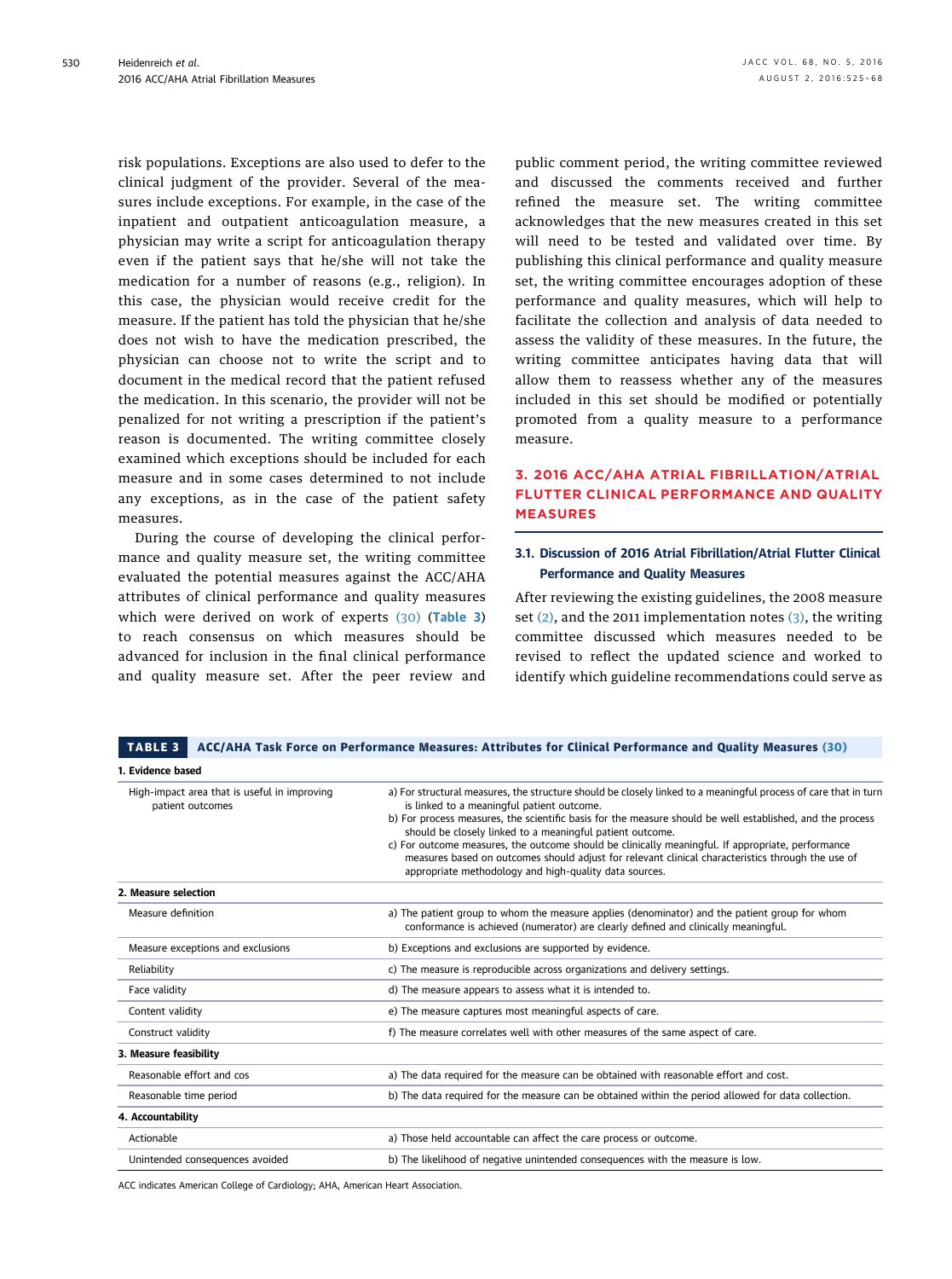| <b>TABLE 4</b> |                     | <b>Revised Atrial Fibrillation Measures</b>                  |                                                                                                                                                                                                                                                                                                                                                                                                                                                                                                                                                                                                                                                                                                                       |
|----------------|---------------------|--------------------------------------------------------------|-----------------------------------------------------------------------------------------------------------------------------------------------------------------------------------------------------------------------------------------------------------------------------------------------------------------------------------------------------------------------------------------------------------------------------------------------------------------------------------------------------------------------------------------------------------------------------------------------------------------------------------------------------------------------------------------------------------------------|
| No.            | <b>Care Setting</b> | <b>Measure Title</b>                                         | <b>Rationale for Revisions</b>                                                                                                                                                                                                                                                                                                                                                                                                                                                                                                                                                                                                                                                                                        |
| $PM-4$         | Outpatient          | CHA <sub>2</sub> DS <sub>2</sub> -VASc Risk Score Documented | This measure was revised to reflect the update in the "2014 AHA/ACC/HRS Guideline<br>for Management of Patients With Atrial Fibrillation" (23) that recommends the use<br>of the CHA <sub>2</sub> DS <sub>2</sub> -VASc score instead of the CHA <sub>2</sub> DS <sub>2</sub> . Additionally, this measure was<br>revised to allow for a patient reason exception that reflects instances in which a<br>patient chooses to have an atrial appendage device placed or to clearly account for<br>medical instances in which a patient already has such a device in place.                                                                                                                                               |
| <b>PM-5</b>    | Outpatient          | Anticoagulation Prescribed                                   | This measure had the same changes made as noted in the $CHA2DS2-VASC Risk Score$<br>Documented "Rationale for Revisions." This measure was also revised to require<br>that the healthcare provider document if the patient has a CHA <sub>2</sub> DS <sub>2</sub> -VASc Risk<br>Score of $\geq$ 2 as a reason for why anticoagulation was prescribed. This was<br>accomplished by modifying the denominator to include in this measure all patients<br>with nonvalvular atrial fibrillation or atrial flutter who do not have a score of 0 or 1<br>documented in the medical record.                                                                                                                                  |
| PM-6           | Outpatient          | Monthly INR for Warfarin Treatment                           | This measure was maintained as previously specified in the 2008 measure set.<br>However, the attribution was changed to facility or provider level instead of being<br>limited to physician level. The writing committee acknowledged that this measure<br>has been difficult to implement in registries; however, the sentiment was that this<br>measure does lead to improved patient care and can be implemented in certain<br>instances, such as in the Department of Veterans Affairs or integrated healthcare<br>systems. It is the hope of the writing committee that with increased interoperability<br>and common data standards, this measure may be more readily adopted by more<br>systems in the future. |

ACC indicates American College of Cardiology; AHA, American Heart Association; HRS, Heart Rhythm Society; INR, International Normalized Ratio; and PM, performance measure.

the basis for new performance or quality measures. The writing committee also reviewed existing measure sets that were publicly available.

The following subsections serve as a synopsis of the revisions that were made to previous measures and a description of why the new measures were created for both the inpatient and outpatient settings.

# 3.1.1. Retired Measures

The writing committee decided not to retire the 3 measures that were previously included in the 2008 measure set. Although the writing committee did note that the data needed for the monthly International Normalized Ratio Warfarin Treatment measure have proved difficult to collect for some institutions, it was noted that some healthcare systems, such as the U.S. Department of Veterans Affairs, may be able to collect this information. The writing committee hopes that by maintaining this as a performance measure, health systems will encourage sites to improve data collection. The writing committee also anticipates that increased interoperability of healthcare data in general, and across inpatient and outpatient records in particular, will facilitate reporting of this measure.

# 3.1.2. Revised Measures

The writing committee did make a number of changes to the 3 measures, which are summarized in Table 4. The majority of the changes were made to reflect the updated guideline recommendations, whereas other changes were made to strengthen the measure construct. Table 4 provides the measure care setting, title, and a brief rationale for the revisions made to the measure.

# 3.1.3. New Measures

The writing committee has worked to create a comprehensive list of measures that can be used for patients with AF. This set includes 21 new measures, of which 3 are inpatient performance measures and 18 are quality mea-sures (10 inpatient, 8 outpatient). [Table 5](#page-7-0) includes a list of the measures with information on the care setting and a brief rationale.

Six of the quality measures are structured in a typical format, in which the goal is to seek a higher performance score nearing 100%. However, for several of these new measures on patient harm (safety measures; 12 in total), the goal is to approach or be near 0%, and a score of 90% is not a positive score but is effectively viewed as -90%.

The writing committee acknowledges that some sites may choose to adopt some but not all of the quality measures. In creating these quality measures, the writing committee considered the guidelines that supported their development. Although in some instances there may be some redundancy in the measures that were created with existing measures, the intent is to create a set of quality measures that may be used by sites that want to examine a "snapshot" of care for their patient population with AF only.

For more detailed information on the measure construct, please refer to the detailed measure specifications for each measure in Appendix A.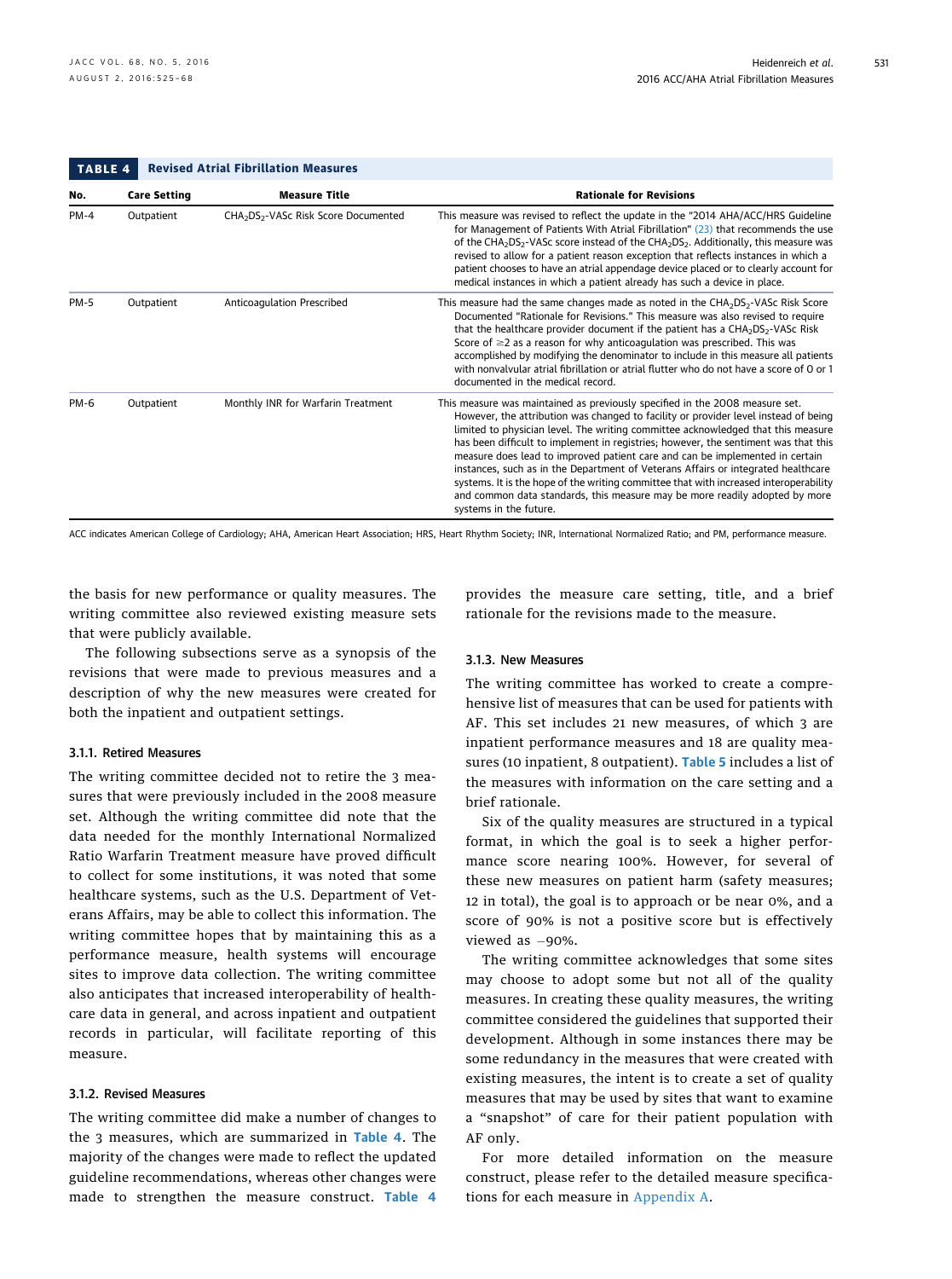# <span id="page-7-0"></span>TABLE 5 New Atrial Fibrillation Measures

| No.           | Care<br>Setting         | <b>Measure Title</b>                                                                                                                                | <b>Rationale for Creating New Measure</b>                                                                                                                                                                                                                                                                                                                                                                                                                                                                                                                                                                                                                                                                                                                                                                                                                                        | <b>Rationale for Designating as a Quality Measure</b><br>as Opposed to a Performance Measure<br>(if Applicable)                                                                                                                                                                                                                                                                                                                                                                                      |
|---------------|-------------------------|-----------------------------------------------------------------------------------------------------------------------------------------------------|----------------------------------------------------------------------------------------------------------------------------------------------------------------------------------------------------------------------------------------------------------------------------------------------------------------------------------------------------------------------------------------------------------------------------------------------------------------------------------------------------------------------------------------------------------------------------------------------------------------------------------------------------------------------------------------------------------------------------------------------------------------------------------------------------------------------------------------------------------------------------------|------------------------------------------------------------------------------------------------------------------------------------------------------------------------------------------------------------------------------------------------------------------------------------------------------------------------------------------------------------------------------------------------------------------------------------------------------------------------------------------------------|
| PM-1          | Inpatient               | CHA <sub>2</sub> DS <sub>2</sub> -VASc Risk Score<br>Documented Prior to Discharge                                                                  | The writing committee determined that it should<br>create inpatient measures. This measure seeks to<br>implement a Class I, Level of Evidence: A,<br>recommendation that patients have a CHA <sub>2</sub> DS <sub>2</sub> -<br>VASc risk score assessment performed prior to<br>discharge, which will aid in the treatment of<br>eligible patients in the outpatient setting with<br>anticoagulation medications.                                                                                                                                                                                                                                                                                                                                                                                                                                                                | Not applicable.                                                                                                                                                                                                                                                                                                                                                                                                                                                                                      |
| PM-2          | Inpatient               | Anticoagulation Prescribed Prior<br>to Discharge                                                                                                    | The writing committee developed this measure<br>because members felt that prior to discharge,<br>the provider should ensure that the patient was<br>prescribed anticoagulation medication in<br>accordance with recommendations in the "2014<br>AHA/ACC/HRS Guideline for Management of<br>Patients With Atrial Fibrillation." As in the<br>outpatient measure, the CHA <sub>2</sub> DS <sub>2</sub> -VASc risk<br>score must be documented to receive credit for<br>this measure.                                                                                                                                                                                                                                                                                                                                                                                               | Not applicable.                                                                                                                                                                                                                                                                                                                                                                                                                                                                                      |
| PM-3          | Inpatient               | PT/INR Planned Follow-Up<br>Documented Prior to Discharge<br>for Warfarin Treatment                                                                 | The writing committee discussed whether to expand<br>this measure from documentation that follow-<br>up was scheduled to documentation that follow-<br>up was performed. However, the writing<br>committee felt that the burden of documenting<br>a referral was sufficiently burdensome for the<br>inpatient setting. Furthermore, because most<br>systems are not integrated and there are limits<br>in terms of electronic data sharing between the<br>inpatient and the outpatient settings, extending<br>this measure to require documentation of actual<br>PT/INR for warfarin treatment completed after<br>discharge would be a significant burden on<br>hospitals and physicians.                                                                                                                                                                                        | Not applicable.                                                                                                                                                                                                                                                                                                                                                                                                                                                                                      |
| QM-1<br>QM-11 | Inpatient<br>Outpatient | Beta Blocker Prescribed Prior to<br>Discharge (When LVEF $\leq$ 40)<br>Beta Blocker Prescribed<br>(When LVEF $\leq 40$ )                            | Patients with AF and atrial flutter can benefit from<br>having beta blockers prescribed in the inpatient<br>and outpatient settings. The 2013 ACCF/AHA<br>Guideline for Management of Heart Failure<br>recommends the use of beta blockers to control<br>ventricular rate in patients with paroxysmal,<br>persistent, or permanent AF. Given this<br>recommendation, the writing committee felt that<br>it would be valuable to measure whether beta<br>blockers were prescribed to patients with<br>AF/atrial flutter. The guidelines to support this<br>measure come from sections in the 2013 ACCF/<br>AHA Guideline for Management of Heart Failure<br>that address patient care for individuals who<br>have both HF and AF. It is worth noting that<br>Table 3 of the 2013 ACCF/AHA Guideline for<br>Management of Heart Failure states that HFrEF is<br>an LVEF $\leq$ 40. | Although the recommendation supporting beta<br>blocker use in controlling AF is a Class I, Level of<br>Evidence: B, recommendation, the writing<br>committee felt that it would be appropriate to<br>designate this as a quality measure only. The<br>writing committee also felt that this concept was<br>more appropriately designated as a quality<br>measure given that it is not inappropriate in<br>patients without HF to consider the use of<br>nondihydropiridine calcium channel blockers. |
| QM-2          | Inpatient               | ACEI or ARB Prescribed Prior to<br>Discharge (When LVEF $\leq$ 40)                                                                                  | Patients with AF who are also diagnosed with<br>having HF and an LVEF ≤40 can benefit from<br>having ACEIs/ARBs prior to discharge. Given<br>this, the writing committee determined that it<br>would be valuable to develop a measure that<br>would evaluate whether ACEIs/ARBs were<br>prescribed. Although there is a HF measure that<br>looks at ACEI/ARB use, the writing committee<br>felt that this measure may not be used for<br>quality improvement efforts in concert with the<br>other AF measures included in this set.                                                                                                                                                                                                                                                                                                                                              | There is a strong linkage between AF and HF. Given<br>this, the writing committee felt that there would<br>be some benefit in developing an inpatient and<br>outpatient quality measure that examined<br>whether patients were placed on ACEIs/ARBs<br>but did not feel that there was sufficient<br>evidence at this time to validate this becoming a<br>performance measure.                                                                                                                       |
| QM-3          | Inpatient               | Inappropriate Prescription of<br>Antiarrhythmic Drugs to<br>Patients With Permanent Atrial<br>Fibrillation Prior to Discharge<br>for Rhythm Control | The 2014 AHA/ACC/HRS Guidelines for<br>Management of Patients With Atrial Fibrillation<br>recommends that antiarrhythmic drugs for<br>rhythm control not be continued when AF<br>becomes permanent. In accordance with this<br>recommendation, the writing committee sought                                                                                                                                                                                                                                                                                                                                                                                                                                                                                                                                                                                                      | The writing committee felt that there would be<br>value in developing an inpatient and an<br>outpatient quality measure for inappropriate<br>prescription of antiarrhythmic drugs for rhythm<br>control, in accordance with the 2014 AHA/ACC/<br>HRS Guidelines for Management of Patients With                                                                                                                                                                                                      |
| QM-12         | Outpatient              | Inappropriate Prescription of<br>Antiarrhythmic Drugs to                                                                                            | to develop a measure that would attempt to                                                                                                                                                                                                                                                                                                                                                                                                                                                                                                                                                                                                                                                                                                                                                                                                                                       | Atrial Fibrillation. The writing committee intends<br>that this quality measure apply only when the                                                                                                                                                                                                                                                                                                                                                                                                  |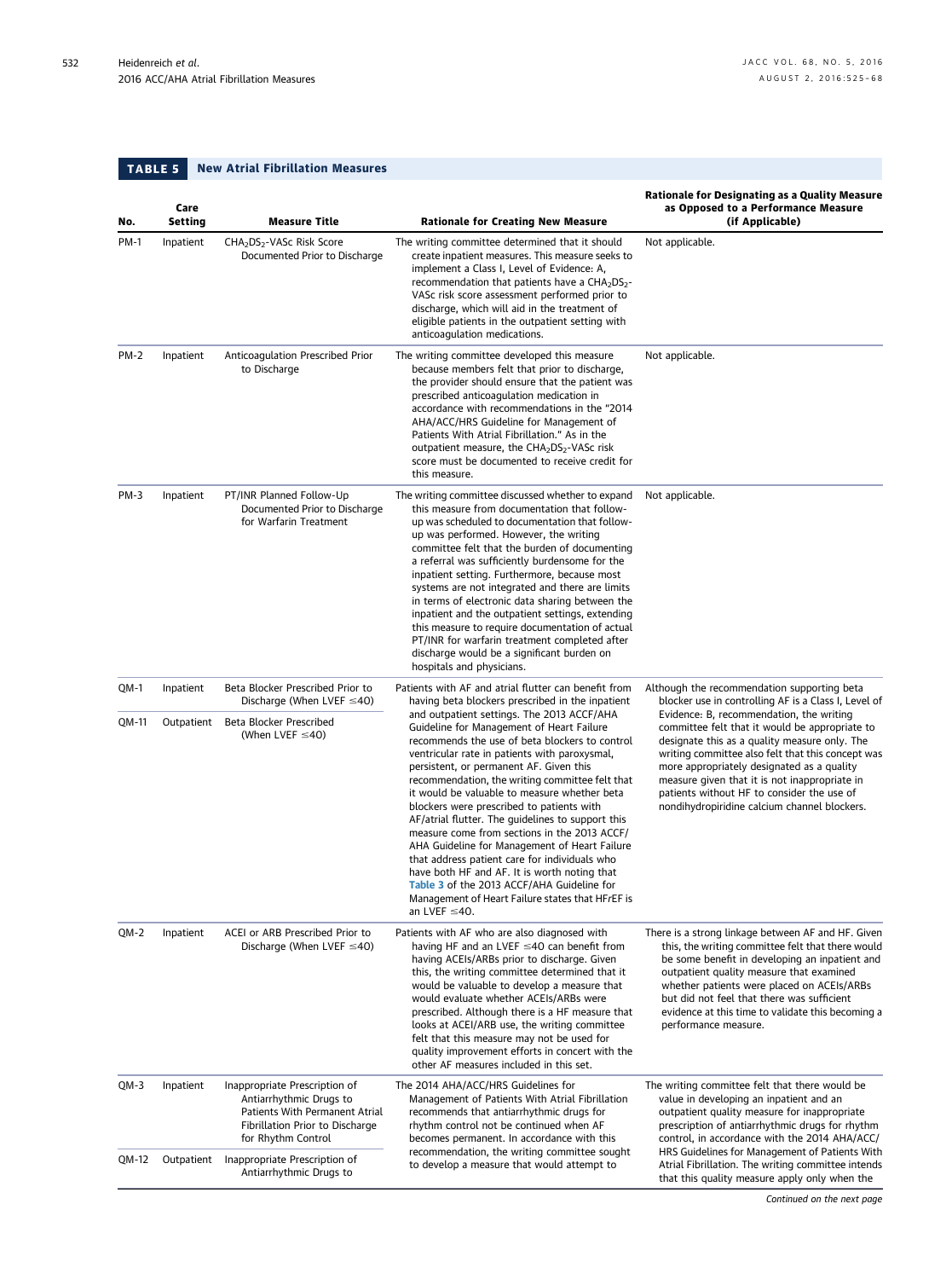TABLE 5 Continued

| No.    | Care<br><b>Setting</b> | <b>Measure Title</b>                                                                                                                                                                          | <b>Rationale for Creating New Measure</b>                                                                                                                                                                                                                                                   | Rationale for Designating as a Quality Measure<br>as Opposed to a Performance Measure<br>(if Applicable)                                                                                                                                                                                                                                                      |
|--------|------------------------|-----------------------------------------------------------------------------------------------------------------------------------------------------------------------------------------------|---------------------------------------------------------------------------------------------------------------------------------------------------------------------------------------------------------------------------------------------------------------------------------------------|---------------------------------------------------------------------------------------------------------------------------------------------------------------------------------------------------------------------------------------------------------------------------------------------------------------------------------------------------------------|
|        |                        | Patients With Permanent Atrial<br>Fibrillation for Rhythm Control                                                                                                                             | track how often patients with permanent AF are<br>prescribed an antiarrhythmic drug.                                                                                                                                                                                                        | clinician believes that the patient is in permanent<br>AF. However, the writing committee noted that it<br>is possible that some patients may be<br>inappropriately classified as having permanent<br>AF. After discussion, it was determined that this<br>measure would be best designated as a quality<br>measure.                                          |
| QM-4   | Inpatient              | Inappropriate Prescription of<br>Dofetilide or Sotalol Prior to<br>Discharge in Patients With<br>Atrial Fibrillation and End-<br>Stage Kidney Disease or on<br>Dialysis                       | Patients with AF and kidney disease or on dialysis<br>should not have sotalol and dofetilide<br>prescribed. The writing committee discussed<br>whether patients with kidney disease and dialysis<br>should be included in QM-4 or QM-14 but<br>decided that it would be more appropriate to | The writing committee felt that additional data<br>were needed before this measure could be<br>promoted to a performance measure. The ability<br>to elevate these measures to a performance<br>measure will depend on the quality of data<br>obtained once the measures are implemented. If                                                                   |
| QM-13  | Outpatient             | Inappropriate Prescription of<br>Dofetilide or Sotalol in Patients<br>With Atrial Fibrillation and<br>End-Stage Kidney Disease or<br>on Dialysis                                              | create a separate measure.                                                                                                                                                                                                                                                                  | it is found that patients are being provided with<br>medications that can have a negative impact on<br>patient safety, the writing committee may<br>determine that the measure should be elevated<br>to the status of a performance measure.<br>However at this time we do not whether there is<br>evidence to support elevation to a performance<br>measure. |
| QM-5   | Inpatient              | Inappropriate Prescription of a<br>Direct Thrombin or Factor Xa<br>Inhibitor Discharge in Patients<br>With Atrial Fibrillation With a<br>Mechanical Heart Valve                               | According to the 2014 AHA/ACC/HRS Guidelines for<br>Management of Patients With Atrial Fibrillation,<br>patients with AF and a mechanical heart valve<br>should not be prescribed the direct thrombin<br>inhibitor dabigatran. When creating these                                          | Additional data are required prior to making this<br>measure a performance measure. The ability to<br>elevate these measures to a performance<br>measure will depend on the quality of data<br>obtained once the measures are implemented. If                                                                                                                 |
| OM-14  | Outpatient             | Inappropriate Prescription of a<br>Direct Thrombin or Factor Xa<br>Inhibitor in Patients With Atrial<br>Fibrillation With Mechanical<br><b>Heart Valve</b>                                    | measures, the writing committee determined<br>that the science and 2014 AHA/ACC/HRS<br>Guidelines for Management of Patients With<br>Atrial Fibrillation justified expanding the measure<br>to include Factor Xa inhibitors.                                                                | it is found that patients are being provided with<br>medications that can have a negative impact on<br>patient safety, the writing committee may<br>determine that the measure should be elevated<br>to the status of a performance measure.<br>However at this time we do not whether there is<br>evidence to support elevation to a performance<br>measure. |
| QM-6   |                        | Deleted in respones to new data<br>in 2018                                                                                                                                                    |                                                                                                                                                                                                                                                                                             |                                                                                                                                                                                                                                                                                                                                                               |
| QM-15  |                        | Deleted in response to new data<br>in 2018                                                                                                                                                    |                                                                                                                                                                                                                                                                                             |                                                                                                                                                                                                                                                                                                                                                               |
| $QM-7$ | Inpatient              | Inappropriate Prescription of<br>Antiplatelet and Oral<br>Anticoagulation Therapy Prior<br>to Discharge for Patients Who<br>Do Not Have Coronary Artery<br>Disease and/or Vascular<br>Disease | Combining oral anticoagulants and antiplatelet<br>therapy is associated with a high annual risk of<br>fatal and nonfatal bleedings.                                                                                                                                                         | Additional data are required prior to making this<br>measure a performance measure. The ability to<br>elevate these measures to a performance<br>measure will depend on the quality of data<br>obtained once the measures are implemented. If<br>it is found that patients are being provided with<br>medications that can have a negative impact on          |
| QM-16  | Outpatient             | Inappropriate Prescription of<br>Antiplatelet and Oral<br>Anticoagulation Therapy for<br>Patients Who Do Not Have<br>Coronary Artery Disease and/or<br>Vascular Disease                       |                                                                                                                                                                                                                                                                                             | patient safety, the writing committee may<br>determine that the measure should be elevated<br>to the status of a performance measure.<br>However at this time we do not whether there is<br>evidence to support elevation to a performance<br>measure.                                                                                                        |
| QM-8   | Inpatient              | Inappropriate Prescription of<br>Nondihydropyridine Calcium<br>Channel Antagonist Prior to<br>Discharge in Patients With<br>Reduced Ejection Fraction                                         | The 2014 AHA/ACC/HRS Guidelines for<br>Management of Patients With Atrial Fibrillation<br>state that nondihydropyridine calcium channel<br>antagonists should not be used in patients with<br>decompensated HF, because these drugs may<br>lead to further hemodynamic compromise.          | Additional data are required prior to making this<br>measure a performance measure. The ability to<br>elevate these measures to a performance<br>measure will depend on the quality of data<br>obtained once the measures are implemented. If                                                                                                                 |
| QM-17  | Outpatient             | Inappropriate Prescription of<br>Nondihydropyridine Calcium<br>Channel Antagonist in Patients<br>With Reduced Ejection Fraction                                                               |                                                                                                                                                                                                                                                                                             | it is found that patient are being provided with<br>medications that can have a negative impact on<br>patient safety, the writing committee may<br>determine that the measure should be elevated<br>to the status of a performance measure.<br>However at this time we do not whether there is<br>evidence to support elevation to a performance<br>measure.  |

Continued on the next page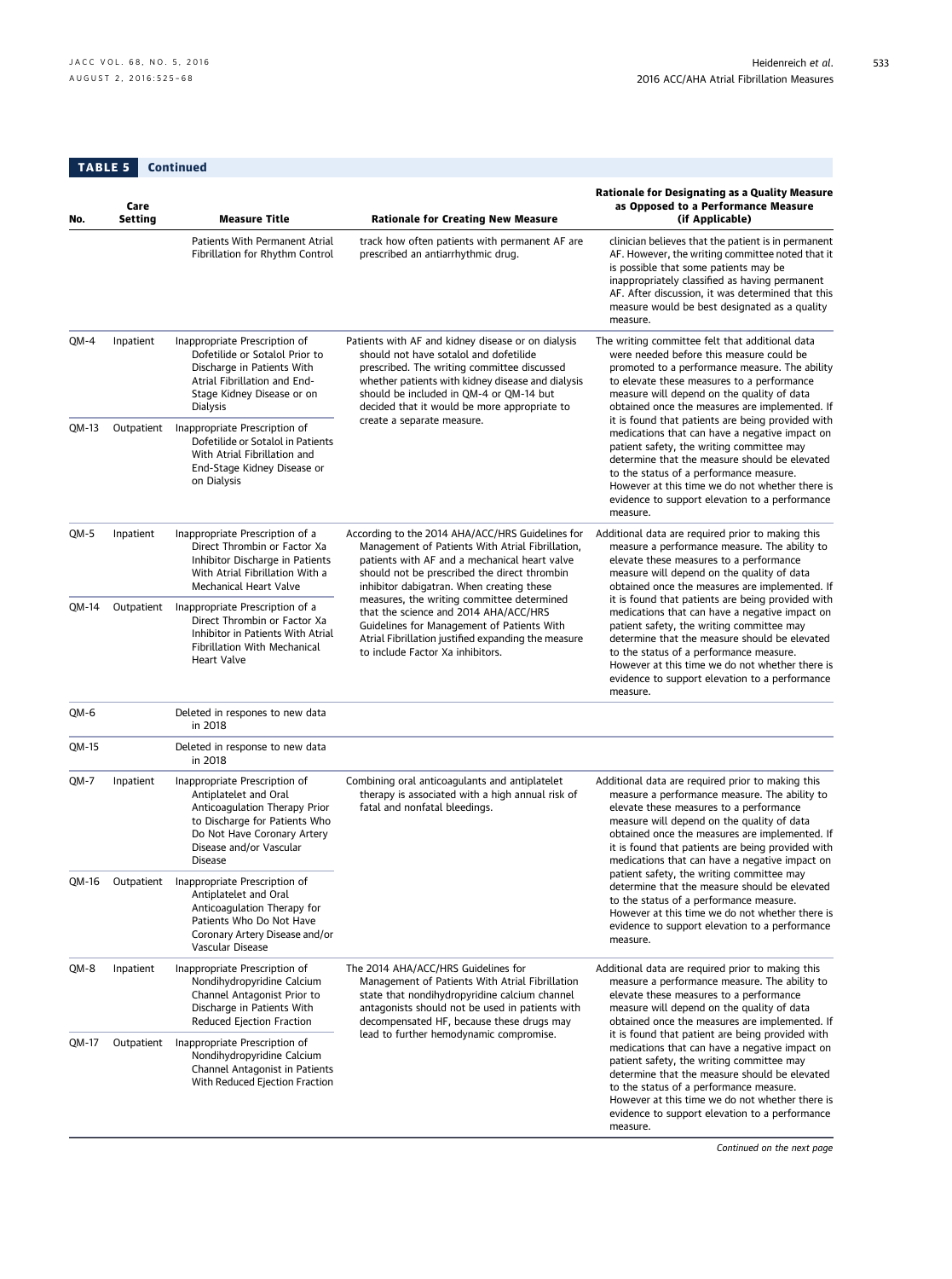TABLE 5 Continued

| No.          | Care<br><b>Setting</b> | <b>Measure Title</b>                                                                                                                                          | <b>Rationale for Creating New Measure</b>                                                                                                                                                                                                                                                                                                                                                                                                                                                                                                                                                                                                                                                                                                       | Rationale for Designating as a Quality Measure<br>as Opposed to a Performance Measure<br>(if Applicable)                                                                                                                                                                                                                                                                                                                                                                                                                                                                                                       |
|--------------|------------------------|---------------------------------------------------------------------------------------------------------------------------------------------------------------|-------------------------------------------------------------------------------------------------------------------------------------------------------------------------------------------------------------------------------------------------------------------------------------------------------------------------------------------------------------------------------------------------------------------------------------------------------------------------------------------------------------------------------------------------------------------------------------------------------------------------------------------------------------------------------------------------------------------------------------------------|----------------------------------------------------------------------------------------------------------------------------------------------------------------------------------------------------------------------------------------------------------------------------------------------------------------------------------------------------------------------------------------------------------------------------------------------------------------------------------------------------------------------------------------------------------------------------------------------------------------|
| $QM-9$       | Inpatient              | Patients Who Underwent Atrial<br><b>Fibrillation Catheter Ablation</b><br>Who Were Not Treated With<br>Anticoagulation Therapy<br>During or After a Procedure | AF catheter ablation should not be performed in<br>patients who cannot be treated with<br>anticoaqulant therapy during and after the<br>procedure. Given this, the writing committee<br>felt that it would be important to develop a<br>measure for the occurrence of this "never<br>event." This measure includes a medical reason<br>exception because there are some instances in<br>which a patient may not be treated with<br>anticoagulation therapy during or after a<br>procedure. For example, a patient who<br>undergoes repeat ablation with only 1 or 2<br>radiofrequency lesions placed in the left atrium<br>to re-isolate the pulmonary veins develops a<br>new pericardial effusion that is not<br>hemodynamically significant. | Additional data are required prior to making this<br>measure a performance measure. The ability to<br>elevate these measures to a performance<br>measure will depend on the quality of data<br>obtained once the measures are implemented. If<br>it is found that patients are being provided with<br>medications that can have a negative impact on<br>patient safety, the writing committee may<br>determine that the measure should be elevated<br>to the status of a performance measure.<br>However at this time we do not whether there is<br>evidence to support elevation to a performance<br>measure. |
| OM-10        | Inpatient              | Shared Decision Making Between<br>Physician and Patient in<br>Anticoagulation Prescription<br>Prior to Discharge                                              | The writing committee believed that there would be<br>value in developing a measure to capture shared<br>decision making between physicians and the<br>patient on the type of anticoagulation                                                                                                                                                                                                                                                                                                                                                                                                                                                                                                                                                   | The writing committee felt that although these<br>measures are important, they are associated with<br>a high level of administrative burden. Therefore,<br>it was decided that at this time, without any                                                                                                                                                                                                                                                                                                                                                                                                       |
| <b>OM-18</b> | Outpatient             | Shared Decision Making Between<br>Physician and Patient in<br>Anticoagulation Prescription                                                                    | medication prescribed. The writing committee<br>acknowledged that this measure may create<br>some administrative burden in documentation<br>for hospitals, practices, or practitioners but<br>believed that this measure is critical for patient<br>engagement and empowerment in the<br>medication regimen that they are prescribed.<br>This measure is based on language included in<br>the 2014 ACC/AHA/HRS Guidelines for the<br>Management of Patients With Atrial Fibrillation.                                                                                                                                                                                                                                                           | data, it would be more appropriate to designate<br>these constructs as quality measures.                                                                                                                                                                                                                                                                                                                                                                                                                                                                                                                       |

ACC indicates American College of Cardiology; ACCF, American College of Cardiology Foundation; ACE, angiotensin-converting enzyme; ACEI, angiotensin-converting enzyme inhibitor; AF, atrial fibrillation; AHA, American Heart Association; ARB, angiotensin receptor blocker; HF, heart failure; HFrEF, heart failure with reduced ejection fraction; HRS, Heart Rhythm Society; INR, International Normalized Ratio; LVEF, left ventricular ejection fraction; PM, performance measure; PT, prothrombin time; and QM, quality measure.

# 4. AREAS FOR FURTHER RESEARCH

The writing committee felt that documentation of a bleeding score may be beneficial but that more data are needed before calculation of a bleeding score is advanced to the level of a performance or quality measure. Although the "2014 AHA/ACC/HRS Guideline for Management of Patients With Atrial Fibrillation" reference the HAS-BLED score, no specific guideline recommendations are included with regard to bleeding risk assessment. Although other guidelines, like the 2014 National Institute For Health Care and Excellence atrial fibrillation guidelines [\(32\),](#page-11-0) do include recommendations for use of the HAS-BLED score to assess the risk of bleeding, the writing committee felt that additional evidence was needed before creating a performance or quality measure. Future research is needed to determine whether bleeding scores can lead to actionable risk stratification of patients. The writing committee also discussed whether any outcome measures should be developed specific to AF. The committee felt that there is insufficient evidence to support the use of an outcome measure (e.g., stroke rate per capita) as a measure of quality of AF care. It is not clear that patient outcomes will be improved by having patients select providers on the basis of outcome metrics when measures of process of care are equivalent.

The writing committee also acknowledges that there are patients with adult congenital heart disease some of whom have residual atrial septal defects that may change the indication for anticoagulation used in these patients. While these patients are not featured in the  $CHA<sub>2</sub>DS<sub>2</sub>$ -VASc, the writing committee does acknowledge that they are at greater risk of stroke with atrial fibrillation. At a future date, the writing committee may examine whether the clinical performance and quality measure set should include a measure to address adult congenital heart disease patients that are at risk of having atrial fibrillation.

Although numerous areas can be explored in the future for measure development, there were some additional concepts that the writing committee may want to explore in the future. These concepts include:

- <sup>n</sup> Shared decision making between the physician and patient on whether a rhythm or rate control strategy should be pursued. This may be an important measure concept to address, given the value of symptom management and the relative risks and benefits of different strategies.
- **n** Toxicity from amiodarone screening every 6 to 12 months.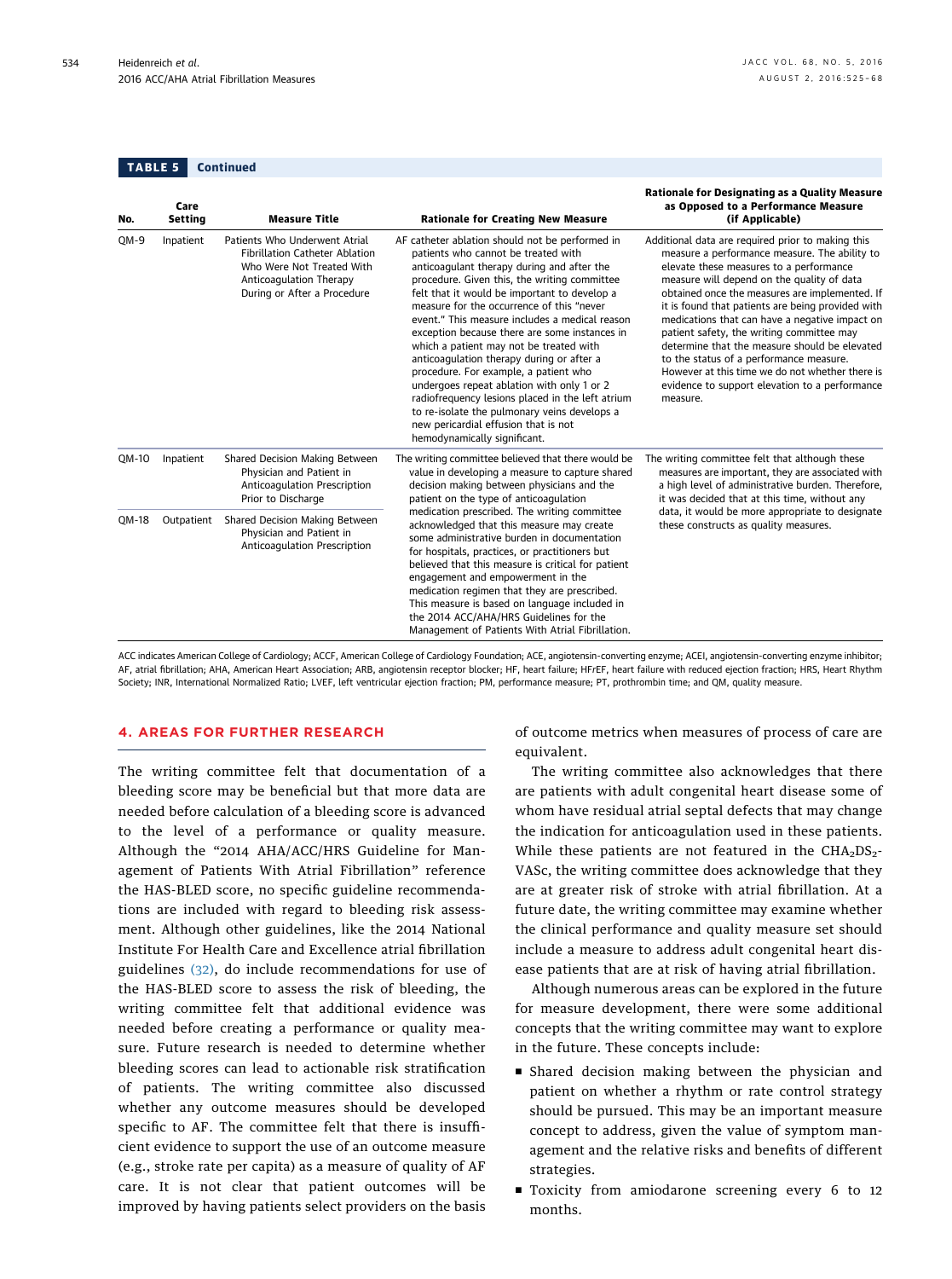- <span id="page-10-0"></span><sup>n</sup> Inappropriate use of anticoagulation in patients with extreme low risk of stroke (i.e.,  $CHA<sub>2</sub>DS<sub>2</sub>-VASC = 0$ )
- <sup>n</sup> Prevention of re-occurrence of atrial fibrillation or flutter by controlling blood pressure in patients with hypertension.
- <sup>n</sup> Exploring the feasibility of integration of pharmacokinetic guides for dose adjustments for new oral anticoagulants (e.g. renal conditions, or other conditions).

# STAFF

# American College of Cardiology

Kim A. Williams, Sr, MD, FACC, FAHA, President Shalom Jacobovitz, Chief Executive Officer William J. Oetgen, MD, MBA, FACC, Executive Vice

President, Science, Education, Quality, and Publications

Lara Slattery, MHS, Senior Director, ACC Scientific Reporting Jensen S. Chiu, MHA, Team Lead, Quality Measurement Penelope Solis, JD, Associate, Quality Measurement Amelia Scholtz, PhD, Publications Manager, Science,

Education, Quality, and Publications

American College of Cardiology/American Heart Association Sana Gokak, MPH, Associate, Quality Measurement

# American Heart Association

Mark A. Creager, MD, FAHA, FACC, President

Nancy Brown, Chief Executive Officer

- Rose Marie Robertson, MD, FAHA, Chief Science and Medicine Officer
- Gayle R. Whitman, PhD, RN, FAHA, FAAN, Senior Vice President, Office of Science Operations
- Melanie B. Turner, MPH, Science and Medicine Advisor, Office of Science Operations
- Jody Hundley, Production Manager, Scientific Publishing, Office of Science Operations

### REFERENCES

1. [Spertus JA, Eagle KA, Krumholz HM, et al. American](http://refhub.elsevier.com/S0735-1097(16)32400-7/sref1) [College of Cardiology and American Heart Association](http://refhub.elsevier.com/S0735-1097(16)32400-7/sref1) [methodology for the selection and creation of](http://refhub.elsevier.com/S0735-1097(16)32400-7/sref1) [performance measures for quantifying the quality](http://refhub.elsevier.com/S0735-1097(16)32400-7/sref1) [of cardiovascular care. J Am Coll Cardiol. 2005;45:](http://refhub.elsevier.com/S0735-1097(16)32400-7/sref1) [1147](http://refhub.elsevier.com/S0735-1097(16)32400-7/sref1)–56.

2. [Estes NA 3rd, Halperin JL, Calkins H, et al. ACC/AHA/](http://refhub.elsevier.com/S0735-1097(16)32400-7/sref2) [AMA Physician Consortium 2008 Clinical Performance](http://refhub.elsevier.com/S0735-1097(16)32400-7/sref2) [Measures for Adults with Nonvalvular Atrial Fibrillation](http://refhub.elsevier.com/S0735-1097(16)32400-7/sref2) [or Atrial Flutter: a report of the American College of](http://refhub.elsevier.com/S0735-1097(16)32400-7/sref2) [Cardiology/American Heart Association Task Force on](http://refhub.elsevier.com/S0735-1097(16)32400-7/sref2) [Performance Measures and the Physician Consortium](http://refhub.elsevier.com/S0735-1097(16)32400-7/sref2) [for Performance Improvement \(Writing Committee](http://refhub.elsevier.com/S0735-1097(16)32400-7/sref2) [to Develop Clinical Performance Measures for](http://refhub.elsevier.com/S0735-1097(16)32400-7/sref2) [Atrial Fibrillation\). Developed in collaboration with the](http://refhub.elsevier.com/S0735-1097(16)32400-7/sref2) [Heart Rhythm Society. J Am Coll Cardiol. 2008;51:](http://refhub.elsevier.com/S0735-1097(16)32400-7/sref2) [865](http://refhub.elsevier.com/S0735-1097(16)32400-7/sref2)–84.

3. Peterson ED, Albert NM, Heidenreich PA, et al. Implementation notes 1.0 for the ACC/AHA/Physician Consortium 2008 Clinical Performance Measures for Adults with Nonvalvular Atrial Fibrillation or Atrial Flutter. American College of Cardiology Foundation, American Heart Association, and American Medical Association, 2012. Available at: [http://www.acc.org/education](http://www.acc.org/education-and-meetings/image-and-slide-gallery/media-detail?id=de98926991da4c3d80523d1ffff5ed03)[and-meetings/image-and-slide-gallery/media-detail?](http://www.acc.org/education-and-meetings/image-and-slide-gallery/media-detail?id=de98926991da4c3d80523d1ffff5ed03) [id](http://www.acc.org/education-and-meetings/image-and-slide-gallery/media-detail?id=de98926991da4c3d80523d1ffff5ed03)=[de98926991da4c3d80523d1ffff5ed03.](http://www.acc.org/education-and-meetings/image-and-slide-gallery/media-detail?id=de98926991da4c3d80523d1ffff5ed03) Accessed January 14, 2016.

4. [Mamas MA, Caldwell JC, Chacko S, et al. A meta](http://refhub.elsevier.com/S0735-1097(16)32400-7/sref4)[analysis of the prognostic signi](http://refhub.elsevier.com/S0735-1097(16)32400-7/sref4)ficance of atrial fibril[lation in chronic heart failure. Eur J Heart Fail. 2009;11:](http://refhub.elsevier.com/S0735-1097(16)32400-7/sref4) [676](http://refhub.elsevier.com/S0735-1097(16)32400-7/sref4)–83.

5. [Wang TJ, Larson MG, Levy D, et al. Temporal](http://refhub.elsevier.com/S0735-1097(16)32400-7/sref5) relations of atrial fi[brillation and congestive heart](http://refhub.elsevier.com/S0735-1097(16)32400-7/sref5) [failure and their joint in](http://refhub.elsevier.com/S0735-1097(16)32400-7/sref5)fluence on mortality: the [Framingham Heart Study. Circulation. 2003;107:](http://refhub.elsevier.com/S0735-1097(16)32400-7/sref5) [2920](http://refhub.elsevier.com/S0735-1097(16)32400-7/sref5)–5.

6. [Zakeri R, Chamberlain AM, Roger VL, et al. Temporal](http://refhub.elsevier.com/S0735-1097(16)32400-7/sref6) [relationship and prognostic signi](http://refhub.elsevier.com/S0735-1097(16)32400-7/sref6)ficance of atrial fi[brillation in heart failure patients with preserved](http://refhub.elsevier.com/S0735-1097(16)32400-7/sref6)

[ejection fraction: a community-based study. Circula](http://refhub.elsevier.com/S0735-1097(16)32400-7/sref6)[tion. 2013;128:1085](http://refhub.elsevier.com/S0735-1097(16)32400-7/sref6)–93.

7. [Jabre P, Jouven X, Adnet F, et al. Atrial](http://refhub.elsevier.com/S0735-1097(16)32400-7/sref7) fibrillation [and death after myocardial infarction: a community](http://refhub.elsevier.com/S0735-1097(16)32400-7/sref7) [study. Circulation. 2011;123:2094](http://refhub.elsevier.com/S0735-1097(16)32400-7/sref7)–100.

8. [Jabre P, Roger VL, Murad MH, et al. Mortality](http://refhub.elsevier.com/S0735-1097(16)32400-7/sref8) associated with atrial fi[brillation in patients with](http://refhub.elsevier.com/S0735-1097(16)32400-7/sref8) [myocardial infarction: a systematic review and meta](http://refhub.elsevier.com/S0735-1097(16)32400-7/sref8)[analysis. Circulation. 2011;123:1587](http://refhub.elsevier.com/S0735-1097(16)32400-7/sref8)–93.

9. [Alonso A, Krijthe BP, Aspelund T, et al. Simple risk](http://refhub.elsevier.com/S0735-1097(16)32400-7/sref9) [model predicts incidence of atrial](http://refhub.elsevier.com/S0735-1097(16)32400-7/sref9) fibrillation in a [racially and geographically diverse population: the](http://refhub.elsevier.com/S0735-1097(16)32400-7/sref9) [CHARGE](http://refhub.elsevier.com/S0735-1097(16)32400-7/sref9)-[AF consortium. J Am Heart Assoc. 2013;2:](http://refhub.elsevier.com/S0735-1097(16)32400-7/sref9) [e000102](http://refhub.elsevier.com/S0735-1097(16)32400-7/sref9).

10. [Chamberlain AM, Agarwal SK, Folsom AR, et al.](http://refhub.elsevier.com/S0735-1097(16)32400-7/sref10) [A clinical risk score for atrial](http://refhub.elsevier.com/S0735-1097(16)32400-7/sref10) fibrillation in a biracial [prospective cohort \(from the Atherosclerosis Risk In](http://refhub.elsevier.com/S0735-1097(16)32400-7/sref10) [Communities \[ARIC\] Study\). Am J Cardiol. 2011;107:](http://refhub.elsevier.com/S0735-1097(16)32400-7/sref10) [85](http://refhub.elsevier.com/S0735-1097(16)32400-7/sref10)–91.

11. [Lin HJ, Wolf PA, Kelly-Hayes M, et al. Stroke](http://refhub.elsevier.com/S0735-1097(16)32400-7/sref11) severity in atrial fi[brillation: the Framingham Study.](http://refhub.elsevier.com/S0735-1097(16)32400-7/sref11) [Stroke. 1996;27:1760](http://refhub.elsevier.com/S0735-1097(16)32400-7/sref11)–4.

12. [Healey JS, Connolly SJ. Atrial](http://refhub.elsevier.com/S0735-1097(16)32400-7/sref12) fibrillation: hyper[tension as a causative agent, risk factor for complica](http://refhub.elsevier.com/S0735-1097(16)32400-7/sref12)[tions, and potential therapeutic target. Am J Cardiol.](http://refhub.elsevier.com/S0735-1097(16)32400-7/sref12) [2003;91:9](http://refhub.elsevier.com/S0735-1097(16)32400-7/sref12)–14.

13. [Jibrini MB, Molnar J, Arora RR. Prevention of](http://refhub.elsevier.com/S0735-1097(16)32400-7/sref13) atrial fi[brillation by way of abrogation of the renin](http://refhub.elsevier.com/S0735-1097(16)32400-7/sref13)[angiotensin system: a systematic review and meta](http://refhub.elsevier.com/S0735-1097(16)32400-7/sref13)[analysis. Am J Ther. 2008;15:36](http://refhub.elsevier.com/S0735-1097(16)32400-7/sref13)–43.

14. Haywood LL Ford CE, Crow RS, et al. Atrial fibril[lation at baseline and during follow-up in ALLHAT](http://refhub.elsevier.com/S0735-1097(16)32400-7/sref14) [\(Antihypertensive and Lipid-Lowering Treatment to](http://refhub.elsevier.com/S0735-1097(16)32400-7/sref14) [Prevent Heart Attack Trial\). J Am Coll Cardiol. 2009;](http://refhub.elsevier.com/S0735-1097(16)32400-7/sref14) [54:2023](http://refhub.elsevier.com/S0735-1097(16)32400-7/sref14)–31.

15. [Rao MP, Halvorsen S, Wojdyla D, et al. Blood](http://refhub.elsevier.com/S0735-1097(16)32400-7/sref15) [pressure control and risk of stroke or systemic embo](http://refhub.elsevier.com/S0735-1097(16)32400-7/sref15)lism in patients with atrial fi[brillation: results from the](http://refhub.elsevier.com/S0735-1097(16)32400-7/sref15)

[Apixaban for Reduction in Stroke and Other Throm](http://refhub.elsevier.com/S0735-1097(16)32400-7/sref15)[boembolic Events in Atrial Fibrillation \(ARISTOTLE\)](http://refhub.elsevier.com/S0735-1097(16)32400-7/sref15) [Trial. J Am Heart Assoc. 2015;4:e002015](http://refhub.elsevier.com/S0735-1097(16)32400-7/sref15).

16. [Wolf PA, Abbott RD, Kannel WB. Atrial](http://refhub.elsevier.com/S0735-1097(16)32400-7/sref16) fibrillation [as an independent risk factor for stroke: the Framing](http://refhub.elsevier.com/S0735-1097(16)32400-7/sref16)[ham Study. Stroke. 1991;22:983](http://refhub.elsevier.com/S0735-1097(16)32400-7/sref16)–8.

17. [Miyasaka Y, Barnes ME, Gersh BJ, et al. Secular](http://refhub.elsevier.com/S0735-1097(16)32400-7/sref17) [trends in incidence of atrial](http://refhub.elsevier.com/S0735-1097(16)32400-7/sref17) fibrillation in Olmsted [County, Minnesota, 1980 to 2000, and implications on](http://refhub.elsevier.com/S0735-1097(16)32400-7/sref17) [the projections for future prevalence. Circulation.](http://refhub.elsevier.com/S0735-1097(16)32400-7/sref17) [2006;114:119](http://refhub.elsevier.com/S0735-1097(16)32400-7/sref17)–25.

18. [Go AS, Hylek EM, Phillips KA. Prevalence of diag](http://refhub.elsevier.com/S0735-1097(16)32400-7/sref18)nosed atrial fi[brillation in adults: national implications](http://refhub.elsevier.com/S0735-1097(16)32400-7/sref18) [for rhythm management and stroke prevention: the](http://refhub.elsevier.com/S0735-1097(16)32400-7/sref18) [AnTicoagulation and Risk Factors in Atrial Fibrillation](http://refhub.elsevier.com/S0735-1097(16)32400-7/sref18) [\(ATRIA\) Study. JAMA. 2001;285:2370](http://refhub.elsevier.com/S0735-1097(16)32400-7/sref18)–5.

19. [Piccini JP, Hammill BG, Sinner MF, et al. Incidence](http://refhub.elsevier.com/S0735-1097(16)32400-7/sref19) [and prevalence of atrial](http://refhub.elsevier.com/S0735-1097(16)32400-7/sref19) fibrillation and associated [mortality among Medicare bene](http://refhub.elsevier.com/S0735-1097(16)32400-7/sref19)ficiaries, 1993-2007. [Circ Cardiovasc Qual and Outcomes. 2012;5:85](http://refhub.elsevier.com/S0735-1097(16)32400-7/sref19)–93.

20. [Khairallah F, Ezzedine R, Ganz LI, et al. Epidemi](http://refhub.elsevier.com/S0735-1097(16)32400-7/sref20)[ology and determinants of outcome of admissions for](http://refhub.elsevier.com/S0735-1097(16)32400-7/sref20) atrial fi[brillation in the United States from 1996 to](http://refhub.elsevier.com/S0735-1097(16)32400-7/sref20) [2001. Am J Cardiol. 2004;94:500](http://refhub.elsevier.com/S0735-1097(16)32400-7/sref20)–4.

21. Centers for Disease Control and Prevention (CDC). National Center for Health Statistics Division of Health Care Statistics. Distribution of First-Listed Diagnoses Among Hospital Discharges with Diabetes as Any-Listed Diagnosis, Adults Aged 18 Years and Older, United States, 2010. Available at: [http://www.cdc.](http://www.cdc.gov/diabetes/statistics/hosp/adulttable1.htm) [gov/diabetes/statistics/hosp/adulttable1.htm](http://www.cdc.gov/diabetes/statistics/hosp/adulttable1.htm). Accessed January 14, 2016.

22. Mozaffarian D. Benjamin EJ. Go AS, et al. Heart [disease and stroke statistics](http://refhub.elsevier.com/S0735-1097(16)32400-7/sref22)—2015 update: a report [from the American Heart Association. Circulation.](http://refhub.elsevier.com/S0735-1097(16)32400-7/sref22) [2015;131:e29](http://refhub.elsevier.com/S0735-1097(16)32400-7/sref22)–322.

23. [January CT, Wann LS, Alpert JS, et al. 2014 AHA/](http://refhub.elsevier.com/S0735-1097(16)32400-7/sref23) [ACC/HRS guideline for the management of patients](http://refhub.elsevier.com/S0735-1097(16)32400-7/sref23) with atrial fi[brillation: a report of the American College](http://refhub.elsevier.com/S0735-1097(16)32400-7/sref23)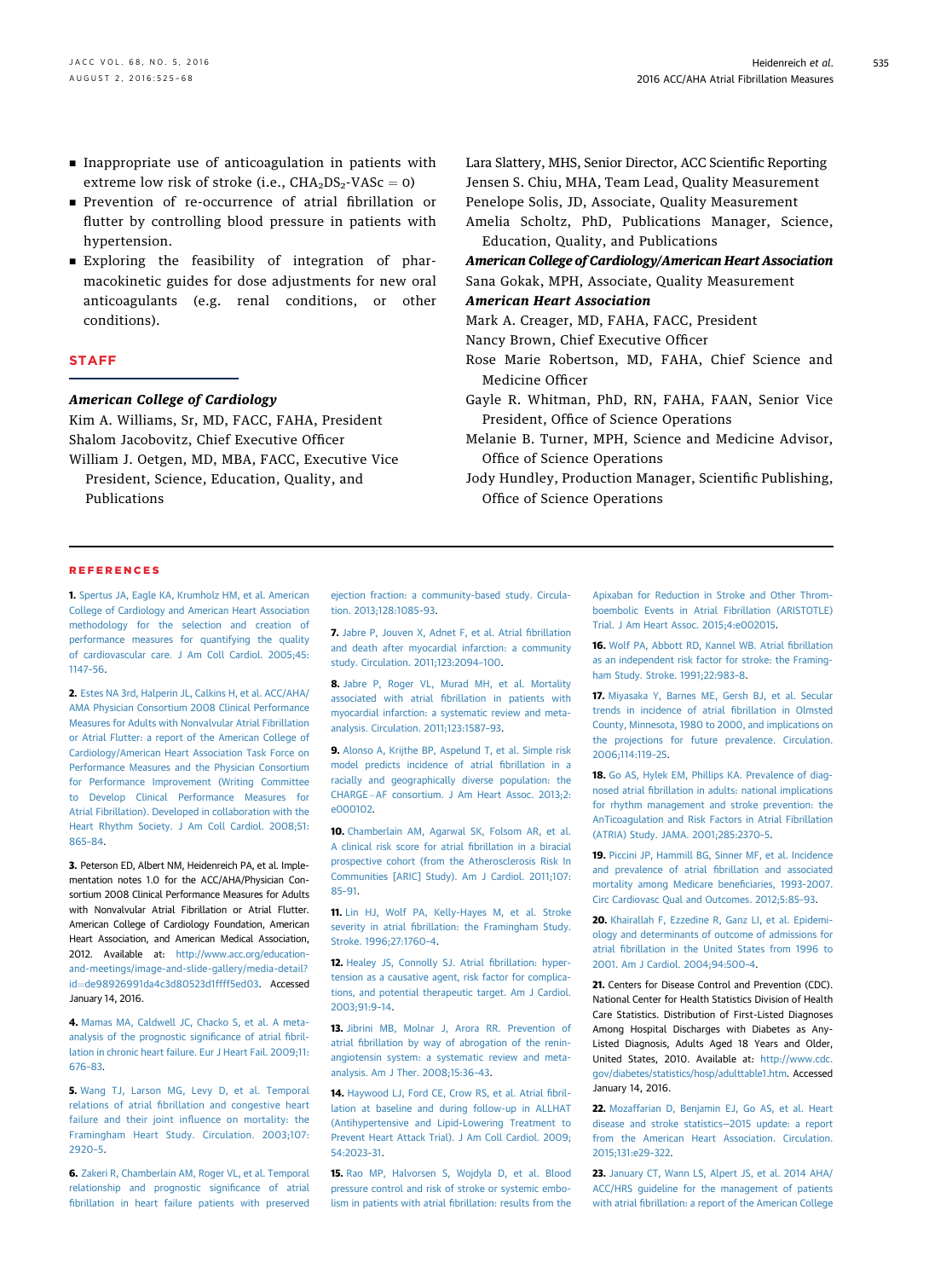<span id="page-11-0"></span>[of Cardiology/American Heart Association Task Force](http://refhub.elsevier.com/S0735-1097(16)32400-7/sref23) [on Practice Guidelines and the Heart Rhythm Society.](http://refhub.elsevier.com/S0735-1097(16)32400-7/sref23) [J Am Coll Cardiol. 2014;64:e1](http://refhub.elsevier.com/S0735-1097(16)32400-7/sref23)–76.

24. [Yancy CW, Jessup M, Bozkurt B, et al. 2013](http://refhub.elsevier.com/S0735-1097(16)32400-7/sref24) [ACCF/AHA guideline for the management of heart](http://refhub.elsevier.com/S0735-1097(16)32400-7/sref24)[failure: a report of the American College of Cardiol](http://refhub.elsevier.com/S0735-1097(16)32400-7/sref24)[ogy Foundation/American Heart Association Task Force](http://refhub.elsevier.com/S0735-1097(16)32400-7/sref24) [on Practice Guidelines. J Am Coll Cardiol. 2013;62:](http://refhub.elsevier.com/S0735-1097(16)32400-7/sref24) [e147](http://refhub.elsevier.com/S0735-1097(16)32400-7/sref24)–239.

25. Al-Khatib S, Allen Lapointe N, Chatterjee R. Treatment of Atrial Fibrillation. Comparative Effectiveness Review 119. (Prepared by the Duke Evidence-based Practice Center under Contract No. 290-2007-10066-I.) AHRQ Publication No.13-EHC095-EF. Rockville, MD: Agency for Healthcare Research and Quality, June 2013. Available at: [http://www.ncbi.nlm.nih.gov/books/](http://www.ncbi.nlm.nih.gov/books/NBK153118/) [NBK153118/.](http://www.ncbi.nlm.nih.gov/books/NBK153118/) Accessed January 14, 2016.

26. Lopes R, Crowley M, Shah B. Stroke Prevention in Atrial Fibrillation. Comparative Effectiveness Review No. 123. (Prepared by the Duke Evidence-based Practice Center under Contract No. 290-2007-10066- I.) AHRQ Publication No. 13-EHC113-EF. Rockville, MD: Agency for Healthcare Research and Quality, August 2013. Available at: [http://www.ncbi.nlm.nih.gov/](http://www.ncbi.nlm.nih.gov/books/NBK159054/) [books/NBK159054/.](http://www.ncbi.nlm.nih.gov/books/NBK159054/) Accessed January 13, 2016.

27. [Furie KL, Goldstein LB, Albers GW, et al. Oral](http://refhub.elsevier.com/S0735-1097(16)32400-7/sref27) [antithrombotic agents for the prevention of stroke in](http://refhub.elsevier.com/S0735-1097(16)32400-7/sref27) nonvalvular atrial fi[brillation: a science advisory for](http://refhub.elsevier.com/S0735-1097(16)32400-7/sref27) [healthcare professionals from the American Heart](http://refhub.elsevier.com/S0735-1097(16)32400-7/sref27) [Association/American Stroke Association. Stroke. 2012;](http://refhub.elsevier.com/S0735-1097(16)32400-7/sref27) [43:3442](http://refhub.elsevier.com/S0735-1097(16)32400-7/sref27)–53.

28. [Calkins H, Kuck KH, Cappato R, et al. 2012 HRS/](http://refhub.elsevier.com/S0735-1097(16)32400-7/sref28) [EHRA/ECAS expert consensus statement on catheter](http://refhub.elsevier.com/S0735-1097(16)32400-7/sref28) [and surgical ablation of atrial](http://refhub.elsevier.com/S0735-1097(16)32400-7/sref28) fibrillation: recommen[dations for patient selection, procedural techniques,](http://refhub.elsevier.com/S0735-1097(16)32400-7/sref28) [patient management and follow-up, de](http://refhub.elsevier.com/S0735-1097(16)32400-7/sref28)finitions, end[points, and research trial design: a report of the Heart](http://refhub.elsevier.com/S0735-1097(16)32400-7/sref28) [Rhythm Society \(HRS\) Task Force on Catheter and](http://refhub.elsevier.com/S0735-1097(16)32400-7/sref28) [Surgical Ablation of Atrial Fibrillation. Developed in](http://refhub.elsevier.com/S0735-1097(16)32400-7/sref28) [partnership with the European Heart Rhythm Associa](http://refhub.elsevier.com/S0735-1097(16)32400-7/sref28)[tion \(EHRA\), a registered branch of the European](http://refhub.elsevier.com/S0735-1097(16)32400-7/sref28) [Society of Cardiology \(ESC\) and the European Cardiac](http://refhub.elsevier.com/S0735-1097(16)32400-7/sref28) [Arrhythmia Society \(ECAS\); and in collaboration with](http://refhub.elsevier.com/S0735-1097(16)32400-7/sref28) [the American College of Cardiology \(ACC\), American](http://refhub.elsevier.com/S0735-1097(16)32400-7/sref28) [Heart Association \(AHA\), the Asia Paci](http://refhub.elsevier.com/S0735-1097(16)32400-7/sref28)fic Heart Rhythm [Society \(APHRS\), and the Society of Thoracic Surgeons](http://refhub.elsevier.com/S0735-1097(16)32400-7/sref28) [\(STS\). Heart Rhythm. 2012;9:632](http://refhub.elsevier.com/S0735-1097(16)32400-7/sref28)–96.

29. [Spertus JA, Bonow RO, Chan P, et al. ACCF/AHA](http://refhub.elsevier.com/S0735-1097(16)32400-7/sref29) [new insights into the methodology of performance](http://refhub.elsevier.com/S0735-1097(16)32400-7/sref29) [measurement. J Am Coll Cardiol. 2010;56:1767](http://refhub.elsevier.com/S0735-1097(16)32400-7/sref29)–82.

30. [Normand SL, McNeil BJ, Peterson LE, et al.](http://refhub.elsevier.com/S0735-1097(16)32400-7/sref30) [Eliciting expert opinion using the Delphi technique:](http://refhub.elsevier.com/S0735-1097(16)32400-7/sref30) [identifying performance indicators for cardiovascular](http://refhub.elsevier.com/S0735-1097(16)32400-7/sref30) [disease. International Journal for Quality in Health](http://refhub.elsevier.com/S0735-1097(16)32400-7/sref30) [Care. 1998;10:247](http://refhub.elsevier.com/S0735-1097(16)32400-7/sref30)–60.

31. [De Vriese AS, Caluwe R, Bailleul E, et al. Dose](http://refhub.elsevier.com/S0735-1097(16)32400-7/sref31)fi[nding study of rivaroxaban in hemodialysis patients.](http://refhub.elsevier.com/S0735-1097(16)32400-7/sref31) [American Journal of Kidney Diseases. 2015;66:91](http://refhub.elsevier.com/S0735-1097(16)32400-7/sref31)–8.

32. National Institute For Health and Care Excellence. NICE guidance: atrial fibrillation: management. National Institute For Health and Care Excellence, 2014. Available at: [http://www.nice.org.uk/guidance/](http://www.nice.org.uk/guidance/cg180) [cg180](http://www.nice.org.uk/guidance/cg180). Accessed January 14, 2016.

33. [Glotzer TV, Hellkamp AS, Zimmerman J, et al. Atrial](http://refhub.elsevier.com/S0735-1097(16)32400-7/sref33) [high rate episodes detected by pacemaker diagnostics](http://refhub.elsevier.com/S0735-1097(16)32400-7/sref33) [predict death and stroke: report of the Atrial](http://refhub.elsevier.com/S0735-1097(16)32400-7/sref33) [Diagnostics Ancillary Study of the MOde Selection Trial](http://refhub.elsevier.com/S0735-1097(16)32400-7/sref33) [\(MOST\). Circulation. 2003;107:1614](http://refhub.elsevier.com/S0735-1097(16)32400-7/sref33)–9.

34. [Glotzer TV, Daoud EG, Wyse DG, et al. The rela](http://refhub.elsevier.com/S0735-1097(16)32400-7/sref34)[tionship between daily atrial tachyarrhythmia burden](http://refhub.elsevier.com/S0735-1097(16)32400-7/sref34) [from implantable device diagnostics and stroke risk:](http://refhub.elsevier.com/S0735-1097(16)32400-7/sref34) [the TRENDS study. Circ Arrhythm Electrophysiol.](http://refhub.elsevier.com/S0735-1097(16)32400-7/sref34) [2009;2:474](http://refhub.elsevier.com/S0735-1097(16)32400-7/sref34)–80.

35. [Ziegler PD, Glotzer TV, Daoud EG, et al. Incidence](http://refhub.elsevier.com/S0735-1097(16)32400-7/sref35) [of newly detected atrial arrhythmias via implantable](http://refhub.elsevier.com/S0735-1097(16)32400-7/sref35) [devices in patients with a history of thromboembolic](http://refhub.elsevier.com/S0735-1097(16)32400-7/sref35) [events. Stroke. 2010;41:256](http://refhub.elsevier.com/S0735-1097(16)32400-7/sref35)–60.

36. [Ziegler PD, Glotzer TV, Daoud EG, et al. Detection](http://refhub.elsevier.com/S0735-1097(16)32400-7/sref36) [of previously undiagnosed atrial](http://refhub.elsevier.com/S0735-1097(16)32400-7/sref36) fibrillation in patients [with stroke risk factors and usefulness of continuous](http://refhub.elsevier.com/S0735-1097(16)32400-7/sref36) [monitoring in primary stroke prevention. Am J Cardiol.](http://refhub.elsevier.com/S0735-1097(16)32400-7/sref36) [2012;110:1309](http://refhub.elsevier.com/S0735-1097(16)32400-7/sref36)–14.

37. [Risk factors for stroke and ef](http://refhub.elsevier.com/S0735-1097(16)32400-7/sref37)ficacy of antith[rombotic therapy in atrial](http://refhub.elsevier.com/S0735-1097(16)32400-7/sref37) fibrillation. Analysis of pooled data from fi[ve randomized controlled trials.](http://refhub.elsevier.com/S0735-1097(16)32400-7/sref37) [Arch Intern Med. 1994;154:1449](http://refhub.elsevier.com/S0735-1097(16)32400-7/sref37)–57.

38. [Gage BF, Waterman AD, Shannon W, et al. Vali](http://refhub.elsevier.com/S0735-1097(16)32400-7/sref38)dation of clinical classifi[cation schemes for predicting](http://refhub.elsevier.com/S0735-1097(16)32400-7/sref38) [stroke: results from the National Registry of Atrial](http://refhub.elsevier.com/S0735-1097(16)32400-7/sref38) [Fibrillation. JAMA. 2001;285:2864](http://refhub.elsevier.com/S0735-1097(16)32400-7/sref38)–70.

39. [Camm AJ, Lip GY, De Caterina R, et al. 2012](http://refhub.elsevier.com/S0735-1097(16)32400-7/sref39) [Focused update of the ESC Guidelines for the man](http://refhub.elsevier.com/S0735-1097(16)32400-7/sref39)agement of atrial fi[brillation: an update of the 2010](http://refhub.elsevier.com/S0735-1097(16)32400-7/sref39) [ESC Guidelines for the management of atrial](http://refhub.elsevier.com/S0735-1097(16)32400-7/sref39) fibrilla[tion\\*. Developed with the special contribution of the](http://refhub.elsevier.com/S0735-1097(16)32400-7/sref39) [European Heart Rhythm Association. Eur Heart J. 2012;](http://refhub.elsevier.com/S0735-1097(16)32400-7/sref39) [33:2719](http://refhub.elsevier.com/S0735-1097(16)32400-7/sref39)–47.

40. [Lip GY, Tse HF, Lane DA. Atrial](http://refhub.elsevier.com/S0735-1097(16)32400-7/sref40) fibrillation. Lancet. [2012;379:648](http://refhub.elsevier.com/S0735-1097(16)32400-7/sref40)–61.

41. [Lane DA, Lip GY. Use of the CHA\(2\)DS\(2\)-VASc and](http://refhub.elsevier.com/S0735-1097(16)32400-7/sref41) [HAS-BLED scores to aid decision making for throm](http://refhub.elsevier.com/S0735-1097(16)32400-7/sref41)[boprophylaxis in nonvalvular atrial](http://refhub.elsevier.com/S0735-1097(16)32400-7/sref41) fibrillation. Circu[lation. 2012;126:860](http://refhub.elsevier.com/S0735-1097(16)32400-7/sref41)–5.

42. [Ahmad Y, Lip GY, Apostolakis S. New oral antico](http://refhub.elsevier.com/S0735-1097(16)32400-7/sref42)[agulants for stroke prevention in atrial](http://refhub.elsevier.com/S0735-1097(16)32400-7/sref42) fibrillation: [impact of gender, heart failure, diabetes mellitus and](http://refhub.elsevier.com/S0735-1097(16)32400-7/sref42) paroxysmal atrial fi[brillation. Expert Rev Cardiovasc](http://refhub.elsevier.com/S0735-1097(16)32400-7/sref42) [Ther. 2012;10:1471](http://refhub.elsevier.com/S0735-1097(16)32400-7/sref42)–80.

43. [Chiang CE, Naditch-Brule L, Murin J, et al. Distri](http://refhub.elsevier.com/S0735-1097(16)32400-7/sref43)bution and risk profi[le of paroxysmal, persistent, and](http://refhub.elsevier.com/S0735-1097(16)32400-7/sref43) permanent atrial fi[brillation in routine clinical practice:](http://refhub.elsevier.com/S0735-1097(16)32400-7/sref43) [insight from the real-life global survey evaluating](http://refhub.elsevier.com/S0735-1097(16)32400-7/sref43) patients with atrial fi[brillation international registry.](http://refhub.elsevier.com/S0735-1097(16)32400-7/sref43) [Circ Arrhythm Electrophysiol. 2012;5:632](http://refhub.elsevier.com/S0735-1097(16)32400-7/sref43)–9.

44. [Flaker G, Ezekowitz M, Yusuf S, et al. Ef](http://refhub.elsevier.com/S0735-1097(16)32400-7/sref44)ficacy and [safety of dabigatran compared to warfarin in patients](http://refhub.elsevier.com/S0735-1097(16)32400-7/sref44) [with paroxysmal, persistent, and permanent atrial](http://refhub.elsevier.com/S0735-1097(16)32400-7/sref44) fi[brillation: results from the RE-LY \(Randomized Eval](http://refhub.elsevier.com/S0735-1097(16)32400-7/sref44)[uation of Long-Term Anticoagulation Therapy\) study.](http://refhub.elsevier.com/S0735-1097(16)32400-7/sref44) [J Am Coll Cardiol. 2012;59:854](http://refhub.elsevier.com/S0735-1097(16)32400-7/sref44)–5.

45. [Hohnloser SH, Duray GZ, Baber U, et al. Prevention](http://refhub.elsevier.com/S0735-1097(16)32400-7/sref45) [of stroke in patients with atrial](http://refhub.elsevier.com/S0735-1097(16)32400-7/sref45) fibrillation: current [strategies and future directions. Eur Heart J. 2007;10:](http://refhub.elsevier.com/S0735-1097(16)32400-7/sref45) [H4](http://refhub.elsevier.com/S0735-1097(16)32400-7/sref45)–10.

46. [Lip GY, Nieuwlaat R, Pisters R, et al. Re](http://refhub.elsevier.com/S0735-1097(16)32400-7/sref46)fining clinical risk stratifi[cation for predicting stroke and](http://refhub.elsevier.com/S0735-1097(16)32400-7/sref46) thromboembolism in atrial fi[brillation using a novel risk](http://refhub.elsevier.com/S0735-1097(16)32400-7/sref46) [factor-based approach: the Euro Heart Survey on Atrial](http://refhub.elsevier.com/S0735-1097(16)32400-7/sref46) [Fibrillation. Chest. 2010;137:263](http://refhub.elsevier.com/S0735-1097(16)32400-7/sref46)–72.

47. [Olesen JB, Torp-Pedersen C, Hansen ML, et al. The](http://refhub.elsevier.com/S0735-1097(16)32400-7/sref47) [value of the CHA2DS2-VASc score for re](http://refhub.elsevier.com/S0735-1097(16)32400-7/sref47)fining stroke risk stratifi[cation in patients with atrial](http://refhub.elsevier.com/S0735-1097(16)32400-7/sref47) fibrillation with [a CHADS2 score 0-1: a nationwide cohort study.](http://refhub.elsevier.com/S0735-1097(16)32400-7/sref47) [Thromb Haemost. 2012;107:1172](http://refhub.elsevier.com/S0735-1097(16)32400-7/sref47)–9.

48. [Mason PK, Lake DE, DiMarco JP, et al. Impact of](http://refhub.elsevier.com/S0735-1097(16)32400-7/sref48) [the CHA2DS2-VASc score on anticoagulation recom](http://refhub.elsevier.com/S0735-1097(16)32400-7/sref48)mendations for atrial fi[brillation. Am J Med. 2012;125:](http://refhub.elsevier.com/S0735-1097(16)32400-7/sref48) [603.e6](http://refhub.elsevier.com/S0735-1097(16)32400-7/sref48).

49. [Cannegieter SC, Rosendaal FR, Wintzen AR, et al.](http://refhub.elsevier.com/S0735-1097(16)32400-7/sref49) [Optimal oral anticoagulant therapy in patients with](http://refhub.elsevier.com/S0735-1097(16)32400-7/sref49) [mechanical heart valves. N Engl J Med. 1995;333:11](http://refhub.elsevier.com/S0735-1097(16)32400-7/sref49)–7.

50. [Acar J, Iung B, Boissel JP, et al. AREVA: multicenter](http://refhub.elsevier.com/S0735-1097(16)32400-7/sref50) [randomized comparison of low-dose versus standard](http://refhub.elsevier.com/S0735-1097(16)32400-7/sref50)[dose anticoagulation in patients with mechanical](http://refhub.elsevier.com/S0735-1097(16)32400-7/sref50) [prosthetic heart valves. Circulation. 1996;94:2107](http://refhub.elsevier.com/S0735-1097(16)32400-7/sref50)–12.

51. [Hering D, Piper C, Bergemann R, et al. Thrombo](http://refhub.elsevier.com/S0735-1097(16)32400-7/sref51)[embolic and bleeding complications following St. Jude](http://refhub.elsevier.com/S0735-1097(16)32400-7/sref51) [Medical valve replacement: results of the German](http://refhub.elsevier.com/S0735-1097(16)32400-7/sref51) [Experience With Low-Intensity Anticoagulation Study.](http://refhub.elsevier.com/S0735-1097(16)32400-7/sref51) [Chest. 2005;127:53](http://refhub.elsevier.com/S0735-1097(16)32400-7/sref51)–9.

52. [Connolly SJ, Ezekowitz MD, Yusuf S, et al. Dabi](http://refhub.elsevier.com/S0735-1097(16)32400-7/sref52)[gatran versus warfarin in patients with atrial](http://refhub.elsevier.com/S0735-1097(16)32400-7/sref52) fibrilla[tion. N Engl J Med. 2009;361:1139](http://refhub.elsevier.com/S0735-1097(16)32400-7/sref52)–51.

53. [Patel MR, Mahaffey KW, Garg J, et al. Rivaroxaban](http://refhub.elsevier.com/S0735-1097(16)32400-7/sref53) [versus warfarin in nonvalvular atrial](http://refhub.elsevier.com/S0735-1097(16)32400-7/sref53) fibrillation. N Engl [J Med. 2011;365:883](http://refhub.elsevier.com/S0735-1097(16)32400-7/sref53)–91.

54. [Granger CB, Alexander JH, McMurray JJ, et al.](http://refhub.elsevier.com/S0735-1097(16)32400-7/sref54) [Apixaban versus warfarin in patients with atrial](http://refhub.elsevier.com/S0735-1097(16)32400-7/sref54) fibril[lation. N Engl J Med. 2011;365:981](http://refhub.elsevier.com/S0735-1097(16)32400-7/sref54)–92.

55. [Matchar DB, Jacobson A, Dolor R, et al. Effect of](http://refhub.elsevier.com/S0735-1097(16)32400-7/sref55) [home testing of international normalized ratio on](http://refhub.elsevier.com/S0735-1097(16)32400-7/sref55) [clinical events. N Engl J Med. 2010;363:1608](http://refhub.elsevier.com/S0735-1097(16)32400-7/sref55)–20.

56. [Ezekowitz MD, James KE, Radford MJ, et al.](http://refhub.elsevier.com/S0735-1097(16)32400-7/sref56) [Initiating and maintaining patients on warfarin](http://refhub.elsevier.com/S0735-1097(16)32400-7/sref56) [anticoagulation: the importance of monitoring.](http://refhub.elsevier.com/S0735-1097(16)32400-7/sref56) [J Cardiovasc Pharmacol Ther. 1999;4:3](http://refhub.elsevier.com/S0735-1097(16)32400-7/sref56)–8.

57. [Hirsh J, Fuster V. Guide to anticoagulant therapy.](http://refhub.elsevier.com/S0735-1097(16)32400-7/sref57) [Part 2: oral anticoagulants. American Heart Associa](http://refhub.elsevier.com/S0735-1097(16)32400-7/sref57)[tion. Circulation. 1994;89:1469](http://refhub.elsevier.com/S0735-1097(16)32400-7/sref57)–80.

58. [Farshi R, Kistner D, Sarma JS, et al. Ventricular rate](http://refhub.elsevier.com/S0735-1097(16)32400-7/sref58) control in chronic atrial fi[brillation during daily activity](http://refhub.elsevier.com/S0735-1097(16)32400-7/sref58) [and programmed exercise: a crossover open-label](http://refhub.elsevier.com/S0735-1097(16)32400-7/sref58) study of fi[ve drug regimens. J Am Coll Cardiol. 1999;](http://refhub.elsevier.com/S0735-1097(16)32400-7/sref58) [33:304](http://refhub.elsevier.com/S0735-1097(16)32400-7/sref58)–10.

59. [Steinberg JS, Katz RJ, Bren GB, et al. Ef](http://refhub.elsevier.com/S0735-1097(16)32400-7/sref59)ficacy of [oral diltiazem to control ventricular response in chronic](http://refhub.elsevier.com/S0735-1097(16)32400-7/sref59) atrial fi[brillation at rest and during exercise. J Am Coll](http://refhub.elsevier.com/S0735-1097(16)32400-7/sref59) [Cardiol. 1987;9:405](http://refhub.elsevier.com/S0735-1097(16)32400-7/sref59)–11.

60. [Olshansky B, Rosenfeld LE, Warner AL, et al. The](http://refhub.elsevier.com/S0735-1097(16)32400-7/sref60) [Atrial Fibrillation Follow-up Investigation of Rhythm](http://refhub.elsevier.com/S0735-1097(16)32400-7/sref60) [Management \(AFFIRM\) study: approaches to control](http://refhub.elsevier.com/S0735-1097(16)32400-7/sref60) rate in atrial fi[brillation. J Am Coll Cardiol. 2004;43:](http://refhub.elsevier.com/S0735-1097(16)32400-7/sref60) [1201](http://refhub.elsevier.com/S0735-1097(16)32400-7/sref60)–8.

61. [Abrams J, Allen J, Allin D, et al. Ef](http://refhub.elsevier.com/S0735-1097(16)32400-7/sref61)ficacy and safety [of esmolol vs propranolol in the treatment of supra](http://refhub.elsevier.com/S0735-1097(16)32400-7/sref61)[ventricular tachyarrhythmias: a multicenter double](http://refhub.elsevier.com/S0735-1097(16)32400-7/sref61)[blind clinical trial. Am Heart J. 1985;110:913](http://refhub.elsevier.com/S0735-1097(16)32400-7/sref61)–22.

62. [Ellenbogen KA, Dias VC, Plumb VJ, et al.](http://refhub.elsevier.com/S0735-1097(16)32400-7/sref62) [A placebo-controlled trial of continuous intravenous](http://refhub.elsevier.com/S0735-1097(16)32400-7/sref62) [diltiazem infusion for 24-hour heart rate control during](http://refhub.elsevier.com/S0735-1097(16)32400-7/sref62) atrial fibrillation and atrial fl[utter: a multicenter study.](http://refhub.elsevier.com/S0735-1097(16)32400-7/sref62) [J Am Coll Cardiol. 1991;18:891](http://refhub.elsevier.com/S0735-1097(16)32400-7/sref62)–7.

63. [Siu CW, Lau CP, Lee WL, et al. Intravenous diltia](http://refhub.elsevier.com/S0735-1097(16)32400-7/sref63)[zem is superior to intravenous amiodarone or digoxin](http://refhub.elsevier.com/S0735-1097(16)32400-7/sref63) [for achieving ventricular rate control in patients with](http://refhub.elsevier.com/S0735-1097(16)32400-7/sref63) [acute uncomplicated atrial](http://refhub.elsevier.com/S0735-1097(16)32400-7/sref63) fibrillation. Crit Care Med. [2009;37:2174](http://refhub.elsevier.com/S0735-1097(16)32400-7/sref63)–9.

64. [Platia EV, Michelson EL, Porter](http://refhub.elsevier.com/S0735-1097(16)32400-7/sref64)field JK, et al. [Esmolol versus verapamil in the acute treatment of](http://refhub.elsevier.com/S0735-1097(16)32400-7/sref64)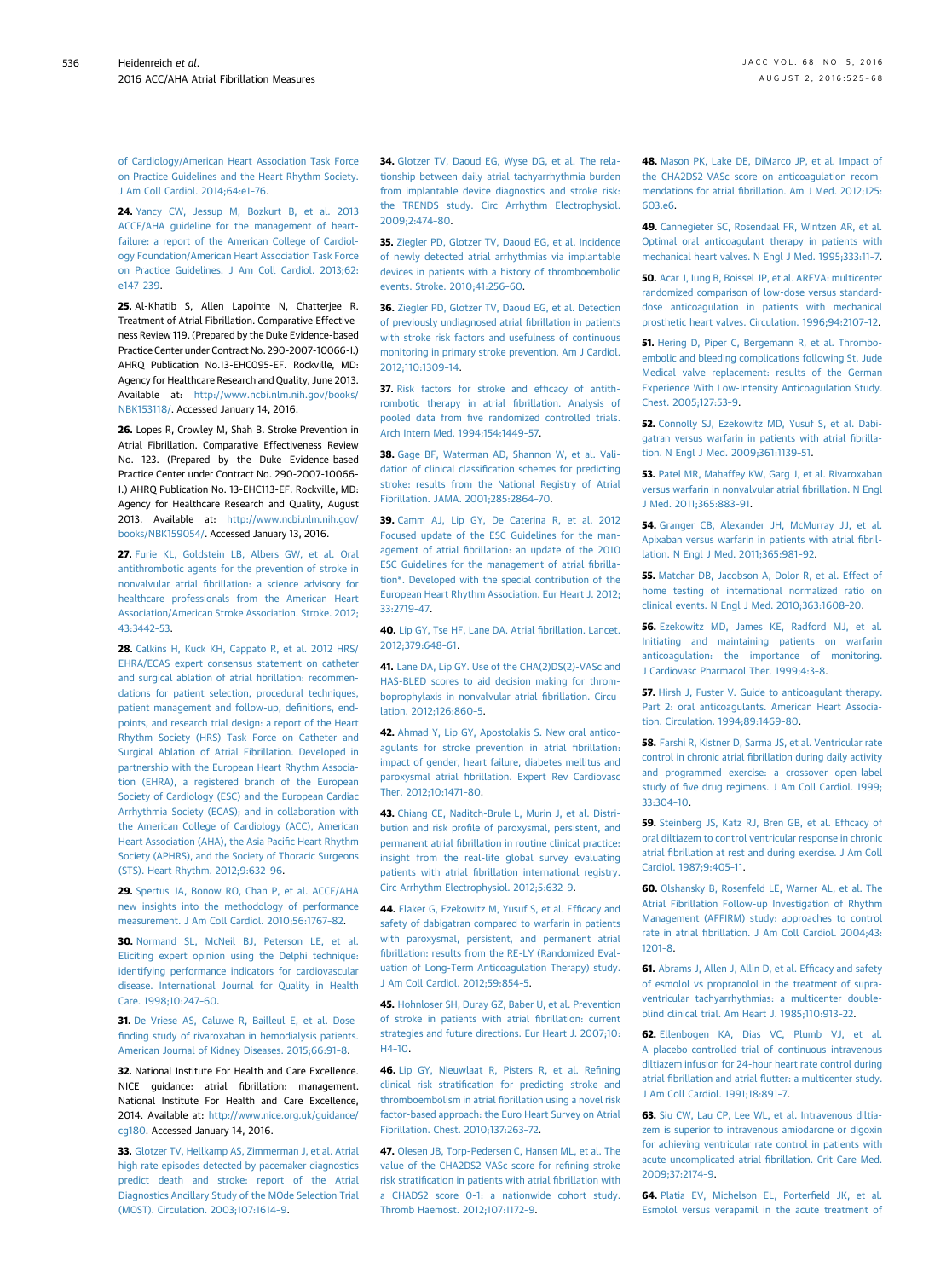537

<span id="page-12-0"></span>atrial fibrillation or atrial fl[utter. Am J Cardiol. 1989;](http://refhub.elsevier.com/S0735-1097(16)32400-7/sref64) [63:925](http://refhub.elsevier.com/S0735-1097(16)32400-7/sref64)–9.

65. [Maisel WH, Stevenson LW. Atrial](http://refhub.elsevier.com/S0735-1097(16)32400-7/sref65) fibrillation in [heart failure: epidemiology, pathophysiology, and](http://refhub.elsevier.com/S0735-1097(16)32400-7/sref65) [rationale for therapy. Am J Cardiol. 2003;91:2D](http://refhub.elsevier.com/S0735-1097(16)32400-7/sref65)–8D.

66. [Tsang TS, Gersh BJ, Appleton CP, et al. Left ven](http://refhub.elsevier.com/S0735-1097(16)32400-7/sref66)[tricular diastolic dysfunction as a predictor of the](http://refhub.elsevier.com/S0735-1097(16)32400-7/sref66) first [diagnosed nonvalvular atrial](http://refhub.elsevier.com/S0735-1097(16)32400-7/sref66) fibrillation in 840 elderly [men and women. J Am Coll Cardiol. 2002;40:1636](http://refhub.elsevier.com/S0735-1097(16)32400-7/sref66)–44.

67. [Cicardi M, Zingale LC, Bergamaschini L, et al.](http://refhub.elsevier.com/S0735-1097(16)32400-7/sref67) [Angioedema associated with angiotensin-converting](http://refhub.elsevier.com/S0735-1097(16)32400-7/sref67) [enzyme inhibitor use: outcome after switching to a](http://refhub.elsevier.com/S0735-1097(16)32400-7/sref67) [different treatment. Arch Intern Med. 2004;164:](http://refhub.elsevier.com/S0735-1097(16)32400-7/sref67) [910](http://refhub.elsevier.com/S0735-1097(16)32400-7/sref67)–3.

68. [Makani H, Messerli FH, Romero J, et al. Meta](http://refhub.elsevier.com/S0735-1097(16)32400-7/sref68)[analysis of randomized trials of angioedema as an](http://refhub.elsevier.com/S0735-1097(16)32400-7/sref68) [adverse event of renin-angiotensin system inhibitors.](http://refhub.elsevier.com/S0735-1097(16)32400-7/sref68) [Am J Cardiol. 2012;110:383](http://refhub.elsevier.com/S0735-1097(16)32400-7/sref68)–91.

69. [Toh S, Reichman ME, Houstoun M, et al. Compar](http://refhub.elsevier.com/S0735-1097(16)32400-7/sref69)[ative risk for angioedema associated with the use of](http://refhub.elsevier.com/S0735-1097(16)32400-7/sref69) [drugs that target the renin-angiotensin-aldosterone](http://refhub.elsevier.com/S0735-1097(16)32400-7/sref69) [system. Arch Intern Med. 2012;172:1582](http://refhub.elsevier.com/S0735-1097(16)32400-7/sref69)–9.

70. [Warner KK, Visconti JA, Tschampel MM. Angio](http://refhub.elsevier.com/S0735-1097(16)32400-7/sref70)[tensin II receptor blockers in patients with ACE](http://refhub.elsevier.com/S0735-1097(16)32400-7/sref70) [inhibitor-induced angioedema. Ann Pharmacother.](http://refhub.elsevier.com/S0735-1097(16)32400-7/sref70) [2000;34:526](http://refhub.elsevier.com/S0735-1097(16)32400-7/sref70)–8.

71. [The SOLVD Investigators. Effect of enalapril on](http://refhub.elsevier.com/S0735-1097(16)32400-7/sref71) [mortality and the development of heart failure in](http://refhub.elsevier.com/S0735-1097(16)32400-7/sref71) [asymptomatic patients with reduced left ventricular](http://refhub.elsevier.com/S0735-1097(16)32400-7/sref71) [ejection fractions. N Engl J Med. 1992;327:685](http://refhub.elsevier.com/S0735-1097(16)32400-7/sref71)–91.

72. [Cohn JN, Johnson G, Ziesche S, et al. A comparison](http://refhub.elsevier.com/S0735-1097(16)32400-7/sref72) [of enalapril with hydralazine-isosorbide dinitrate in the](http://refhub.elsevier.com/S0735-1097(16)32400-7/sref72) [treatment of chronic congestive heart failure. N Engl J](http://refhub.elsevier.com/S0735-1097(16)32400-7/sref72) [Med. 1991;325:303](http://refhub.elsevier.com/S0735-1097(16)32400-7/sref72)–10.

73. [The SOLVD Investigators. Effect of enalapril on](http://refhub.elsevier.com/S0735-1097(16)32400-7/sref73) [survival in patients with reduced left ventricular ejec](http://refhub.elsevier.com/S0735-1097(16)32400-7/sref73)[tion fractions and congestive heart failure. N Engl J](http://refhub.elsevier.com/S0735-1097(16)32400-7/sref73) [Med. 1991;325:293](http://refhub.elsevier.com/S0735-1097(16)32400-7/sref73)–302.

74. [Garg R, Yusuf S. Overview of randomized trials of](http://refhub.elsevier.com/S0735-1097(16)32400-7/sref74) [angiotensin-converting enzyme inhibitors on mortality](http://refhub.elsevier.com/S0735-1097(16)32400-7/sref74) [and morbidity in patients with heart failure. Collabo](http://refhub.elsevier.com/S0735-1097(16)32400-7/sref74)[rative Group on ACE Inhibitor Trials. JAMA. 1995;273:](http://refhub.elsevier.com/S0735-1097(16)32400-7/sref74) [1450](http://refhub.elsevier.com/S0735-1097(16)32400-7/sref74)–6.

75. [Pfeffer MA, McMurray JJ, Velazquez EJ, et al.](http://refhub.elsevier.com/S0735-1097(16)32400-7/sref75) [Valsartan, captopril, or both in myocardial infarction](http://refhub.elsevier.com/S0735-1097(16)32400-7/sref75) [complicated by heart failure, left ventricular dysfunc](http://refhub.elsevier.com/S0735-1097(16)32400-7/sref75)[tion, or both. N Engl J Med. 2003;349:1893](http://refhub.elsevier.com/S0735-1097(16)32400-7/sref75)–906.

76. [Effects of enalapril on mortality in severe](http://refhub.elsevier.com/S0735-1097(16)32400-7/sref76) [congestive heart failure. Results of the Cooperative](http://refhub.elsevier.com/S0735-1097(16)32400-7/sref76) [North Scandinavian Enalapril Survival Study](http://refhub.elsevier.com/S0735-1097(16)32400-7/sref76) [\(CONSENSUS\). The CONSENSUS Trial Study Group.](http://refhub.elsevier.com/S0735-1097(16)32400-7/sref76) [N Engl J Med. 1987;316:1429](http://refhub.elsevier.com/S0735-1097(16)32400-7/sref76)–35.

77. [Verdecchia P, Sleight P, Mancia G, et al. Effects of](http://refhub.elsevier.com/S0735-1097(16)32400-7/sref77) [telmisartan, ramipril, and their combination on left](http://refhub.elsevier.com/S0735-1097(16)32400-7/sref77) [ventricular hypertrophy in individuals at high vascular](http://refhub.elsevier.com/S0735-1097(16)32400-7/sref77) [risk in the Ongoing Telmisartan Alone and in Combi](http://refhub.elsevier.com/S0735-1097(16)32400-7/sref77)[nation With Ramipril Global End Point Trial and the](http://refhub.elsevier.com/S0735-1097(16)32400-7/sref77) [Telmisartan Randomized Assessment Study in ACE](http://refhub.elsevier.com/S0735-1097(16)32400-7/sref77) [Intolerant Subjects With Cardiovascular Disease.](http://refhub.elsevier.com/S0735-1097(16)32400-7/sref77) [Circulation. 2009;120:1380](http://refhub.elsevier.com/S0735-1097(16)32400-7/sref77)–9.

78. [Cohn JN, Tognoni G. Valsartan Heart Failure Trial](http://refhub.elsevier.com/S0735-1097(16)32400-7/sref78) [Investigators. A randomized trial of the angiotensin](http://refhub.elsevier.com/S0735-1097(16)32400-7/sref78)[receptor blocker valsartan in chronic heart failure.](http://refhub.elsevier.com/S0735-1097(16)32400-7/sref78) [N Engl J Med. 2001;345:1667](http://refhub.elsevier.com/S0735-1097(16)32400-7/sref78)–75.

79. [Maggioni AP, Anand I, Gottlieb SO, et al. Effects of](http://refhub.elsevier.com/S0735-1097(16)32400-7/sref79) [valsartan on morbidity and mortality in patients with](http://refhub.elsevier.com/S0735-1097(16)32400-7/sref79) [heart failure not receiving angiotensin-converting](http://refhub.elsevier.com/S0735-1097(16)32400-7/sref79) [enzyme inhibitors. J Am Coll Cardiol. 2002;40:1414](http://refhub.elsevier.com/S0735-1097(16)32400-7/sref79)–21.

80. [Granger CB, McMurray JJ, Yusuf S, et al. Effects of](http://refhub.elsevier.com/S0735-1097(16)32400-7/sref80) [candesartan in patients with chronic heart failure and](http://refhub.elsevier.com/S0735-1097(16)32400-7/sref80) [reduced left-ventricular systolic function intolerant to](http://refhub.elsevier.com/S0735-1097(16)32400-7/sref80) [angiotensin-converting-enzyme inhibitors: the](http://refhub.elsevier.com/S0735-1097(16)32400-7/sref80) [CHARM-Alternative trial. Lancet. 2003;362:772](http://refhub.elsevier.com/S0735-1097(16)32400-7/sref80)–6.

81. [Crozier I, Ikram H, Awan N, et al. Losartan in](http://refhub.elsevier.com/S0735-1097(16)32400-7/sref81) [heart failure. Hemodynamic effects and tolerability.](http://refhub.elsevier.com/S0735-1097(16)32400-7/sref81) [Losartan Hemodynamic Study Group. Circulation.](http://refhub.elsevier.com/S0735-1097(16)32400-7/sref81) [1995;91:691](http://refhub.elsevier.com/S0735-1097(16)32400-7/sref81)–7.

82. [Gottlieb SS, Dickstein K, Fleck E, et al. Hemody](http://refhub.elsevier.com/S0735-1097(16)32400-7/sref82)[namic and neurohormonal effects of the angiotensin II](http://refhub.elsevier.com/S0735-1097(16)32400-7/sref82) [antagonist losartan in patients with congestive heart](http://refhub.elsevier.com/S0735-1097(16)32400-7/sref82) [failure. Circulation. 1993;88:1602](http://refhub.elsevier.com/S0735-1097(16)32400-7/sref82)–9.

83. [Mazayev VP, Fomina IG, Kazakov EN, et al. Val](http://refhub.elsevier.com/S0735-1097(16)32400-7/sref83)[sartan in heart failure patients previously untreated](http://refhub.elsevier.com/S0735-1097(16)32400-7/sref83) [with an ACE inhibitor. Int J Cardiol. 1998;65:239](http://refhub.elsevier.com/S0735-1097(16)32400-7/sref83)–46.

84. [McKelvie RS, Yusuf S, Pericak D, et al. Comparison](http://refhub.elsevier.com/S0735-1097(16)32400-7/sref84) [of candesartan, enalapril, and their combination in](http://refhub.elsevier.com/S0735-1097(16)32400-7/sref84) [congestive heart failure: randomized evaluation of](http://refhub.elsevier.com/S0735-1097(16)32400-7/sref84) [strategies for left ventricular dysfunction \(RESOLVD\)](http://refhub.elsevier.com/S0735-1097(16)32400-7/sref84) [pilot study. The RESOLVD Pilot Study Investigators.](http://refhub.elsevier.com/S0735-1097(16)32400-7/sref84) [Circulation. 1999;100:1056](http://refhub.elsevier.com/S0735-1097(16)32400-7/sref84)–64.

85. [Riegger GA, Bouzo H, Petr P, et al. Improvement in](http://refhub.elsevier.com/S0735-1097(16)32400-7/sref85) [exercise tolerance and symptoms of congestive heart](http://refhub.elsevier.com/S0735-1097(16)32400-7/sref85) [failure during treatment with candesartan cilexetil.](http://refhub.elsevier.com/S0735-1097(16)32400-7/sref85) [Symptom, Tolerability, Response to Exercise Trial of](http://refhub.elsevier.com/S0735-1097(16)32400-7/sref85) [Candesartan Cilexetil in Heart Failure \(STRETCH\) In](http://refhub.elsevier.com/S0735-1097(16)32400-7/sref85)[vestigators. Circulation. 1999;100:2224](http://refhub.elsevier.com/S0735-1097(16)32400-7/sref85)–30.

86. [Sharma D, Buyse M, Pitt B, et al. Meta-analysis of](http://refhub.elsevier.com/S0735-1097(16)32400-7/sref86) [observed mortality data from all-controlled, double](http://refhub.elsevier.com/S0735-1097(16)32400-7/sref86)[blind, multiple-dose studies of losartan in heart failure.](http://refhub.elsevier.com/S0735-1097(16)32400-7/sref86) [Losartan Heart Failure Mortality Meta-analysis Study](http://refhub.elsevier.com/S0735-1097(16)32400-7/sref86) [Group. Am J Cardiol. 2000;85:187](http://refhub.elsevier.com/S0735-1097(16)32400-7/sref86)–92.

87. [Pfeffer MA, Swedberg K, Granger CB, et al. Effects](http://refhub.elsevier.com/S0735-1097(16)32400-7/sref87) [of candesartan on mortality and morbidity in patients](http://refhub.elsevier.com/S0735-1097(16)32400-7/sref87) [with chronic heart failure: the CHARM-Overall pro](http://refhub.elsevier.com/S0735-1097(16)32400-7/sref87)[gramme. Lancet. 2003;362:759](http://refhub.elsevier.com/S0735-1097(16)32400-7/sref87)–66.

88. [Velazquez EJ, Pfeffer MA, McMurray JV, et al.](http://refhub.elsevier.com/S0735-1097(16)32400-7/sref88) [VALsartan In Acute myocardial iNfarcTion \(VALIANT\)](http://refhub.elsevier.com/S0735-1097(16)32400-7/sref88) [trial: baseline characteristics in context. Eur J Heart](http://refhub.elsevier.com/S0735-1097(16)32400-7/sref88) [Fail. 2003;5:537](http://refhub.elsevier.com/S0735-1097(16)32400-7/sref88)–44.

89. [Connolly SJ, Camm AJ, Halperin JL, et al. Drone](http://refhub.elsevier.com/S0735-1097(16)32400-7/sref89)[darone in high-risk permanent atrial](http://refhub.elsevier.com/S0735-1097(16)32400-7/sref89) fibrillation. N Engl [J Med. 2011;365:2268](http://refhub.elsevier.com/S0735-1097(16)32400-7/sref89)–76.

90. [Singh BN, Singh SN, Reda DJ, et al. Amiodarone](http://refhub.elsevier.com/S0735-1097(16)32400-7/sref90) versus sotalol for atrial fi[brillation. N Engl J Med.](http://refhub.elsevier.com/S0735-1097(16)32400-7/sref90) [2005;352:1861](http://refhub.elsevier.com/S0735-1097(16)32400-7/sref90)–72.

91. [Lafuente-Lafuente C, Mouly S, Longas-Tejero MA,](http://refhub.elsevier.com/S0735-1097(16)32400-7/sref91) [et al. Antiarrhythmics for maintaining sinus rhythm](http://refhub.elsevier.com/S0735-1097(16)32400-7/sref91) [after cardioversion of atrial](http://refhub.elsevier.com/S0735-1097(16)32400-7/sref91) fibrillation. Cochrane [Database Syst Rev. 2007:CD005049.](http://refhub.elsevier.com/S0735-1097(16)32400-7/sref91)

92. [Channer KS, Birchall A, Steeds RP, et al.](http://refhub.elsevier.com/S0735-1097(16)32400-7/sref92) [A randomized placebo-controlled trial of pre-treatment](http://refhub.elsevier.com/S0735-1097(16)32400-7/sref92) [and short- or long-term maintenance therapy with](http://refhub.elsevier.com/S0735-1097(16)32400-7/sref92) [amiodarone supporting DC cardioversion for persistent](http://refhub.elsevier.com/S0735-1097(16)32400-7/sref92) atrial fi[brillation. Eur Heart J. 2004;25:144](http://refhub.elsevier.com/S0735-1097(16)32400-7/sref92)–50.

93. [Galperin J, Elizari MV, Chiale PA, et al. Ef](http://refhub.elsevier.com/S0735-1097(16)32400-7/sref93)ficacy of [amiodarone for the termination of chronic atrial](http://refhub.elsevier.com/S0735-1097(16)32400-7/sref93) fibrilla[tion and maintenance of normal sinus rhythm: a pro](http://refhub.elsevier.com/S0735-1097(16)32400-7/sref93)[spective, multicenter, randomized, controlled, double](http://refhub.elsevier.com/S0735-1097(16)32400-7/sref93) [blind trial. J Cardiovasc Pharmacol Ther. 2001;6:341](http://refhub.elsevier.com/S0735-1097(16)32400-7/sref93)–50.

94. [Pedersen OD, Bagger H, Keller N, et al. Ef](http://refhub.elsevier.com/S0735-1097(16)32400-7/sref94)ficacy of [dofetilide in the treatment of atrial](http://refhub.elsevier.com/S0735-1097(16)32400-7/sref94) fibrillation-flutter [in patients with reduced left ventricular function: a](http://refhub.elsevier.com/S0735-1097(16)32400-7/sref94) [Danish Investigations of Arrhythmia and Mortality on](http://refhub.elsevier.com/S0735-1097(16)32400-7/sref94) [Dofetilide \(DIAMOND\) Substudy. Circulation. 2001;](http://refhub.elsevier.com/S0735-1097(16)32400-7/sref94) [104:292](http://refhub.elsevier.com/S0735-1097(16)32400-7/sref94)–6.

95. [Singh S, Zoble RG, Yellen L, et al. Ef](http://refhub.elsevier.com/S0735-1097(16)32400-7/sref95)ficacy and [safety of oral dofetilide in converting to and main](http://refhub.elsevier.com/S0735-1097(16)32400-7/sref95)[taining sinus rhythm in patients with chronic atrial](http://refhub.elsevier.com/S0735-1097(16)32400-7/sref95) fibrillation or atrial fl[utter: the symptomatic atrial](http://refhub.elsevier.com/S0735-1097(16)32400-7/sref95) fi[brillation investigative research on dofetilide](http://refhub.elsevier.com/S0735-1097(16)32400-7/sref95) [\(SAFIRE-D\) study. Circulation. 2000;102:2385](http://refhub.elsevier.com/S0735-1097(16)32400-7/sref95)–90.

96. [Hohnloser SH, Crijns HJ, van Eickels M, et al. Effect](http://refhub.elsevier.com/S0735-1097(16)32400-7/sref96) [of dronedarone on cardiovascular events in atrial](http://refhub.elsevier.com/S0735-1097(16)32400-7/sref96) fi[brillation. N Engl J Med. 2009;360:668](http://refhub.elsevier.com/S0735-1097(16)32400-7/sref96)–78.

97. [Singh BN, Connolly SJ, Crijns HJ, et al. Dronedar](http://refhub.elsevier.com/S0735-1097(16)32400-7/sref97)[one for maintenance of sinus rhythm in atrial](http://refhub.elsevier.com/S0735-1097(16)32400-7/sref97) fibrillation or fl[utter. N Engl J Med. 2007;357:987](http://refhub.elsevier.com/S0735-1097(16)32400-7/sref97)–99.

98. [Touboul P, Brugada J, Capucci A, et al. Dronedar](http://refhub.elsevier.com/S0735-1097(16)32400-7/sref98)[one for prevention of atrial](http://refhub.elsevier.com/S0735-1097(16)32400-7/sref98) fibrillation: a dose-ranging [study. Eur Heart J. 2003;24:1481](http://refhub.elsevier.com/S0735-1097(16)32400-7/sref98)–7.

99. [Van Gelder IC, Crijns HJ, Van Gilst WH, et al. Ef](http://refhub.elsevier.com/S0735-1097(16)32400-7/sref99)ficacy and safety of fl[ecainide acetate in the mainte](http://refhub.elsevier.com/S0735-1097(16)32400-7/sref99)[nance of sinus rhythm after electrical cardioversion of](http://refhub.elsevier.com/S0735-1097(16)32400-7/sref99) chronic atrial fibrillation or atrial fl[utter. Am J Cardiol.](http://refhub.elsevier.com/S0735-1097(16)32400-7/sref99) [1989;64:1317](http://refhub.elsevier.com/S0735-1097(16)32400-7/sref99)–21.

100. [Roy D, Talajic M, Dorian P, et al. Amiodarone to](http://refhub.elsevier.com/S0735-1097(16)32400-7/sref100) [prevent recurrence of atrial](http://refhub.elsevier.com/S0735-1097(16)32400-7/sref100) fibrillation. Canadian Trial [of Atrial Fibrillation Investigators. N Engl J Med. 2000;](http://refhub.elsevier.com/S0735-1097(16)32400-7/sref100) [342:913](http://refhub.elsevier.com/S0735-1097(16)32400-7/sref100)–20.

101. [Bellandi F, Simonetti I, Leoncini M, et al. Long](http://refhub.elsevier.com/S0735-1097(16)32400-7/sref101)term effi[cacy and safety of propafenone and sotalol for](http://refhub.elsevier.com/S0735-1097(16)32400-7/sref101) [the maintenance of sinus rhythm after conversion of](http://refhub.elsevier.com/S0735-1097(16)32400-7/sref101) [recurrent symptomatic atrial](http://refhub.elsevier.com/S0735-1097(16)32400-7/sref101) fibrillation. Am J Cardiol. [2001;88:640](http://refhub.elsevier.com/S0735-1097(16)32400-7/sref101)–5.

102. [Dogan A, Ergene O, Nazli C, et al. Ef](http://refhub.elsevier.com/S0735-1097(16)32400-7/sref102)ficacy of [propafenone for maintaining sinus rhythm in patients](http://refhub.elsevier.com/S0735-1097(16)32400-7/sref102) [with recent onset or persistent atrial](http://refhub.elsevier.com/S0735-1097(16)32400-7/sref102) fibrillation after [conversion: a randomized, placebo-controlled study.](http://refhub.elsevier.com/S0735-1097(16)32400-7/sref102) [Acta Cardiol. 2004;59:255](http://refhub.elsevier.com/S0735-1097(16)32400-7/sref102)–61.

103. [Pritchett EL, Page RL, Carlson M, et al. Ef](http://refhub.elsevier.com/S0735-1097(16)32400-7/sref103)ficacy [and safety of sustained-release propafenone \(prop](http://refhub.elsevier.com/S0735-1097(16)32400-7/sref103)[afenone SR\) for patients with atrial](http://refhub.elsevier.com/S0735-1097(16)32400-7/sref103) fibrillation. Am J [Cardiol. 2003;92:941](http://refhub.elsevier.com/S0735-1097(16)32400-7/sref103)–6.

104. [Benditt DG, Williams JH, Jin J, et al. Maintenance](http://refhub.elsevier.com/S0735-1097(16)32400-7/sref104) [of sinus rhythm with oral d,l-sotalol therapy in patients](http://refhub.elsevier.com/S0735-1097(16)32400-7/sref104) [with symptomatic atrial](http://refhub.elsevier.com/S0735-1097(16)32400-7/sref104) fibrillation and/or atrial flutter. [d,l-Sotalol Atrial Fibrillation/Flutter Study Group. Am J](http://refhub.elsevier.com/S0735-1097(16)32400-7/sref104) [Cardiol. 1999;84:270](http://refhub.elsevier.com/S0735-1097(16)32400-7/sref104)–7.

105. [Shah D. ECG manifestations of left atrial](http://refhub.elsevier.com/S0735-1097(16)32400-7/sref105) flutter. [Curr Opin Cardiol. 2009;24:35](http://refhub.elsevier.com/S0735-1097(16)32400-7/sref105)–41.

106. [Li D, Fareh S, Leung TK, et al. Promotion of atrial](http://refhub.elsevier.com/S0735-1097(16)32400-7/sref106) fi[brillation by heart failure in dogs: atrial remodeling of](http://refhub.elsevier.com/S0735-1097(16)32400-7/sref106) [a different sort. Circulation. 1999;100:87](http://refhub.elsevier.com/S0735-1097(16)32400-7/sref106)–95.

107. [Akoum N, McGann C, Vergara G, et al. Atrial](http://refhub.elsevier.com/S0735-1097(16)32400-7/sref107) fibrosis quantifi[ed using late gadolinium enhancement](http://refhub.elsevier.com/S0735-1097(16)32400-7/sref107) [MRI is associated with sinus node dysfunction requiring](http://refhub.elsevier.com/S0735-1097(16)32400-7/sref107) [pacemaker implant. J Cardiovasc Electrophysiol. 2012;](http://refhub.elsevier.com/S0735-1097(16)32400-7/sref107) [23:44](http://refhub.elsevier.com/S0735-1097(16)32400-7/sref107)–50.

108. [Van de Werf F, Brueckmann M, Connolly SJ, et al.](http://refhub.elsevier.com/S0735-1097(16)32400-7/sref108) [A comparison of dabigatran etexilate with warfarin](http://refhub.elsevier.com/S0735-1097(16)32400-7/sref108) [in patients with mechanical heart valves: the Random](http://refhub.elsevier.com/S0735-1097(16)32400-7/sref108)[ized, phase II study to Evaluate the sAfety and phar](http://refhub.elsevier.com/S0735-1097(16)32400-7/sref108)macokinetics of oral dabIGatran etexilate in patients [after heart valve replacemeNt \(RE-ALIGN\). Am Heart J.](http://refhub.elsevier.com/S0735-1097(16)32400-7/sref108) [2012;163:931](http://refhub.elsevier.com/S0735-1097(16)32400-7/sref108)–7.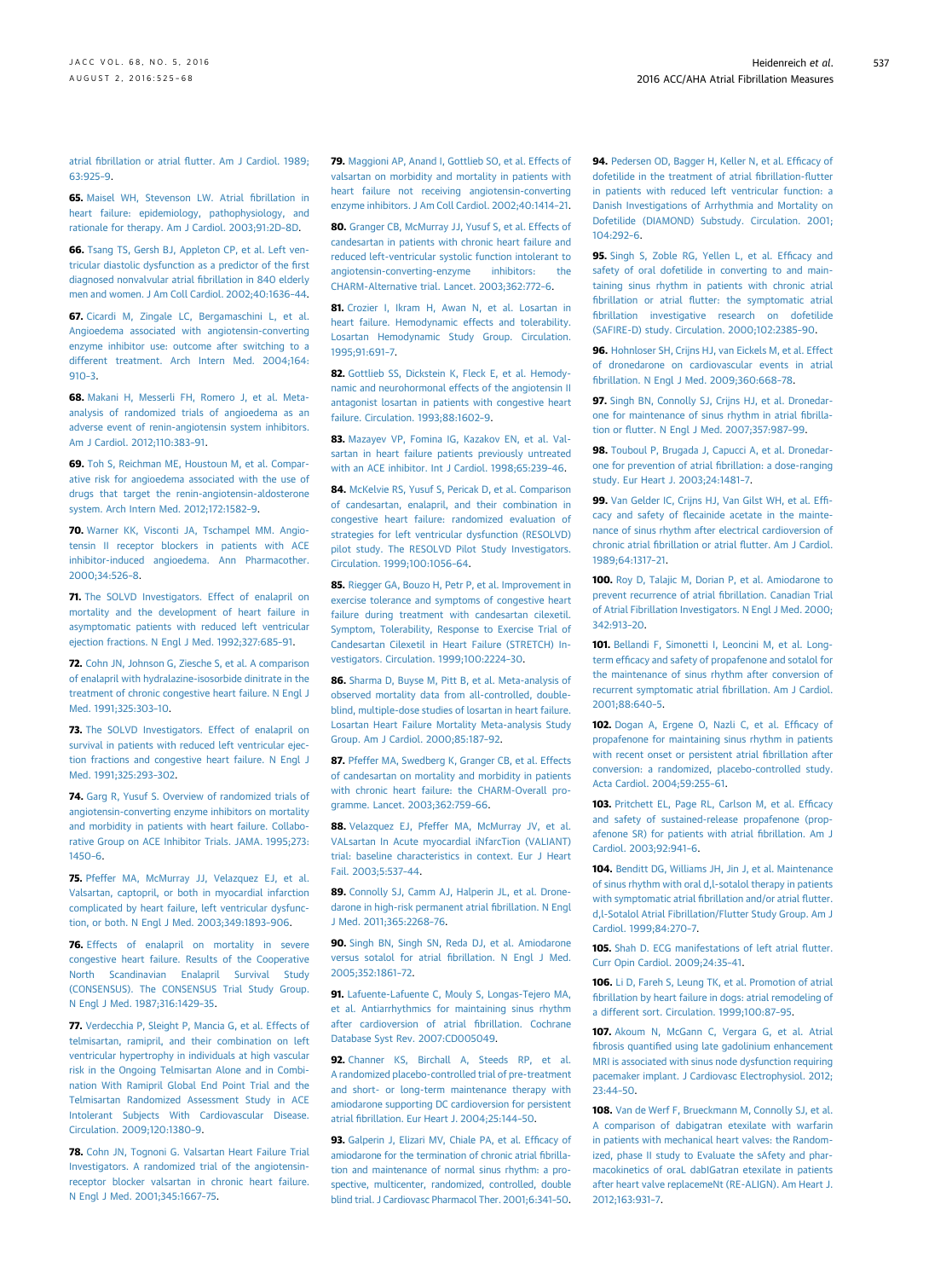<span id="page-13-0"></span>109. U.S. Food and Drug Administration. AtriCure Synergy Ablation System - P100046. Available at: [http://www.](http://www.fda.gov/MedicalDevices/ProductsandMedicalProcedures/DeviceApprovalsandClearances/Recently-ApprovedDevices/ucm284063.htm) [fda.gov/MedicalDevices/ProductsandMedicalProcedures/](http://www.fda.gov/MedicalDevices/ProductsandMedicalProcedures/DeviceApprovalsandClearances/Recently-ApprovedDevices/ucm284063.htm) [DeviceApprovalsandClearances/Recently-Approved](http://www.fda.gov/MedicalDevices/ProductsandMedicalProcedures/DeviceApprovalsandClearances/Recently-ApprovedDevices/ucm284063.htm) [Devices/ucm284063.htm.](http://www.fda.gov/MedicalDevices/ProductsandMedicalProcedures/DeviceApprovalsandClearances/Recently-ApprovedDevices/ucm284063.htm) Accessed January 14, 2016.

110. [Eikelboom JW, Connolly SJ, Brueckmann M, et al.](http://refhub.elsevier.com/S0735-1097(16)32400-7/sref110) [Dabigatran versus warfarin in patients with mechanical](http://refhub.elsevier.com/S0735-1097(16)32400-7/sref110) [heart valves. N Engl J Med. 2013;369:1206](http://refhub.elsevier.com/S0735-1097(16)32400-7/sref110)–14.

111. Deleted in response to new data in 2018.

112. Deleted in response to new data in 2018.

113. Deleted in response to new data in 2018.

114. [Connolly S, Pogue J, Hart R, et al. Clopidogrel](http://refhub.elsevier.com/S0735-1097(16)32400-7/sref114) [plus aspirin versus oral anticoagulation for atrial](http://refhub.elsevier.com/S0735-1097(16)32400-7/sref114) fibrillation in the Atrial fi[brillation Clopidogrel Trial with](http://refhub.elsevier.com/S0735-1097(16)32400-7/sref114) [Irbesartan for prevention of Vascular Events \(ACTIVE W\):](http://refhub.elsevier.com/S0735-1097(16)32400-7/sref114) [a randomised controlled trial. Lancet. 2006;367:](http://refhub.elsevier.com/S0735-1097(16)32400-7/sref114) [1903](http://refhub.elsevier.com/S0735-1097(16)32400-7/sref114)–12.

115. Deleted in response to new data in 2018.

KEY WORDS ACC/AHA Performance Measures, atrial fibrillation, atrial flutter, performance measures, quality measures, quality indicators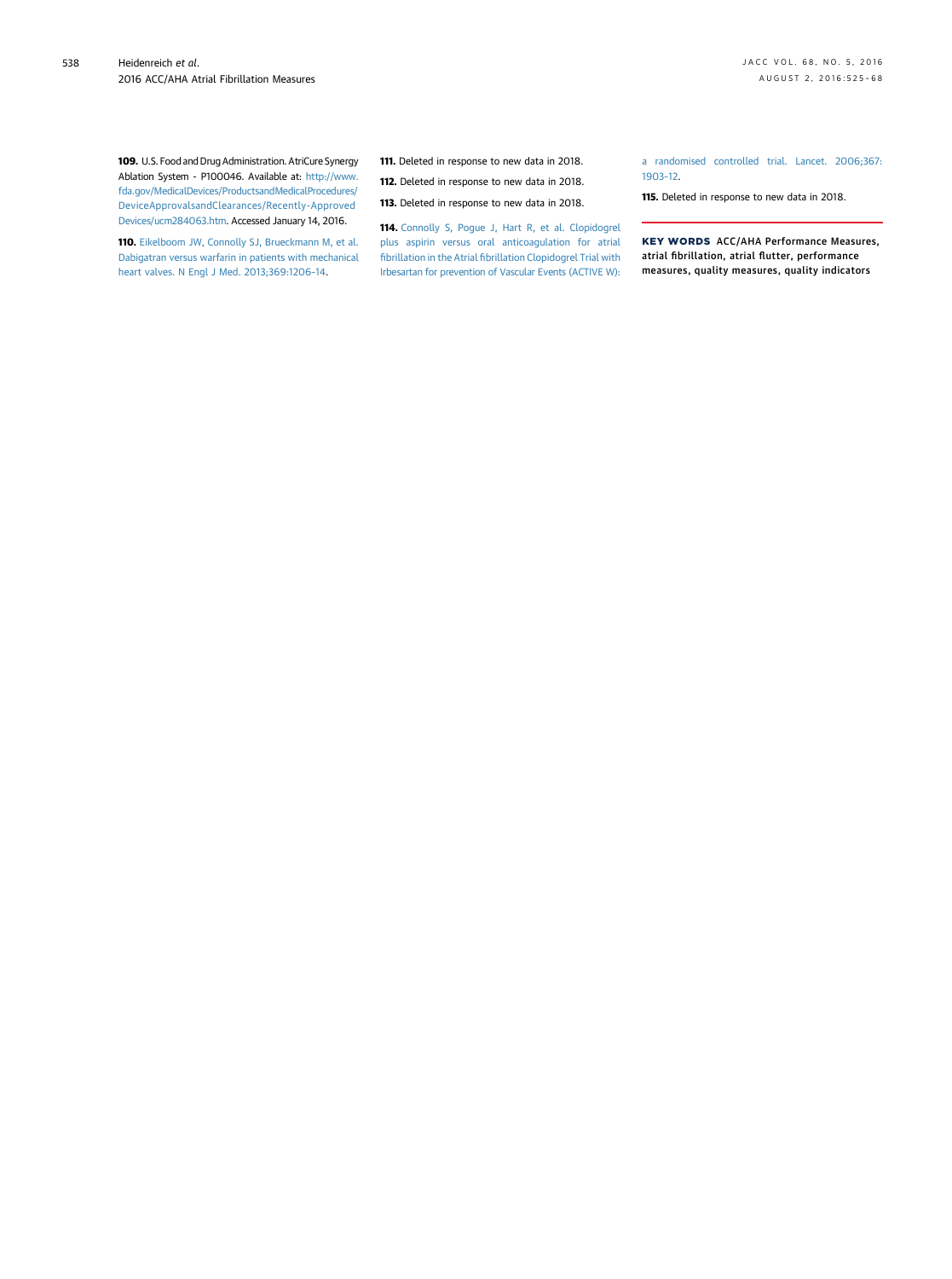# <span id="page-14-0"></span>APPENDIX A. 2016 ACC/AHA ATRIAL FIBRILLATION CLINICAL PERFORMANCE AND QUALITY MEASURES

### Performance Measures for Use in Patients With Inpatient and Outpatient Atrial Fibrillation or Atrial Flutter

Inpatient Measures

# SHORT TITLE: PM-1 CHA<sub>2</sub>DS<sub>2</sub>-VASc Risk Score Documented Prior to Discharge

PM-1: Atrial Fibrillation/Atrial Flutter: CHA<sub>2</sub>DS<sub>2</sub>-VASc Risk Score Documented Prior to Discharge

Measure description: Percentage of patients, age  $\geq 18$  y, with nonvalvular AF or atrial flutter for whom a CHA<sub>2</sub>DS<sub>2</sub>-VASc risk score has been documented in the medical record.

| <b>Numerator</b>              |                                                                                                                                                                                                                                                                                            | • Patients with nonvalvular AF or atrial flutter for whom a CHA <sub>2</sub> DS <sub>2</sub> -VASc risk score was documented prior to discharge  |
|-------------------------------|--------------------------------------------------------------------------------------------------------------------------------------------------------------------------------------------------------------------------------------------------------------------------------------------|--------------------------------------------------------------------------------------------------------------------------------------------------|
|                               | For patients with nonvalvular AF or atrial flutter, assessment of thromboembolic risk should include:                                                                                                                                                                                      |                                                                                                                                                  |
|                               | CHA <sub>2</sub> DS <sub>2</sub> VASc                                                                                                                                                                                                                                                      | Score                                                                                                                                            |
|                               | Congestive HF                                                                                                                                                                                                                                                                              |                                                                                                                                                  |
|                               | Hypertension                                                                                                                                                                                                                                                                               |                                                                                                                                                  |
|                               | Age $\geq$ 75 y                                                                                                                                                                                                                                                                            |                                                                                                                                                  |
|                               | Diabetes mellitus                                                                                                                                                                                                                                                                          |                                                                                                                                                  |
|                               | Stroke, TIA, or thromboembolism                                                                                                                                                                                                                                                            |                                                                                                                                                  |
|                               | Vascular disease (prior myocardial infarction,                                                                                                                                                                                                                                             |                                                                                                                                                  |
|                               | peripheral artery disease, or aortic plaque)                                                                                                                                                                                                                                               |                                                                                                                                                  |
|                               | Age 64-74 y                                                                                                                                                                                                                                                                                |                                                                                                                                                  |
|                               | Sex category (i.e., female)                                                                                                                                                                                                                                                                | 1                                                                                                                                                |
| <b>Denominator</b>            | All patients with nonvalvular AF or atrial flutter                                                                                                                                                                                                                                         |                                                                                                                                                  |
| <b>Denominator exclusions</b> | • Patients age $<$ 18 y<br>Patients who leave against medical advice<br>Patients who die during hospitalization<br>Patients who are on comfort care measures only<br>• Patients who are transferred to another acute care hospital<br>• Patients with other indication for anticoagulation | Patients with transient or reversible causes of AF (e.g., pneumonia, hyperthyroidism, pregnancy, cardiac surgery)                                |
| <b>Denominator exceptions</b> | appendage device in place<br>• Patient choice of having atrial appendage device placed                                                                                                                                                                                                     | • Medical reason(s) documented for not assessing risk factors and documenting the CHA <sub>2</sub> DS <sub>2</sub> -VASc score, including atrial |
| <b>Measurement period</b>     | Encounter                                                                                                                                                                                                                                                                                  |                                                                                                                                                  |
| Sources of data               | Medical record or other database (e.g., administrative, clinical, registry)                                                                                                                                                                                                                |                                                                                                                                                  |
| <b>Attribution</b>            | Measure reportable at the facility or physician level                                                                                                                                                                                                                                      |                                                                                                                                                  |
| <b>Care setting</b>           | Inpatient                                                                                                                                                                                                                                                                                  |                                                                                                                                                  |

# Rationale

AF, whether paroxysmal, persistent, or permanent, and whether symptomatic or silent, significantly increases the risk of thromboembolic ischemic stroke. Nonvalvular AF increases the risk of stroke 5 times, and AF in the setting of mitral stenosis increases the risk of stroke 20 times over that of patients in sinus rhythm.

Thromboembolism occurring with AF is associated with a greater risk of recurrent stroke, more severe disability, and greater risk of death [\(11\).](#page-10-0) Silent AF is also associated with ischemic stroke (33-[36\).](#page-11-0) The appropriate use of antithrombotic therapy and the control of other risk factors, including hypertension and hypercholesterolemia, substantially reduce stroke risk.

One meta-analysis has stratified ischemic stroke risk among patients with nonvalvular AF using the following point scoring systems [\(37\)](#page-11-0): AF Investigators; CHA<sub>2</sub>DS<sub>2</sub> (congestive heart failure, hypertension, age ≥75 years, diabetes mellitus, prior stroke or transient ischemic attack or thromboembolism [doubled]), or CHA<sub>2</sub>DS<sub>2</sub>-VASc (congestive heart failure, hypertension, age ≥75 years [doubled] [\(38\),](#page-11-0) diabetes mellitus, prior stroke or TIA or thromboembolism [doubled], vascular disease, age 65 to 74 years, sex category).

When compared with the CHA<sub>2</sub>DS<sub>2</sub> score [\(39\)](#page-11-0), the CHA<sub>2</sub>DS<sub>2</sub>-VASc score for nonvalvular AF has a broader score range (0 to 9) and includes a larger number of risk factors (female sex, 65 to 74 years of age, and vascular disease) [\(40,41\).](#page-11-0)

The selection of an antithrombotic agent should be based on shared decision making that takes into account risk factors, cost, tolerability, patient preference, potential for drug interactions, and other clinical characteristics, including time in the INR therapeutic range if the patient has been on warfarin, irrespective of whether the AF pattern is paroxysmal, persistent, or permanent.

Continued on the next page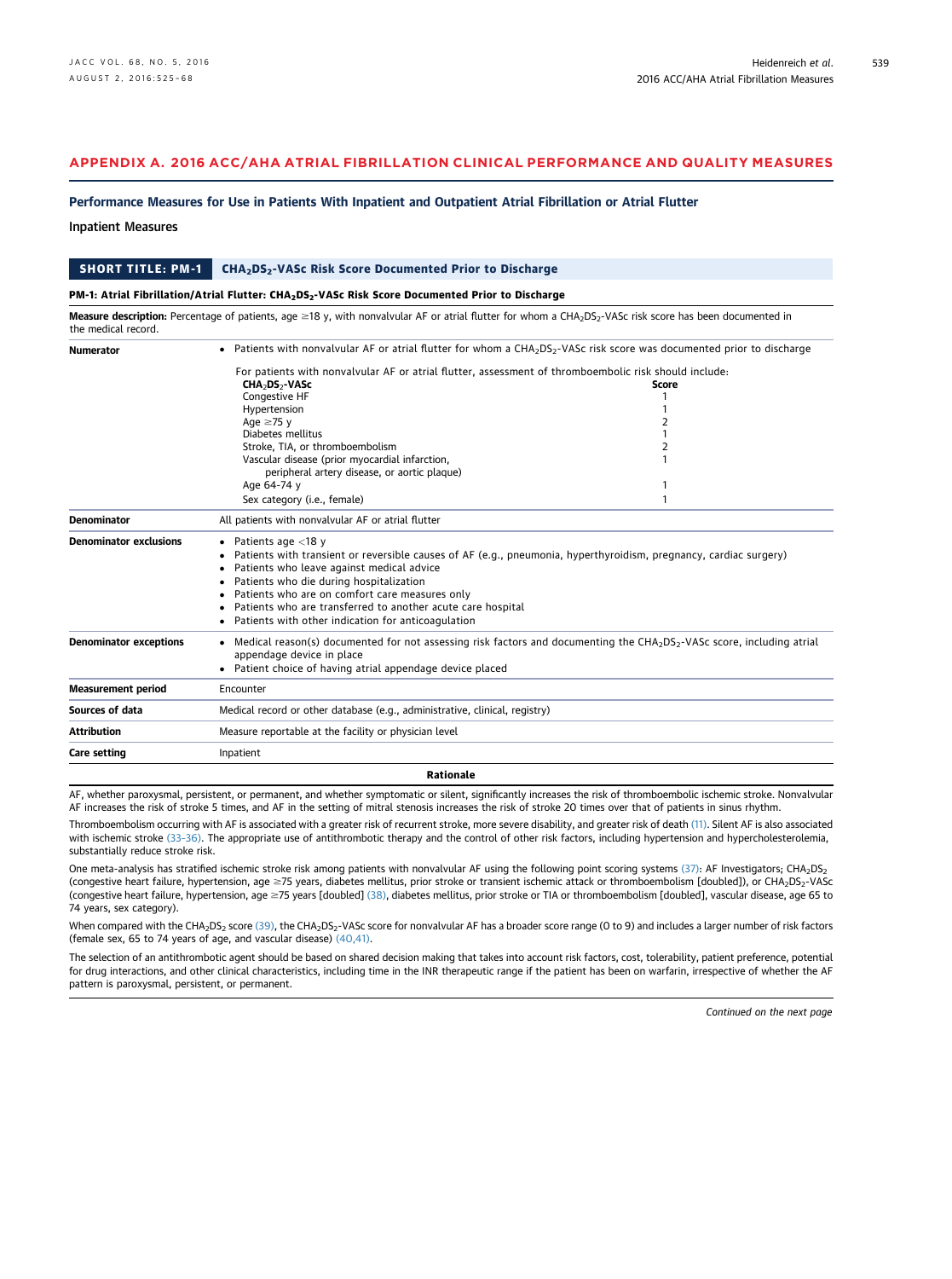### Clinical Recommendation(s)

2014 ACC/AHA/HRS Guidelines for the Management of Patients With Atrial Fibrillation [\(23\)](#page-10-0)

- 1. In patients with AF, antithrombotic therapy should be individualized based on shared decision-making after discussion of the absolute and RRs of stroke and bleeding, and the patient's values and preferences. (Class I, Level of Evidence: C)
- 2. Selection of antithrombotic therapy should be based on the risk of thromboembolism irrespective of whether the AF pattern is paroxysmal, persistent, or permanent [\(42](#page-11-0)–[45\).](#page-11-0) (Class I, Level of Evidence: B)
- 3. In patients with nonvalvular AF, the CHA<sub>2</sub>DS<sub>2</sub>-VASc score is recommended for assessment of stroke risk [\(46](#page-11-0)-48). (Class I, Level of Evidence: B)
- 4. For patients with AF who have mechanical heart valves, warfarin is recommended and the target international normalized ratio (INR) intensity (2.0 to 3.0 or 2.5 to 3.5) should be based on the type and location of the prosthesis [\(49](#page-11-0)-51). (Class I, Level of Evidence: B)
- 5. For patients with nonvalvular AF with prior stroke, TIA, or a CHA<sub>2</sub>DS<sub>2</sub>-VASc score of 2 or greater, oral anticoagulants are recommended. Options include: warfarin (INR 2.0 to 3.0) (42-[45\)](#page-11-0) (Class I, Level of Evidence: A), dabigatran [\(52\)](#page-11-0) (Class I, Level of Evidence: B), rivaroxaban [\(53\)](#page-11-0) (Class I, Level of Evidence: B), or apixaban [\(54\).](#page-11-0) (Class I, Level of Evidence: B)
- 6. Among patients treated with warfarin, the INR should be determined at least weekly during initiation of antithrombotic therapy and at least monthly when anticoagulation (INR in range) is stable [\(55](#page-11-0)–57). (Class I, Level of Evidence: A)
- 7. For patients with nonvalvular AF unable to maintain a therapeutic INR level with warfarin, use of a direct thrombin or factor Xa inhibitor (dabigatran, rivaroxaban, or apixaban) is recommended. (Class I, Level of Evidence: C)
- 8. Re-evaluation of the need for and choice of antithrombotic therapy at periodic intervals is recommended to reassess stroke and bleeding risks. (Class I, Level of Evidence: C)

9. For patients with atrial flutter, antithrombotic therapy is recommended according to the same risk profile used for AF. (Class I, Level of Evidence: C)

ACC indicates American College of Cardiology; AF, atrial fibrillation; AHA, American Heart Association; HF, heart failure; HRS, Heart Rhythm Society; INR, International Normalized Ratio; PM, performance measure; and TIA, transient ischemic attack.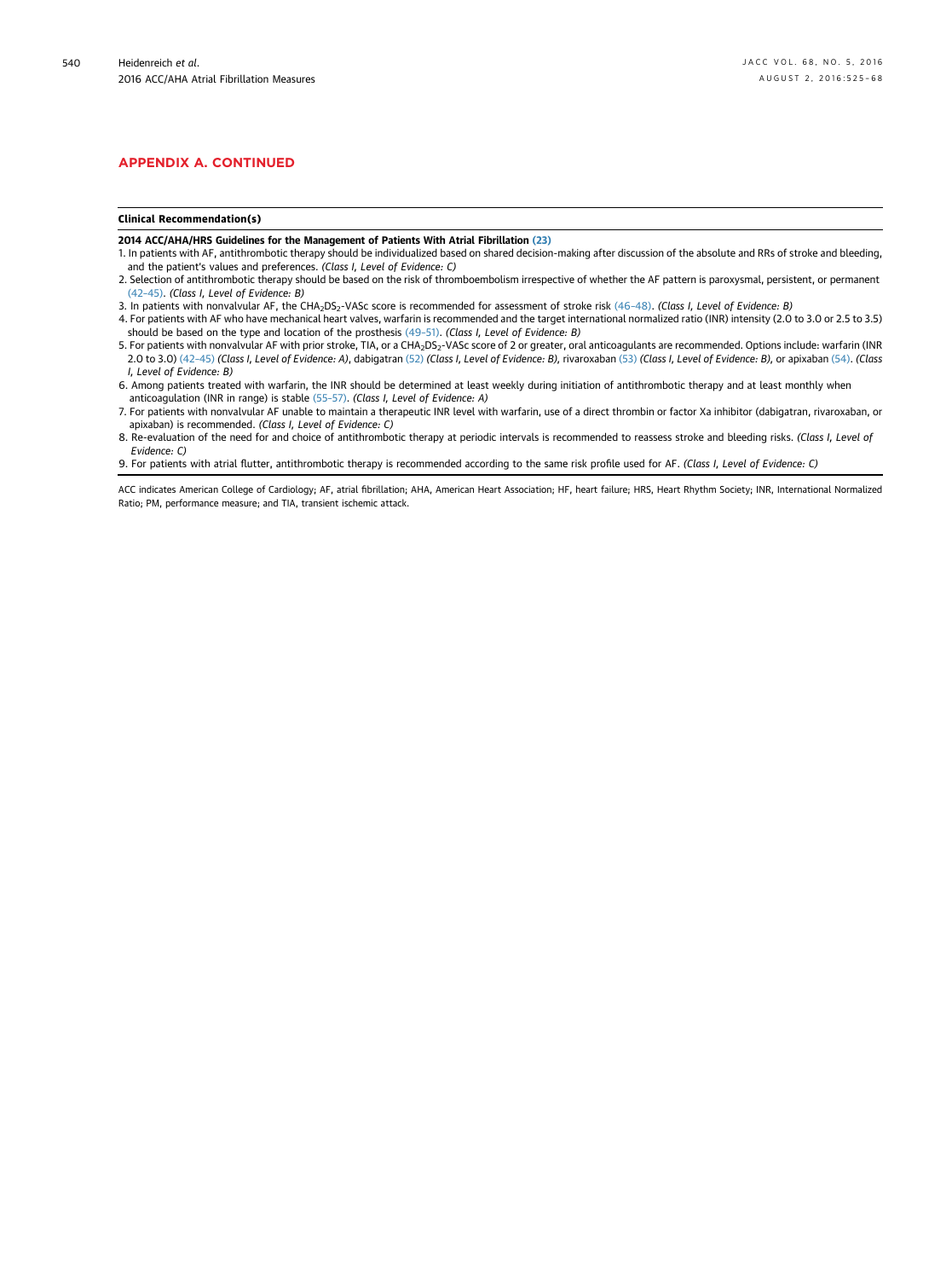### SHORT TITLE: PM-2 Anticoagulation Prescribed Prior to Discharge

#### PM-2: Atrial Fibrillation/Atrial Flutter: Anticoagulation Prescribed Prior to Discharge

Measure description: Percentage of patients, age ≥18 y, with nonvalvular AF or atrial flutter who were discharged on warfarin or another FDA-approved anticoagulant drug for the prevention of thromboembolism.

| <b>Numerator</b>              | Patients with nonvalvular AF or atrial flutter for whom warfarin or another FDA-approved anticoagulant was prescribed*<br>prior to discharge<br>*Prescribed-also satisfied by documentation in current medication list                                                                                                                                                                                                                                                                                                                                                                       |
|-------------------------------|----------------------------------------------------------------------------------------------------------------------------------------------------------------------------------------------------------------------------------------------------------------------------------------------------------------------------------------------------------------------------------------------------------------------------------------------------------------------------------------------------------------------------------------------------------------------------------------------|
| <b>Denominator</b>            | All patients with nonvalvular AF or atrial flutter who do not have a documented CHA <sub>2</sub> DS <sub>2</sub> -VASc risk score of 0 or 1                                                                                                                                                                                                                                                                                                                                                                                                                                                  |
| <b>Denominator exclusions</b> | • Patients age $<$ 18 y<br>Patients with transient or reversible causes of AF (e.g., pneumonia, hyperthyroidism, pregnancy, cardiac surgery)<br>Patients who leave against medical advice<br>٠<br>Patients who die during hospitalization<br>٠<br>Patients who are on comfort care measures only<br>Patients who are transferred to another acute care hospital                                                                                                                                                                                                                              |
| <b>Denominator exceptions</b> | Documentation of a medical reason for not prescribing warfarin or another FDA-approved anticoagulant to a<br>$\bullet$<br>patient with a CHA <sub>2</sub> DS <sub>2</sub> -VASc score of $\geq$ 2, including atrial appendage device in place<br>Documentation of a patient reason for not prescribing warfarin or another oral anticoagulant drug that is FDA<br>$\bullet$<br>approved for the prevention of thromboembolism, including patient choice of having atrial appendage device placed<br>Patient currently enrolled in a clinical trial related to AF/atrial flutter<br>$\bullet$ |
| <b>Measurement period</b>     | Encounter                                                                                                                                                                                                                                                                                                                                                                                                                                                                                                                                                                                    |
| Sources of data               | Medical record or other database (e.g., administrative, clinical, registry)                                                                                                                                                                                                                                                                                                                                                                                                                                                                                                                  |
| <b>Attribution</b>            | Measure reportable at the facility or physician level                                                                                                                                                                                                                                                                                                                                                                                                                                                                                                                                        |
| Care setting                  | Inpatient                                                                                                                                                                                                                                                                                                                                                                                                                                                                                                                                                                                    |

### Rationale

AF, whether paroxysmal, persistent, or permanent and whether symptomatic or silent, significantly increases the risk of thromboembolic ischemic stroke. Nonvalvular atrial fibrillation increases the risk of stroke 5 times, and AF in the setting of mitral stenosis increases the risk of stroke 20 times over that of patients in sinus rhythm.

Thromboembolism occurring with AF is associated with a greater risk of recurrent stroke, more severe disability, and mortality [\(11\).](#page-10-0) Silent AF is also associated with ischemic stroke (33-[36\).](#page-11-0) The appropriate use of antithrombotic therapy and the control of other risk factors, including hypertension and hypercholesterolemia, substantially reduce stroke risk.

One meta-analysis has stratified ischemic stroke risk among patients with nonvalvular AF using the following point scoring systems [\(37\)](#page-11-0): AF Investigators; CHA<sub>2</sub>DS<sub>2</sub> (congestive heart failure, hypertension, age \$75 years, diabetes mellitus, prior stroke or TIA or thromboembolism [doubled]), or CHA2DS2-VASc (congestive heart failure, hypertension, age ≥75 years [doubled] [\(38\),](#page-11-0) diabetes mellitus, prior stroke or TIA or thromboembolism [doubled], vascular disease, age 65 to 74 years, sex category).

When compared with the CHA<sub>2</sub>DS<sub>2</sub> score [\(39\)](#page-11-0), the CHA<sub>2</sub>DS<sub>2</sub>-VASc score for nonvalvular AF has a broader score range (0 to 9) and includes a larger number of risk factors (female sex, 65 to 74 years of age, and vascular disease) [\(40,41\).](#page-11-0)

The selection of an antithrombotic agent should be based on shared decision making that takes into account risk factors, cost, tolerability, patient preference, potential for drug interactions, and other clinical characteristics, including time in the INR therapeutic range if the patient has been on warfarin, irrespective of whether the AF pattern is paroxysmal, persistent, or permanent.

# Clinical Recommendation(s)

2014 ACC/AHA/HRS Guidelines for the Management of Patients With Atrial Fibrillation [\(23\)](#page-10-0)

- 1. In patients with AF, antithrombotic therapy should be individualized based on shared decision-making after discussion of the absolute and RRs of stroke and bleeding, and the patient's values and preferences. (Class I, Level of Evidence: C)
- 2. Selection of antithrombotic therapy should be based on the risk of thromboembolism irrespective of whether the AF pattern is paroxysmal, persistent, or permanent [\(42](#page-11-0)–45). (Class I, Level of Evidence: B)
- 3. In patients with nonvalvular AF, the CHA<sub>2</sub>DS<sub>2</sub>-VASc score is recommended for assessment of stroke risk [\(46](#page-11-0)-48). (Class I, Level of Evidence: B)

4. For patients with AF who have mechanical heart valves, warfarin is recommended and the target international normalized ratio (INR) intensity (2.0 to 3.0 or 2.5 to 3.5) should be based on the type and location of the prosthesis [\(49](#page-11-0)-51). (Class I, Level of Evidence: B)

- 5. For patients with nonvalvular AF with prior stroke, TIA, or a CHA2DS2-VASc score of 2 or greater, oral anticoagulants are recommended. Options include: warfarin (INR 2.0 to 3.0) (42-[45\)](#page-11-0) (Class I, Level of Evidence: A), dabigatran [\(52\)](#page-11-0) (Class I, Level of Evidence: B), rivaroxaban [\(53\)](#page-11-0) (Class I, Level of Evidence: B), or apixaban [\(54\)](#page-11-0). (Class I, Level of Evidence: B)
- 6. Among patients treated with warfarin, the INR should be determined at least weekly during initiation of antithrombotic therapy and at least monthly when anticoagulation (INR in range) is stable [\(55](#page-11-0)-57). (Class I, Level of Evidence: A)
- 7. For patients with nonvalvular AF unable to maintain a therapeutic INR level with warfarin, use of a direct thrombin or factor Xa inhibitor (dabigatran, rivaroxaban, or apixaban) is recommended. (Class I, Level of Evidence: C)

8. Re-evaluation of the need for and choice of antithrombotic therapy at periodic intervals is recommended to reassess stroke and bleeding risks. (Class I, Level of Evidence: C)

9. For patients with atrial flutter, antithrombotic therapy is recommended according to the same risk profile used for AF. (Class I, Level of Evidence: C)

ACC indicates American College of Cardiology; AF, atrial fibrillation; AHA, American Heart Association; FDA, US Food and Drug Administration; HRS, Heart Rhythm Society; INR, International Normalized Ratio; PM, performance measure; and TIA, transient ischemic attack.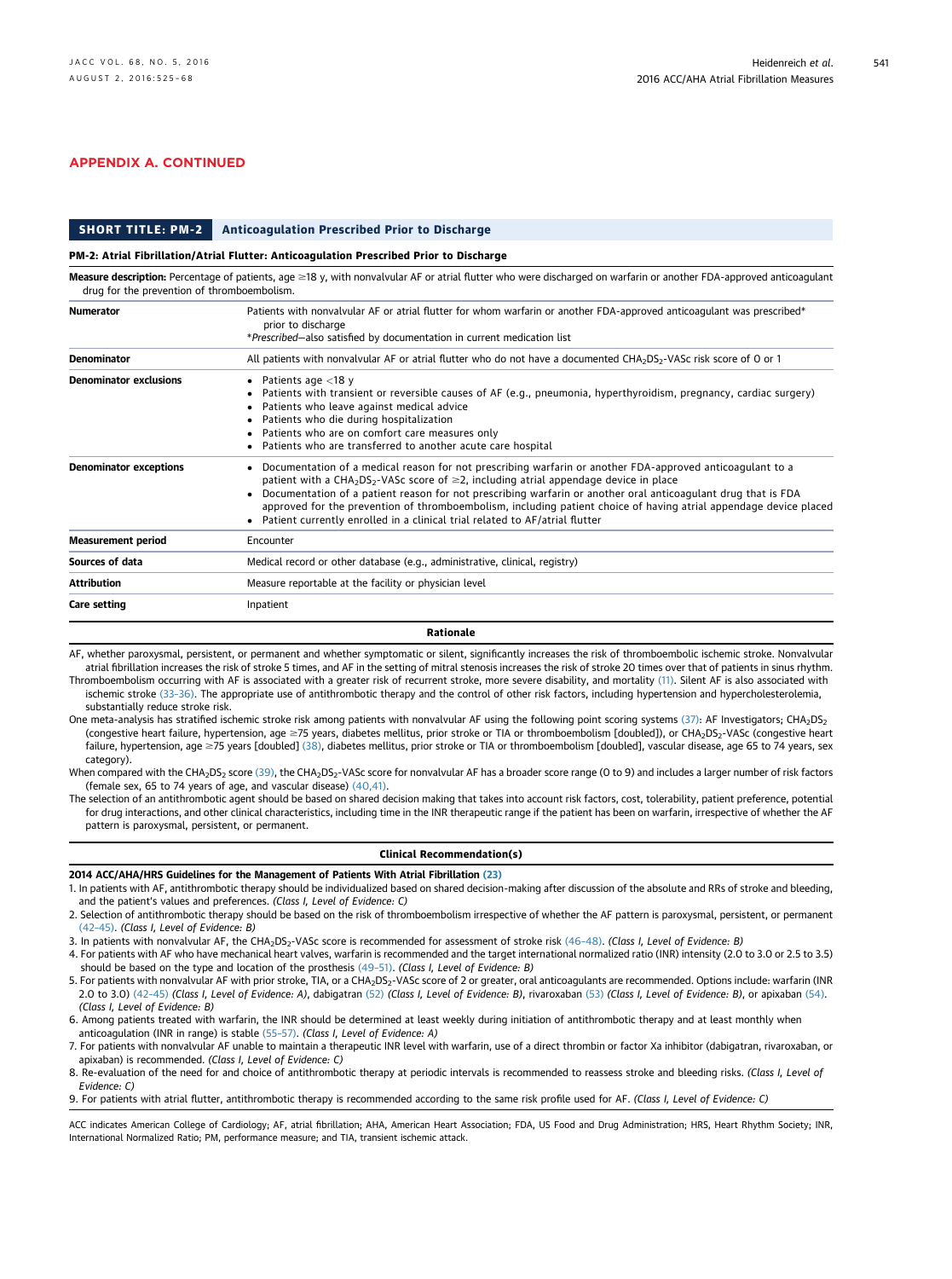### SHORT TITLE: PM-3 PT/International INR Planned Follow-Up Documented Prior to Discharge for Warfarin Treatment

### PM-3: Atrial Fibrillation/Atrial Flutter: PT/INR Planned Follow-Up Documented Prior to Discharge for Warfarin Treament

Measure description: Percentage of patients, age  $\geq 18$  y, with nonvalvular AF or atrial flutter who have been prescribed warfarin and who have a PT/INR follow-up scheduled prior to hospital discharge.

| <b>Numerator</b>              | Patients with nonvalvular AF or atrial flutter for whom warfarin was prescribed prior to discharge and for whom<br>a PT/INR follow-up* is scheduled                                                                                                                                                                                                             |
|-------------------------------|-----------------------------------------------------------------------------------------------------------------------------------------------------------------------------------------------------------------------------------------------------------------------------------------------------------------------------------------------------------------|
|                               | *Follow-up is scheduled within 2 weeks for patients who were newly prescribed warfarin or<br>scheduled within 30 days for patients who were previously on warfarin. A "yes" or "no" should<br>be documented in the medical record to denote whether follow-up PT/INR was scheduled.                                                                             |
| <b>Denominator</b>            | Patients with nonvalvular AF or atrial flutter who were prescribed warfarin                                                                                                                                                                                                                                                                                     |
| <b>Denominator exclusions</b> | • Patients age $<$ 18 y<br>• Patients with transient or reversible causes of AF (e.g., pneumonia, hyperthyroidism, pregnancy, cardiac surgery)<br>• Patients who leave against medical advice<br>• Patients who die during hospitalization<br>• Patients who are on comfort care measures only<br>• Patients who are transferred to another acute care hospital |
| <b>Denominator exceptions</b> | None                                                                                                                                                                                                                                                                                                                                                            |
| <b>Measurement period</b>     | Encounter                                                                                                                                                                                                                                                                                                                                                       |
| Sources of data               | Medical record or other database (e.g., administrative, clinical, registry)                                                                                                                                                                                                                                                                                     |
| <b>Attribution</b>            | Measure reportable at the facility or physician level                                                                                                                                                                                                                                                                                                           |
| Care setting                  | Inpatient                                                                                                                                                                                                                                                                                                                                                       |

#### Rationale

Frequent monitoring of INR level is essential to guiding warfarin dose adjustment to maintain anticoagulation intensity in the desired target range. More frequent monitoring may be required during initiation of warfarin therapy or when other drugs that interact with warfarin are started or stopped.

#### Clinical Recommendation(s)

2014 ACC/AHA/HRS Guidelines for the Management of Patients With Atrial Fibrillation [\(23\)](#page-10-0)

1. In patients with AF, antithrombotic therapy should be individualized based on shared decision-making after discussion of the absolute and RRs of stroke and bleeding, and the patient's values and preferences. (Class I, Level of Evidence: C)

2. Selection of antithrombotic therapy should be based on the risk of thromboembolism irrespective of whether the AF pattern is paroxysmal, persistent, or permanent [\(4](#page-11-0)2–[45\)](#page-11-0). (Class I, Level of Evidence: B)

3. In patients with nonvalvular AF, the CHA<sub>2</sub>DS<sub>2</sub>-VASc score is recommended for assessment of stroke risk [\(46](#page-11-0)-48). (Class I, Level of Evidence: B) 4. For patients with AF who have mechanical heart valves, warfarin is recommended and the target international normalized ratio (INR) intensity (2.0 to 3.0 or 2.5 to 3.5)

should be based on the type and location of the prosthesis [\(49](#page-11-0)–51). (Class I, Level of Evidence: B) 5. For patients with nonvalvular AF with prior stroke, transient ischemic attack (TIA), or a CHA<sub>2</sub>DS<sub>2</sub>-VASc score of 2 or greater, oral anticoagulants are recommended. Options include: warfarin (INR 2.0 to 3.0) [\(42](#page-11-0)-45) (Class I, Level of Evidence: A), dabigatran [\(52\)](#page-11-0) (Class I, Level of Evidence: B), rivaroxaban [\(53\)](#page-11-0) (Class I, Level of

Evidence: B), or apixaban [\(54\)](#page-11-0) (Class I, Level of Evidence: B.) 6. Among patients treated with warfarin, the INR should be determined at least weekly during initiation of antithrombotic therapy and at least monthly when

anticoagulation (INR in range) is stable [\(55](#page-11-0)–57). (Class I, Level of Evidence: A) 7. For patients with nonvalvular AF unable to maintain a therapeutic INR level with warfarin, use of a direct thrombin or factor Xa inhibitor (dabigatran, rivaroxaban, or

apixaban) is recommended. (Class I, Level of Evidence: C) 8. Re-evaluation of the need for and choice of antithrombotic therapy at periodic intervals is recommended to reassess stroke and bleeding risks. (Class I, Level of

Evidence: C) 9. For patients with atrial flutter, antithrombotic therapy is recommended according to the same risk profile used for AF. (Class I, Level of Evidence: C)

ACC indicates American College of Cardiology; AF, atrial fibrillation; AHA, American Heart Association; HRS, Heart Rhythm Society; INR, International Normalized Ratio; PM, performance measure; PT, prothrombin time; and TIA, transient ischemic attack.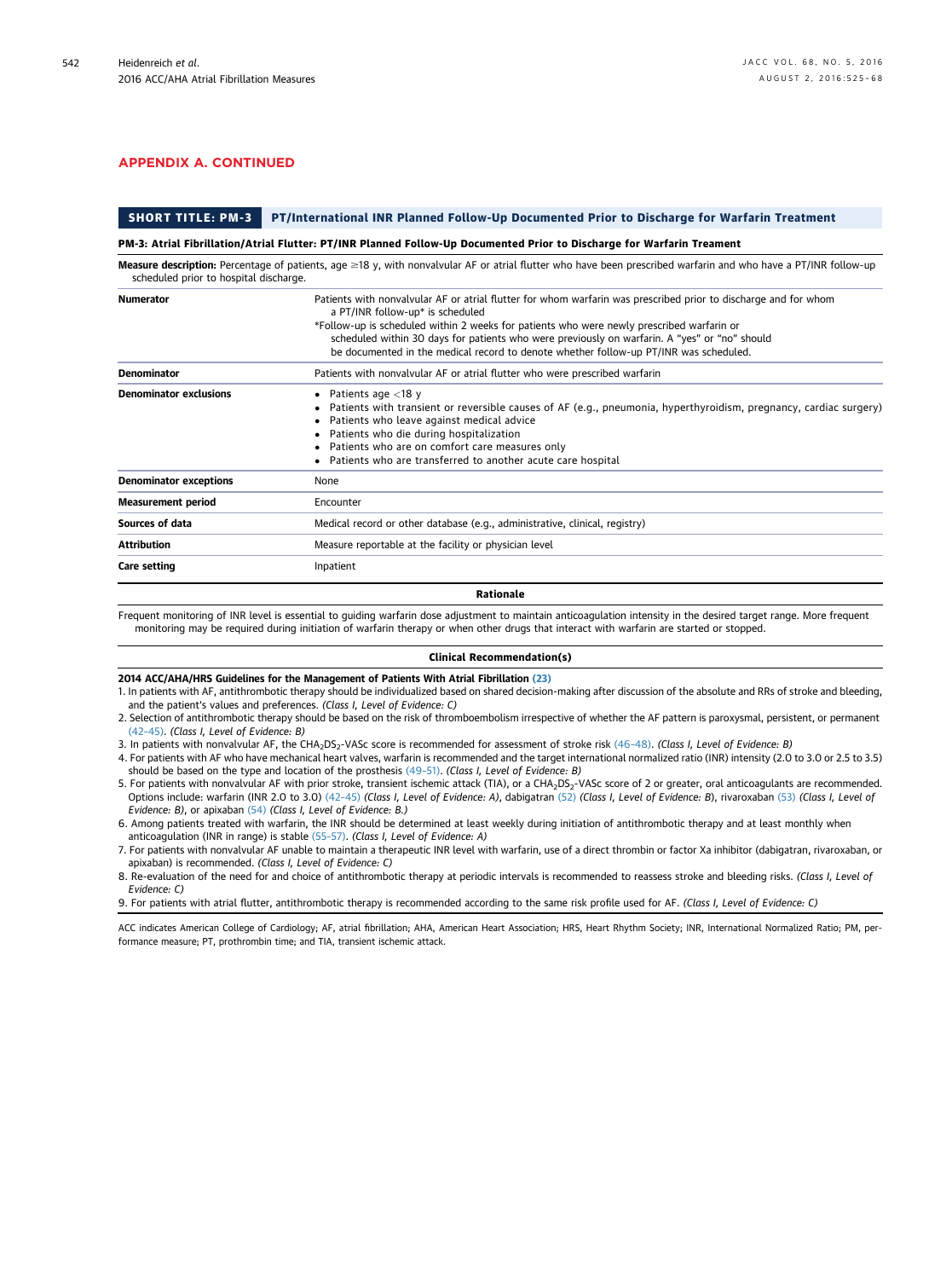### Outpatient Measures

# SHORT TITLE: PM-4 CHA<sub>2</sub>DS<sub>2</sub>-VASc Score Risk Score Documented

#### PM-4: Atrial Fibrillation/Atrial Flutter: CHA<sub>2</sub>DS<sub>2</sub>-VASc Score Risk Score Documented

| Measure description: Percentage of patients, age ≥18 y, with nonvalvular AF or atrial flutter for whom a CHA <sub>2</sub> DS <sub>2</sub> -VASc risk score is documented. |                                                                                                                                                                                                                                                                                                 |  |
|---------------------------------------------------------------------------------------------------------------------------------------------------------------------------|-------------------------------------------------------------------------------------------------------------------------------------------------------------------------------------------------------------------------------------------------------------------------------------------------|--|
| <b>Numerator</b>                                                                                                                                                          | Patients with nonvalvular AF or atrial flutter for whom a CHA <sub>2</sub> DS <sub>2</sub> -VASc risk score is documented                                                                                                                                                                       |  |
| <b>Denominator</b>                                                                                                                                                        | All patients with nonvalvular AF or atrial flutter                                                                                                                                                                                                                                              |  |
| <b>Denominator exclusions</b>                                                                                                                                             | • Patients age $<$ 18 y<br>• Patients with transient or reversible causes of AF (e.g., pneumonia, hyperthyroidism, pregnancy, cardiac surgery)<br>• Patients who are on comfort care measures only<br>• Patients with other indication for anticoagulation                                      |  |
| <b>Denominator exceptions</b>                                                                                                                                             | • Documentation of a medical reason for not prescribing warfarin or another FDA-approved anticoagulant<br>to a patient with a CHA <sub>2</sub> DS <sub>2</sub> -VASc score of $\geq$ 2, including atrial appendage device in place<br>• Patient choice of having atrial appendage device placed |  |
| <b>Measurement period</b>                                                                                                                                                 | Reporting year                                                                                                                                                                                                                                                                                  |  |
| Sources of data                                                                                                                                                           | Medical record or other database (e.g., administrative, clinical, registry)                                                                                                                                                                                                                     |  |
| <b>Attribution</b>                                                                                                                                                        | Measure reportable at the facility or provider level                                                                                                                                                                                                                                            |  |
| <b>Care setting</b>                                                                                                                                                       | Outpatient                                                                                                                                                                                                                                                                                      |  |

### Rationale

AF, whether paroxysmal, persistent, or permanent and whether symptomatic or silent, significantly increases the risk of thromboembolic ischemic stroke. Nonvalvular atrial fibrillation increases the risk of stroke 5 times, and AF in the setting of mitral stenosis increases the risk of stroke 20 times over that of patients in sinus rhythm.

Thromboembolism occurring with AF is associated with a greater risk of recurrent stroke, more severe disability, and mortality [\(11\).](#page-10-0) Silent AF is also associated with ischemic stroke (33-[36\).](#page-11-0) The appropriate use of antithrombotic therapy and the control of other risk factors, including hypertension and hypercholesterolemia, substantially reduce stroke risk.

- One meta-analysis has stratified ischemic stroke risk among patients with nonvalvular AF using the following point scoring systems [\(37\)](#page-11-0): AF Investigators; CHA<sub>2</sub>DS<sub>2</sub> (congestive heart failure, hypertension, age ≥75 years, diabetes mellitus, prior stroke or TIA or thromboembolism [doubled]), or CHA<sub>2</sub>DS<sub>2</sub>-VASc (congestive heart failure, hypertension, age ≥75 years [doubled] [\(38\),](#page-11-0) diabetes mellitus, prior stroke or TIA or thromboembolism [doubled], vascular disease, age 65 to 74 years, sex category).
- When compared with the CHA<sub>2</sub>DS<sub>2</sub> score [\(39\)](#page-11-0), the CHA<sub>2</sub>DS<sub>2</sub>-VASc score for nonvalvular AF has a broader score range (0 to 9) and includes a larger number of risk factors (female sex, 65 to 74 years of age, and vascular disease) [\(40,41\).](#page-11-0)
- The selection of an antithrombotic agent should be based on shared decision making that takes into account risk factors, cost, tolerability, patient preference, potential for drug interactions, and other clinical characteristics, including time in the INR therapeutic range if the patient has been on warfarin, irrespective of whether the AF pattern is paroxysmal, persistent, or permanent.

### Clinical Recommendation(s)

#### 2014 ACC/AHA/HRS Guidelines for the Management of Patients With Atrial Fibrillation [\(23\)](#page-10-0)

- 1. In patients with AF, antithrombotic therapy should be individualized based on shared decision-making after discussion of the absolute and RRs of stroke and bleeding, and the patient's values and preferences. (Class I, Level of Evidence: C)
- 2. Selection of antithrombotic therapy should be based on the risk of thromboembolism irrespective of whether the AF pattern is paroxysmal, persistent, or permanent [\(4](#page-11-0)2–[45\)](#page-11-0). (Class I, Level of Evidence: B)
- 3. In patients with nonvalvular AF, the CHA<sub>2</sub>DS<sub>2</sub>-VASc score is recommended for assessment of stroke risk [\(46](#page-11-0)-48). (Class I, Level of Evidence: B)
- 4. For patients with AF who have mechanical heart valves, warfarin is recommended and the target international normalized ratio (INR) intensity (2.0 to 3.0 or 2.5 to 3.5) should be based on the type and location of the prosthesis [\(49](#page-11-0)-51). (Class I, Level of Evidence: B)
- 5. For patients with nonvalvular AF with prior stroke, transient ischemic attack (TIA), or a CHA<sub>2</sub>DS<sub>2</sub>-VASc score of 2 or greater, oral anticoagulants are recommended. Options include: warfarin (INR 2.0 to 3.0) [\(42](#page-11-0)-45) (Class I, Level of Evidence: A), dabigatran [\(52\)](#page-11-0) (Class I, Level of Evidence: B), rivaroxaban [\(53\)](#page-11-0) (Class I, Level of Evidence: B), or apixaban [\(54\)](#page-11-0) (Class I, Level of Evidence: B).
- 6. Among patients treated with warfarin, the INR should be determined at least weekly during initiation of antithrombotic therapy and at least monthly when anticoagulation (INR in range) is stable [\(55](#page-11-0)–57). (Class I, Level of Evidence: A)
- 7. For patients with nonvalvular AF unable to maintain a therapeutic INR level with warfarin, use of a direct thrombin or factor Xa inhibitor (dabigatran, rivaroxaban, or apixaban) is recommended. (Class I, Level of Evidence: C)
- 8. Re-evaluation of the need for and choice of antithrombotic therapy at periodic intervals is recommended to reassess stroke and bleeding risks. (Class I, Level of Evidence: C)

9. For patients with atrial flutter, antithrombotic therapy is recommended according to the same risk profile used for AF. (Class I, Level of Evidence: C)

ACC indicates American College of Cardiology; AF, atrial fibrillation; AHA, American Heart Association; FDA, US Food and Drug Administration; HRS, Heart Rhythm Society; INR, International Normalized Ratio; PM, performance measure; and TIA, transient ischemic attack.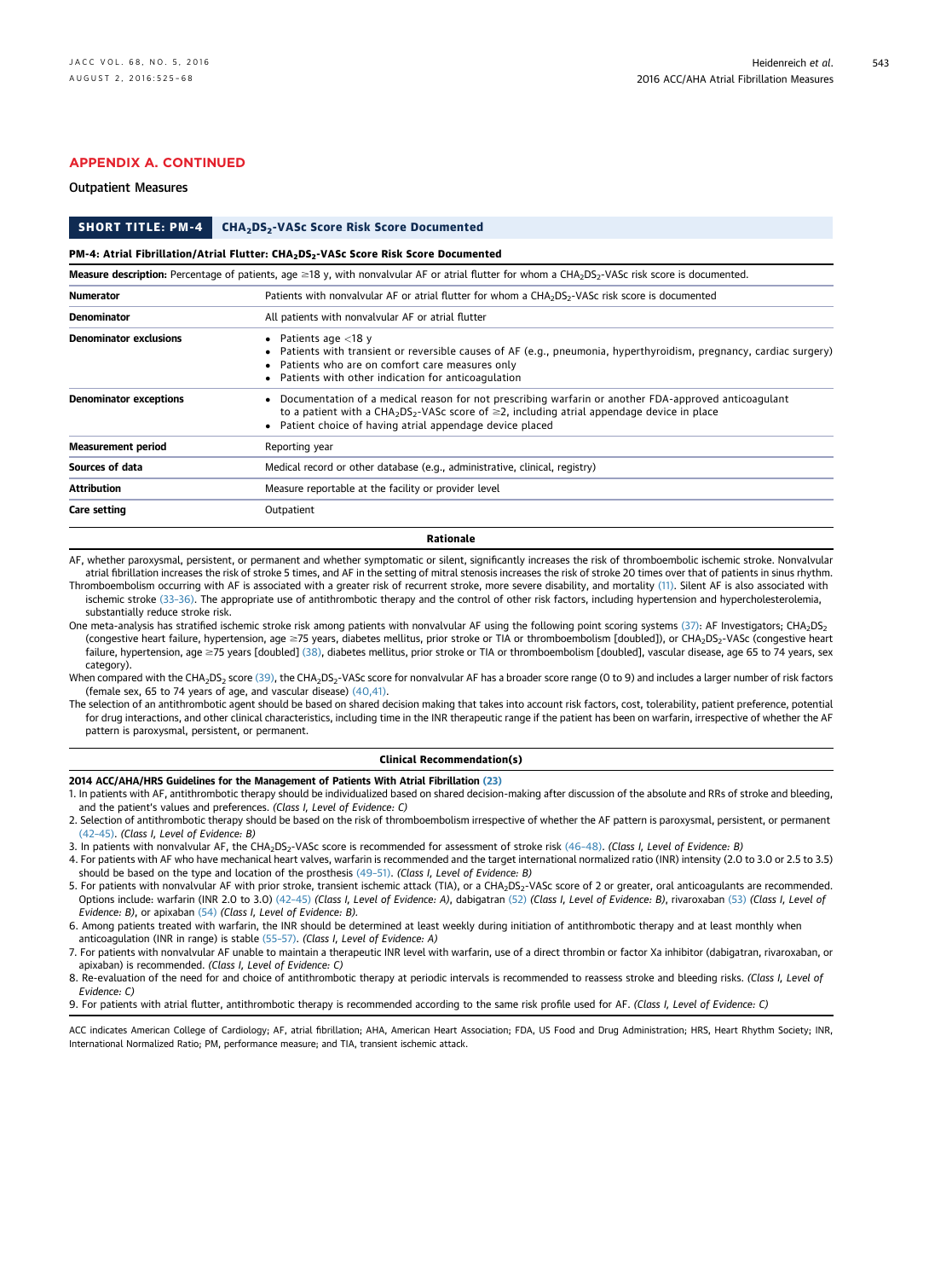Physician performance measures and related data specifications were developed by the American Medical Association (AMA) convened Physician Consortium for Performance Improvement® (PCPI®), the American College of Cardiology (ACC), and the American Heart Association (AHA) to facilitate quality improvement activities by physicians. These performance measures are not clinical guidelines and do not establish a standard of medical care, and have not been tested for all potential applications. While copyrighted, they can be reproduced and distributed, without modification, for noncommercial purposes, e.g., use by health care providers in connection with their practices. Commercial use is defined as the sale, license, or distribution of the performance measures for commercial gain, or incorporation of the performance measures into a product or service that is sold, licensed or distributed for commercial gain. Commercial uses of the measures require a license agreement between the user and the AMA (on behalf of the PCPI) or the ACC or the AHA. Neither the AMA, ACC, AHA, the PCPI nor its members shall be responsible for any use of these measures.

### THE MEASURES AND SPECIFICATIONS ARE PROVIDED "AS IS" WITHOUT WARRANTY OF ANY KIND.

ª 2016 American College of Cardiology, American Heart Association and American Medical Association. All Rights Reserved.

Limited proprietary coding is contained in the measure specifications for convenience. Users of the proprietary code sets should obtain all necessary licenses from the owners of these code sets. The AMA, the ACC, the AHA, the PCPI and its members disclaim all liability for use or accuracy of any Current Procedural Terminology (CPT-) or other coding contained in the specifications.

CPT® contained in the measures specifications is copyright 2015 American Medical Association. LOINC® copyright 2004-2016 Regenstrief Institute, Inc. This material contains SNOMED CLINICAL TERMS (SNOMED CT®) copyright 2004-2016 International Health Terminology Standards Development Organisation. All Rights Reserved. Use of SNOMED  $CT^{\circledast}$  is only authorized within the United States.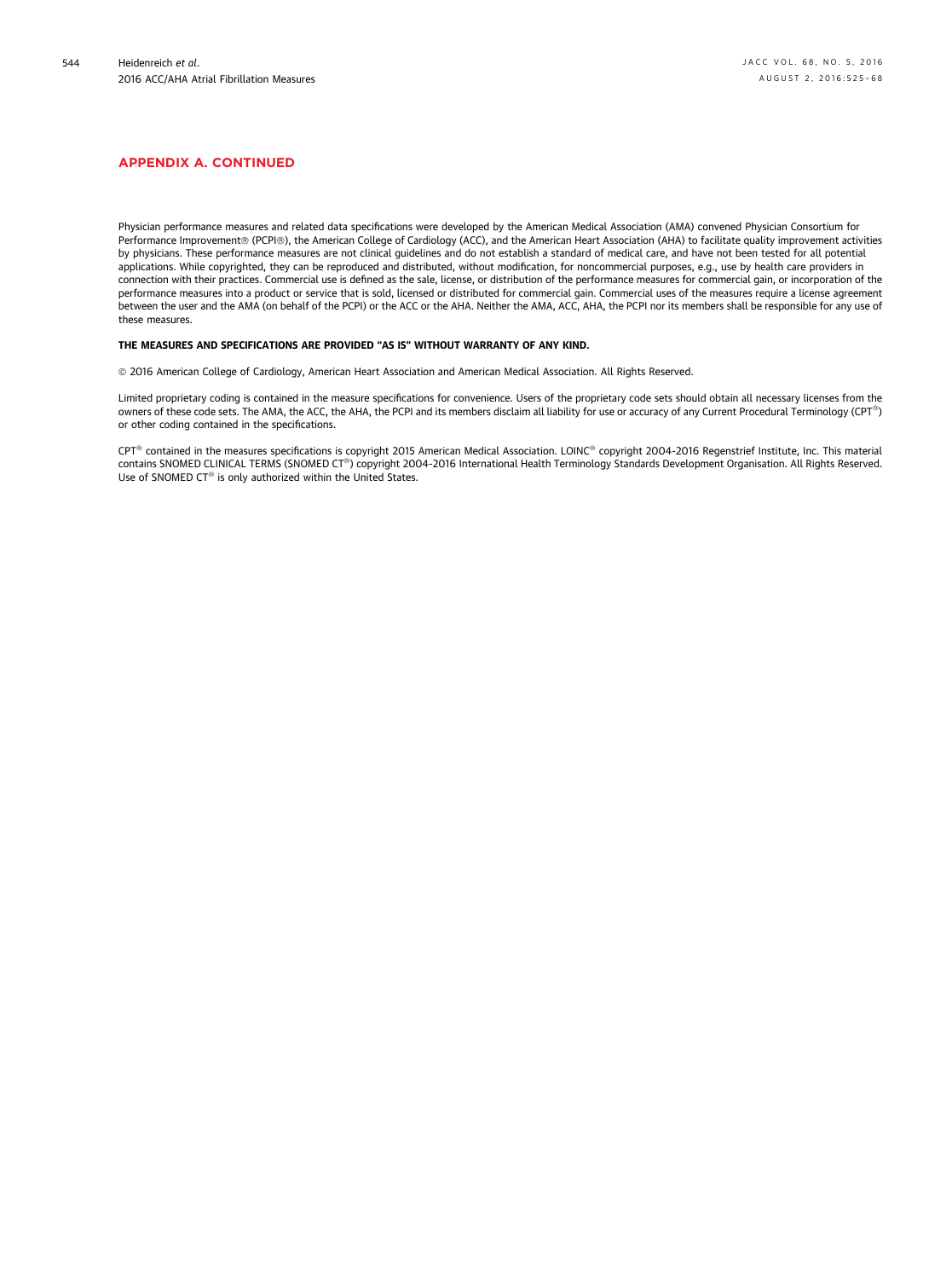### SHORT TITLE: PM-5 Anticoagulation Prescribed

### PM-5: Atrial Fibrillation/Atrial Flutter: Anticoagulation Prescribed

Measure description: Percentage of patients, age ≥18 y, who were prescribed warfarin or another FDA-approved anticoagulant drug for the prevention of thromboembolism during the measurement period.

| <b>Numerator</b>              | Patients with nonvalvular AF or atrial flutter for whom warfarin or another FDA-approved anticoagulant was prescribed*<br>*Prescribed-also satisfied by documentation in current medication list                                                                                                                                                                                                                                                                                                                                                                                    |
|-------------------------------|-------------------------------------------------------------------------------------------------------------------------------------------------------------------------------------------------------------------------------------------------------------------------------------------------------------------------------------------------------------------------------------------------------------------------------------------------------------------------------------------------------------------------------------------------------------------------------------|
| <b>Denominator</b>            | All patients with nonvalvular AF or atrial flutter who do not have a documented CHA <sub>2</sub> DS <sub>2</sub> -VASc risk score of 0 or 1                                                                                                                                                                                                                                                                                                                                                                                                                                         |
| <b>Denominator exclusions</b> | • Patients age $<$ 18 y<br>• Patients with transient or reversible causes of AF (e.g., pneumonia, hyperthyroidism, pregnancy, cardiac surgery)<br>Patients who are on comfort care measures only                                                                                                                                                                                                                                                                                                                                                                                    |
| <b>Denominator exceptions</b> | • Documentation of a medical reason for not prescribing warfarin or another FDA-approved anticoagulant to a<br>patient with a CHA <sub>2</sub> DS <sub>2</sub> -VASc score of $\geq$ 2, including atrial appendage device in place<br>Documentation of a patient reason for not prescribing warfarin or another oral anticoagulant drug that is<br>$\bullet$<br>FDA approved for the prevention of thromboembolism, including patient choice of having atrial appendage<br>device placed<br>• Patient currently enrolled in a clinical trial related to AF/atrial flutter treatment |
| <b>Measurement period</b>     | Reporting year                                                                                                                                                                                                                                                                                                                                                                                                                                                                                                                                                                      |
| Sources of data               | Medical record or other database (e.g., administrative, clinical, registry)                                                                                                                                                                                                                                                                                                                                                                                                                                                                                                         |
| <b>Attribution</b>            | Measure reportable at the facility or provider level                                                                                                                                                                                                                                                                                                                                                                                                                                                                                                                                |
| <b>Care setting</b>           | Outpatient                                                                                                                                                                                                                                                                                                                                                                                                                                                                                                                                                                          |

#### Rationale

AF, whether paroxysmal, persistent, or permanent and whether symptomatic or silent, significantly increases the risk of thromboembolic ischemic stroke. Nonvalvular atrial fibrillation increases the risk of stroke 5 times, and AF in the setting of mitral stenosis increases the risk of stroke 20 times over that of patients in sinus rhythm.

Thromboembolism occurring with AF is associated with a greater risk of recurrent stroke, more severe disability, and mortality [\(11\).](#page-10-0) Silent AF is also associated with ischemic stroke (33-[36\).](#page-11-0) The appropriate use of antithrombotic therapy and the control of other risk factors, including hypertension and hypercholesterolemia, substantially reduce stroke risk.

One meta-analysis has stratified ischemic stroke risk among patients with nonvalvular AF using the following point scoring systems [\(37\)](#page-11-0): AF Investigators; CHA<sub>2</sub>DS<sub>2</sub> (congestive heart failure, hypertension, age ≥75 years, diabetes mellitus, prior stroke or TIA or thromboembolism [doubled]), or CHA<sub>2</sub>DS<sub>2</sub>-VASc (congestive heart failure, hypertension, age ≥75 years [doubled] [\(38\),](#page-11-0) diabetes mellitus, prior stroke or TIA or thromboembolism [doubled], vascular disease, age 65 to 74 years, sex category).

When compared with the CHA<sub>2</sub>DS<sub>2</sub> score [\(39\)](#page-11-0), the CHA<sub>2</sub>DS<sub>2</sub>-VASc score for nonvalvular AF has a broader score range (0 to 9) and includes a larger number of risk factors (female sex, 65 to 74 years of age, and vascular disease) [\(40,41\).](#page-11-0)

The selection of an antithrombotic agent should be based on shared decision making that takes into account risk factors, cost, tolerability, patient preference, potential for drug interactions, and other clinical characteristics, including time in the INR therapeutic range if the patient has been on warfarin, irrespective of whether the AF pattern is paroxysmal, persistent, or permanent.

# Clinical Recommendation(s)

#### 2014 ACC/AHA/HRS Guidelines for the Management of Patients With Atrial Fibrillation [\(23\)](#page-10-0)

1. In patients with AF, antithrombotic therapy should be individualized based on shared decision-making after discussion of the absolute and RRs of stroke and bleeding, and the patient's values and preferences. (Class I, Level of Evidence: C)

2. Selection of antithrombotic therapy should be based on the risk of thromboembolism irrespective of whether the AF pattern is paroxysmal, persistent, or permanent [\(4](#page-11-0)2–[45\)](#page-11-0). (Class I, Level of Evidence: B)

3. In patients with nonvalvular AF, the CHA<sub>2</sub>DS<sub>2</sub>-VASc score is recommended for assessment of stroke risk [\(46](#page-11-0)-48). (Class I, Level of Evidence: B)

4. For patients with AF who have mechanical heart valves, warfarin is recommended and the target international normalized ratio (INR) intensity (2.0 to 3.0 or 2.5 to 3.5) should be based on the type and location of the prosthesis [\(49](#page-11-0)-51). (Class I, Level of Evidence: B)

5. For patients with nonvalvular AF with prior stroke, transient ischemic attack (TIA), or a CHA<sub>2</sub>DS2-VASc score of 2 or greater, oral anticoagulants are recommended. Options include: warfarin (INR 2.0 to 3.0) [\(42](#page-11-0)-45) (Class I, Level of Evidence: A), dabigatran [\(52\)](#page-11-0) (Classs I, Level of Evidence: B), rivaroxaban [\(53\)](#page-11-0) (Class I, Level of Evidence: B), or apixaban [\(54\)](#page-11-0) (Class I, Level of Evidence: B).

6. Among patients treated with warfarin, the INR should be determined at least weekly during initiation of antithrombotic therapy and at least monthly when anticoagulation (INR in range) is stable [\(55](#page-11-0)-57). (Class I, Level of Evidence: A)

7. For patients with nonvalvular AF unable to maintain a therapeutic INR level with warfarin, use of a direct thrombin or factor Xa inhibitor (dabigatran, rivaroxaban, or apixaban) is recommended. (Class I, Level of Evidence: C)

8. Re-evaluation of the need for and choice of antithrombotic therapy at periodic intervals is recommended to reassess stroke and bleeding risks. (Class I, Level of Evidence: C)

9. For patients with atrial flutter, antithrombotic therapy is recommended according to the same risk profile used for AF. (Class I, Level of Evidence: C)

ACC indicates American College of Cardiology; AF, atrial fibrillation; AHA, American Heart Association; FDA, US Food and Drug Administration; HRS, Heart Rhythm Society; INR, International Normalized Ratio; PM, performance measure; and TIA, transient ischemic attack.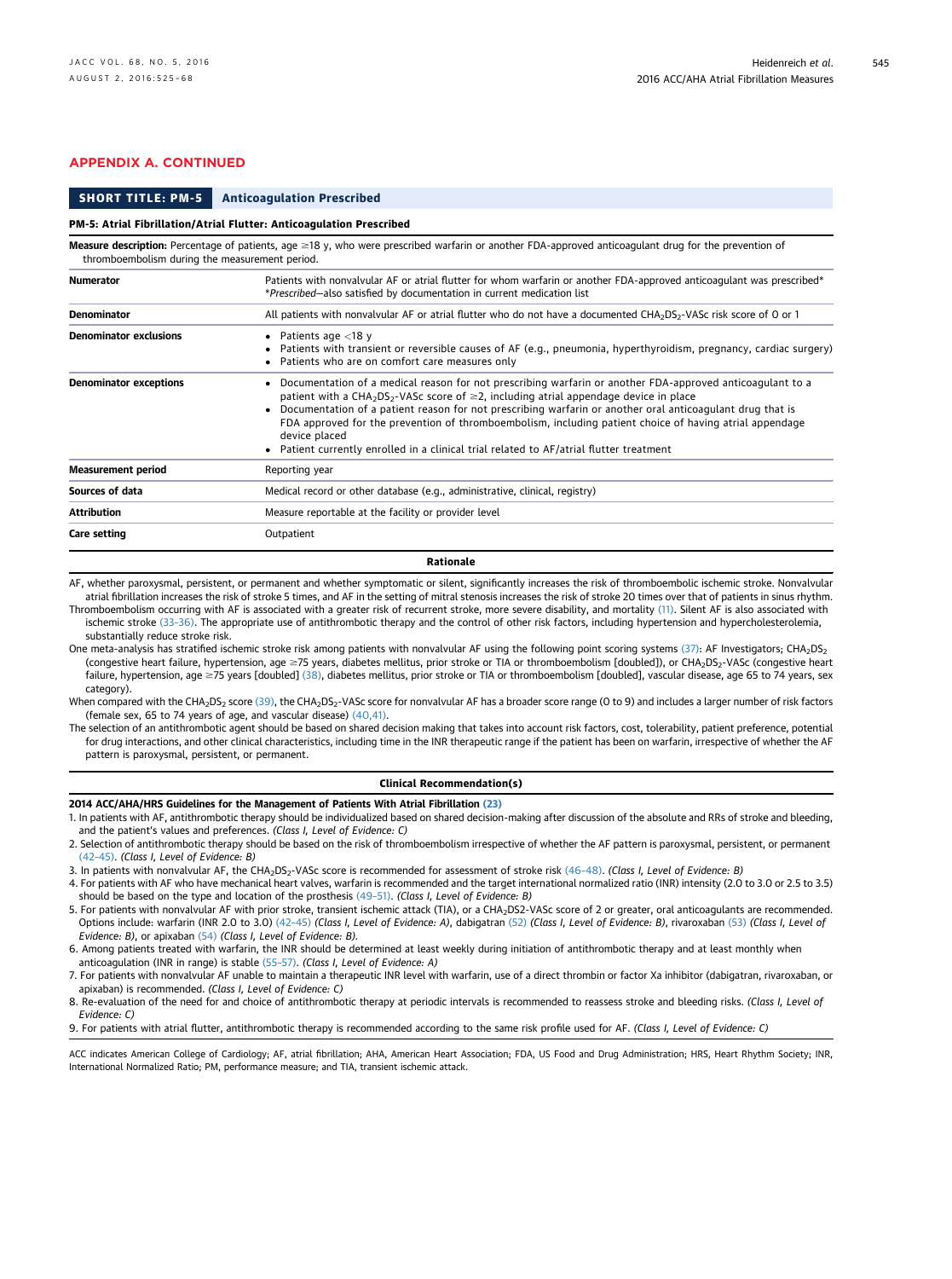Physician performance measures and related data specifications were developed by the American Medical Association (AMA) convened Physician Consortium for Performance Improvement® (PCPI®), the American College of Cardiology (ACC), and the American Heart Association (AHA) to facilitate quality improvement activities by physicians. These performance measures are not clinical guidelines and do not establish a standard of medical care, and have not been tested for all potential applications. While copyrighted, they can be reproduced and distributed, without modification, for noncommercial purposes, e.g., use by health care providers in connection with their practices. Commercial use is defined as the sale, license, or distribution of the performance measures for commercial gain, or incorporation of the performance measures into a product or service that is sold, licensed or distributed for commercial gain. Commercial uses of the measures require a license agreement between the user and the AMA (on behalf of the PCPI) or the ACC or the AHA. Neither the AMA, ACC, AHA, the PCPI nor its members shall be responsible for any use of these measures.

### THE MEASURES AND SPECIFICATIONS ARE PROVIDED "AS IS" WITHOUT WARRANTY OF ANY KIND.

ª 2016 American College of Cardiology, American Heart Association and American Medical Association. All Rights Reserved.

Limited proprietary coding is contained in the measure specifications for convenience. Users of the proprietary code sets should obtain all necessary licenses from the owners of these code sets. The AMA, the ACC, the AHA, the PCPI and its members disclaim all liability for use or accuracy of any Current Procedural Terminology (CPT®) or other coding contained in the specifications.

CPT® contained in the measures specifications is copyright 2015 American Medical Association. LOINC® copyright 2004-2016 Regenstrief Institute, Inc. This material contains SNOMED CLINICAL TERMS (SNOMED CT®) copyright 2004-2016 International Health Terminology Standards Development Organisation. All Rights Reserved. Use of SNOMED CT<sup>®</sup> is only authorized within the United States.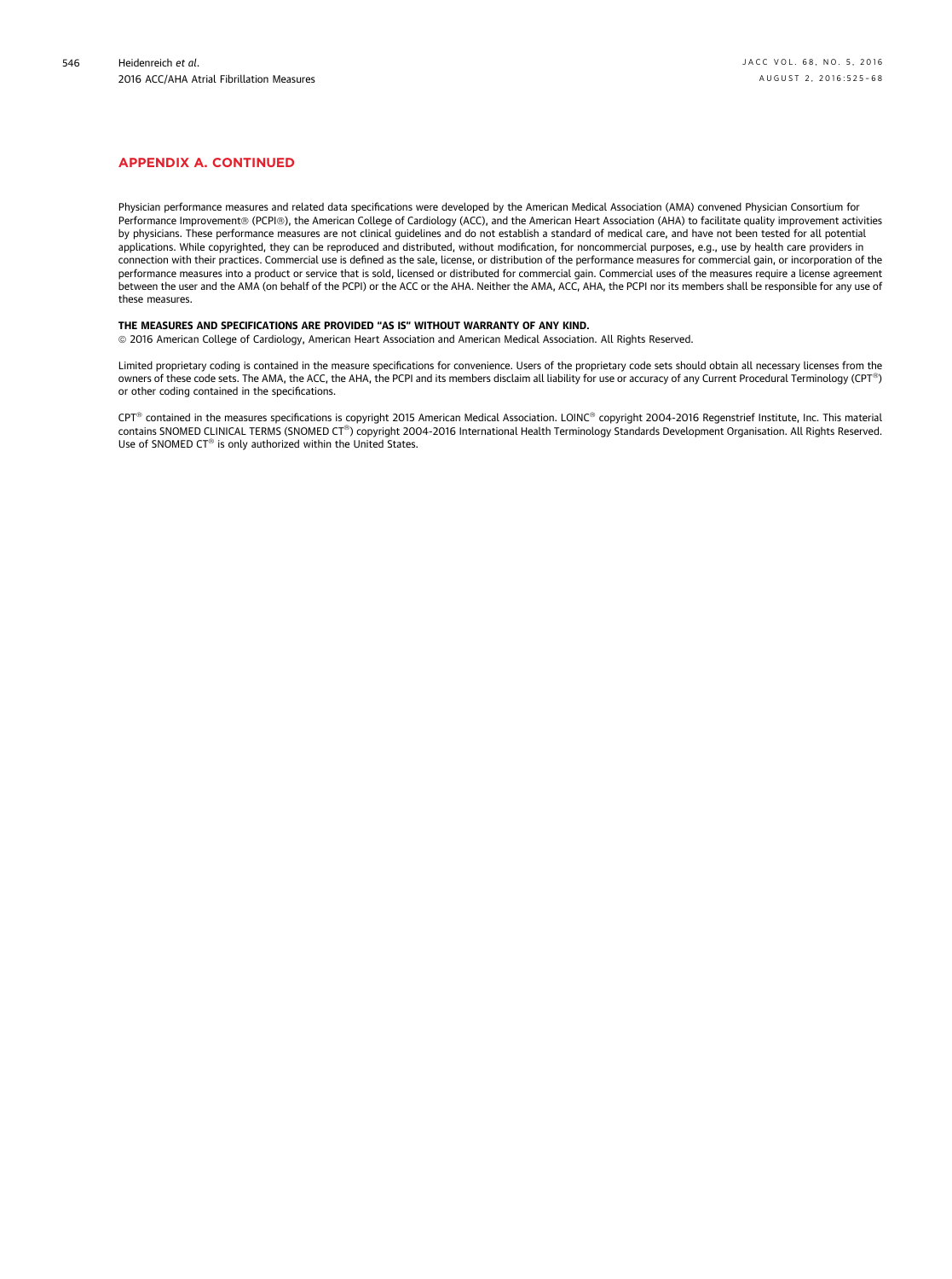### SHORT TITLE: PM-6 Monthly INR for Warfarin Treatment

# PM-6: Atrial Fibrillation/Atrial Flutter: Monthly INR for Warfarin Treatment

Measure description: Percentage of patients, age ≥18 y, with nonvalvular AF or atrial flutter for whom there is documentation in the medical record of an assessment of INR at least once per month if receiving anticoagulation therapy with warfarin.

| <b>Numerator</b>              | The number of calendar months in which at least 1 INR measurement was made                                                                    |
|-------------------------------|-----------------------------------------------------------------------------------------------------------------------------------------------|
| <b>Denominator</b>            | The number of calendar months in which the patient with nonvalvular AF or flutter was receiving warfarin therapy<br>during the reporting year |
| <b>Denominator exclusions</b> | • Patients age $<$ 18 y<br>• Patients who are on comfort care measures only                                                                   |
| <b>Denominator exceptions</b> | • Documentation of a patient reason for no INR measurement<br>Documentation of system reason(s) for no INR measurement                        |
| <b>Measurement period</b>     | Reporting year                                                                                                                                |
| <b>Sources of Data</b>        | Medical record or other database (e.g., administrative, clinical, registry)                                                                   |
| <b>Attribution</b>            | Measure reportable at the facility or provider level                                                                                          |
| Care setting                  | Outpatient                                                                                                                                    |
|                               |                                                                                                                                               |

#### Rationale

Frequent monitoring of INR level is essential to guiding warfarin dose adjustment to maintain anticoagulation intensity in the desired target range. More frequent monitoring may be required during initiation of warfarin therapy or when other drugs that interact with warfarin are started or stopped.

# Clinical Recommendation(s)

- 2014 ACC/AHA/HRS Guidelines for the Management of Patients With Atrial Fibrillation [\(23\)](#page-10-0) 1. In patients with AF, antithrombotic therapy should be individualized based on shared decision-making after discussion of the absolute and RRs of stroke and bleeding, and the patient's values and preferences. (Class I, Level of Evidence: C)
- 2. Selection of antithrombotic therapy should be based on the risk of thromboembolism irrespective of whether the AF pattern is paroxysmal, persistent, or permanent [\(4](#page-11-0)2–[45\)](#page-11-0). (Class I, Level of Evidence: B)
- 3. In patients with nonvalvular AF, the CHA<sub>2</sub>DS<sub>2</sub>-VASc score is recommended for assessment of stroke risk [\(46](#page-11-0)-48). (Class I, Level of Evidence: B)
- 4. For patients with AF who have mechanical heart valves, warfarin is recommended and the target international normalized ratio (INR) intensity (2.0 to 3.0 or 2.5 to 3.5) should be based on the type and location of the prosthesis [\(49](#page-11-0)-51). (Class I, Level of Evidence: B)
- 5. For patients with nonvalvular AF with prior stroke, transient ischemic attack (TIA), or a CHA<sub>2</sub>DS2-VASc score of 2 or greater, oral anticoagulants are recommended. Options include: warfarin (INR 2.0 to 3.0) [\(42](#page-11-0)-45) (Class I, Level of Evidence: A), dabigatran [\(52\)](#page-11-0) (Class I, Level of Evidence: B), rivaroxaban [\(53\)](#page-11-0) (Class I, Level of Evidence: B), or apixaban [\(54\)](#page-11-0) (Class I, Level of Evidence: B).
- 6. Among patients treated with warfarin, the INR should be determined at least weekly during initiation of antithrombotic therapy and at least monthly when anticoagulation (INR in range) is stable [\(55](#page-11-0)–57). (Class I, Level of Evidence: A)
- 7. For patients with nonvalvular AF unable to maintain a therapeutic INR level with warfarin, use of a direct thrombin or factor Xa inhibitor (dabigatran, rivaroxaban, or apixaban) is recommended. (Class I, Level of Evidence: C)
- 8. Re-evaluation of the need for and choice of antithrombotic therapy at periodic intervals is recommended to reassess stroke and bleeding risks. (Class I, Level of Evidence: C)
- 9. For patients with atrial flutter, antithrombotic therapy is recommended according to the same risk profile used for AF. (Class I, Level of Evidence: C)

ACC indicates American College of Cardiology; AF, atrial fibrillation; AHA, American Heart Association; HRS, Heart Rhythm Society; INR, International Normalized Ratio; PM, performance measure; and TIA, transient ischemic attack.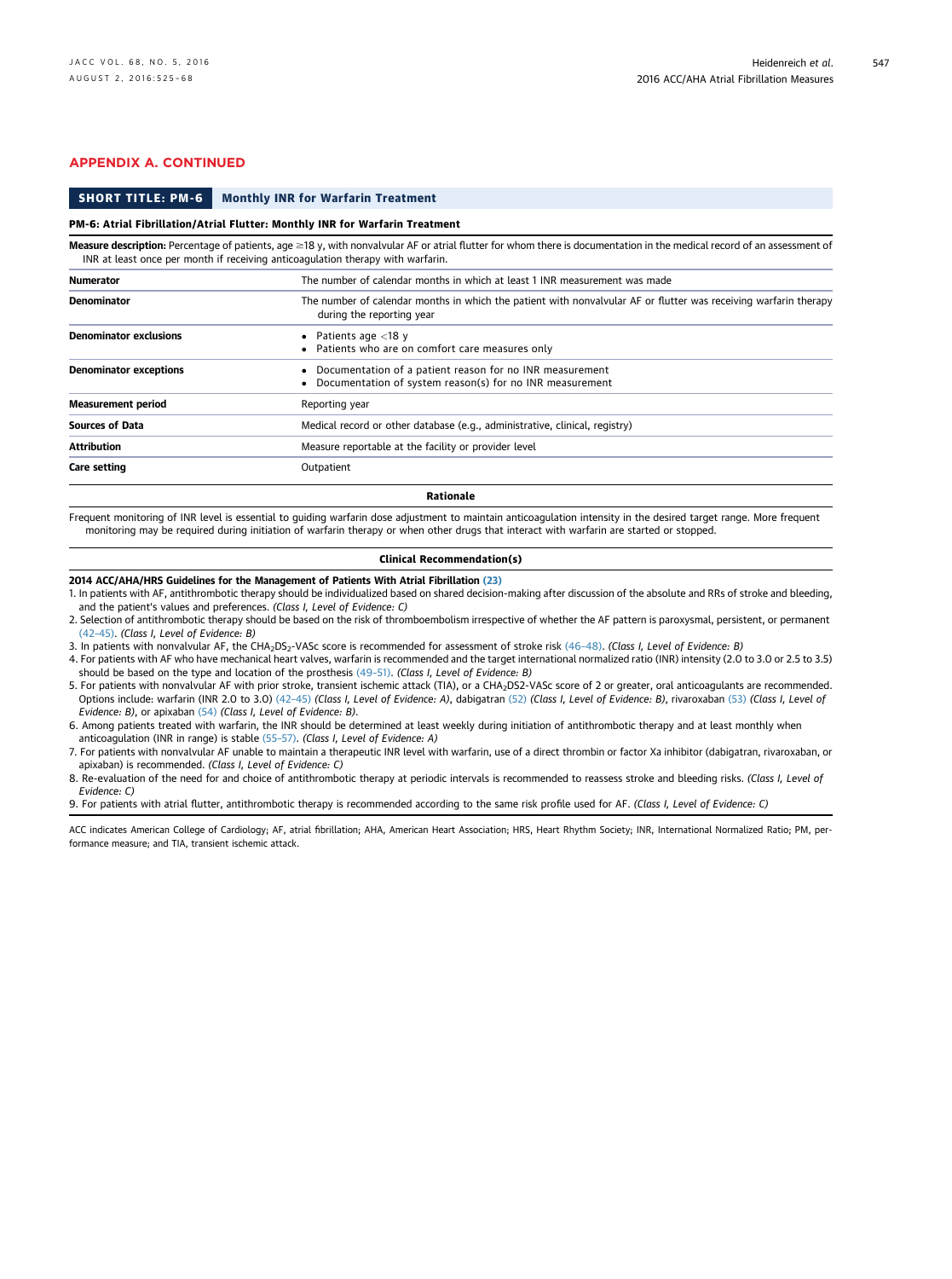Physician performance measures and related data specifications were developed by the American Medical Association (AMA) convened Physician Consortium for Performance Improvement® (PCPI®), the American College of Cardiology (ACC), and the American Heart Association (AHA) to facilitate quality improvement activities by physicians. These performance measures are not clinical guidelines and do not establish a standard of medical care, and have not been tested for all potential applications. While copyrighted, they can be reproduced and distributed, without modification, for noncommercial purposes, e.g., use by health care providers in connection with their practices. Commercial use is defined as the sale, license, or distribution of the performance measures for commercial gain, or incorporation of the performance measures into a product or service that is sold, licensed or distributed for commercial gain. Commercial uses of the measures require a license agreement between the user and the AMA (on behalf of the PCPI) or the ACC or the AHA. Neither the AMA, ACC, AHA, the PCPI nor its members shall be responsible for any use of these measures.

### THE MEASURES AND SPECIFICATIONS ARE PROVIDED "AS IS" WITHOUT WARRANTY OF ANY KIND.

ª 2016 American College of Cardiology, American Heart Association and American Medical Association. All Rights Reserved.

Limited proprietary coding is contained in the measure specifications for convenience. Users of the proprietary code sets should obtain all necessary licenses from the owners of these code sets. The AMA, the ACC, the AHA, the PCPI and its members disclaim all liability for use or accuracy of any Current Procedural Terminology (CPT-) or other coding contained in the specifications.

CPT® contained in the measures specifications is copyright 2015 American Medical Association. LOINC® copyright 2004-2016 Regenstrief Institute, Inc. This material contains SNOMED CLINICAL TERMS (SNOMED CT®) copyright 2004-2016 International Health Terminology Standards Development Organisation. All Rights Reserved. Use of SNOMED  $CT^{\circledast}$  is only authorized within the United States.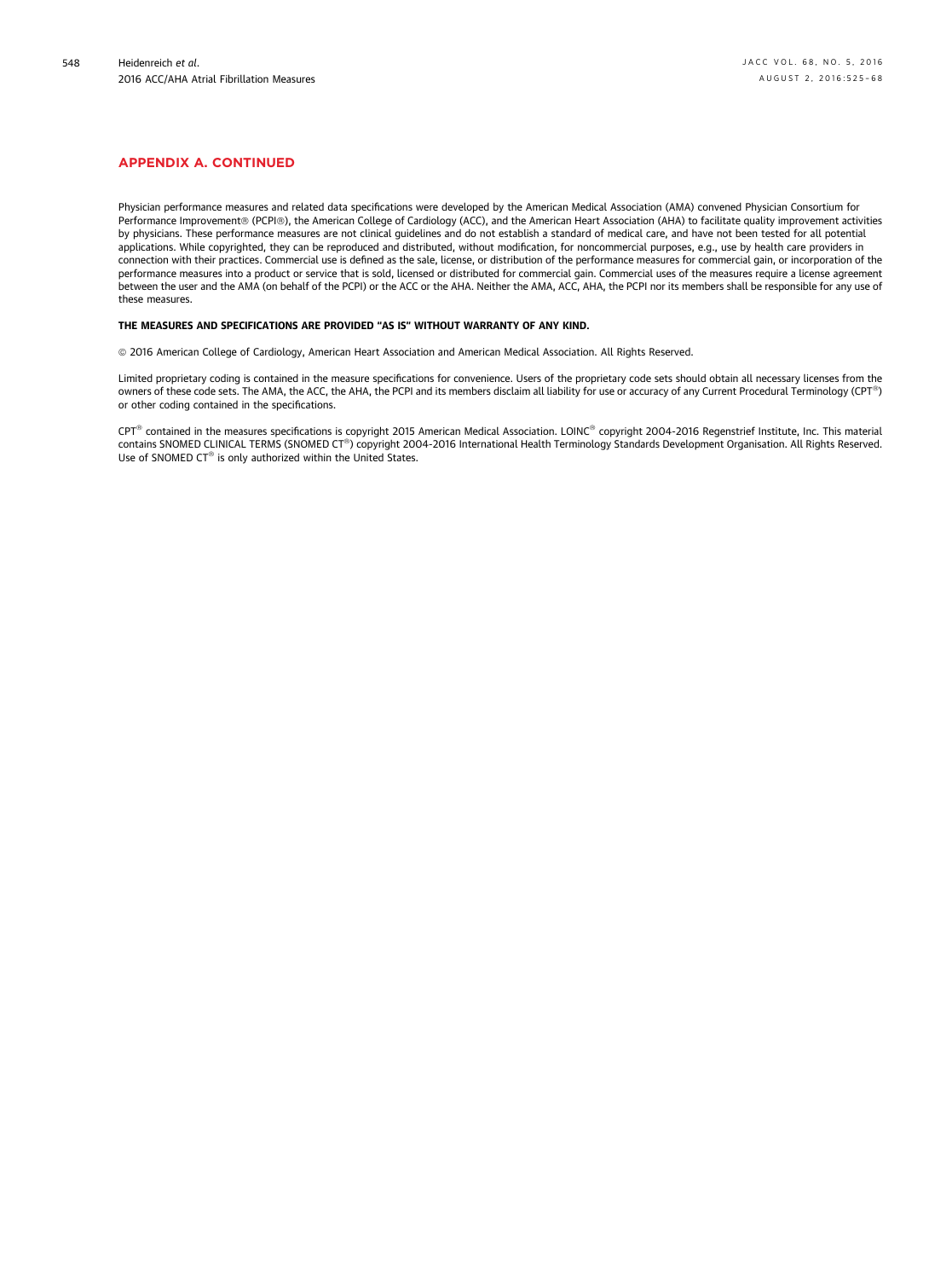### Quality Improvement Measures for Inpatient or Outpatient Atrial Fibrillation or Atrial Flutter Patients

Inpatient Measures

# **SHORT TITLE: QM-1** Beta Blocker Prescribed Prior to Discharge (When LVEF  $\leq$ 40)

### QM-1: Atrial Fibrillation/Atrial Flutter: Beta Blocker Prescribed Prior to Discharge (When LVEF  $\leq$ 40)

| <b>Measure description:</b> Percentage of patients, age $\geq 18$ y, with a diagnosis of AF or atrial flutter with an LVEF $\leq 40$ who were prescribed a beta blocker prior to discharge. |                                                                                                                                                                                                                                                                                                                                                                 |  |
|---------------------------------------------------------------------------------------------------------------------------------------------------------------------------------------------|-----------------------------------------------------------------------------------------------------------------------------------------------------------------------------------------------------------------------------------------------------------------------------------------------------------------------------------------------------------------|--|
| <b>Numerator</b>                                                                                                                                                                            | Patients with a diagnosis of AF or atrial flutter and with an LVEF $\leq$ 40 for whom a beta blocker was prescribed* during the<br>measurement period<br>*Prescribed-also satisfied by documentation in current medication list                                                                                                                                 |  |
| Denominator                                                                                                                                                                                 | All patients with AF or atrial flutter with an LVEF $\leq$ 40                                                                                                                                                                                                                                                                                                   |  |
| <b>Denominator exclusions</b>                                                                                                                                                               | • Patients age $<$ 18 y<br>• Patients with transient or reversible causes of AF (e.g., pneumonia, hyperthyroidism, pregnancy, cardiac surgery)<br>• Patients who leave against medical advice<br>• Patients who die during hospitalization<br>• Patients who are on comfort care measures only<br>• Patients who are transferred to another acute care hospital |  |
| <b>Denominator exceptions</b>                                                                                                                                                               | • Documentation of a medical reason for not prescribing a beta blocker<br>• Documentation of a patient reason for not prescribing a beta blocker<br>• Patient currently enrolled in a clinical trial related to AF/atrial flutter treatment                                                                                                                     |  |
| <b>Measurement period</b>                                                                                                                                                                   | Encounter                                                                                                                                                                                                                                                                                                                                                       |  |
| Sources of data                                                                                                                                                                             | Medical record or other database (e.g., administrative, clinical, registry)                                                                                                                                                                                                                                                                                     |  |
| Attribution                                                                                                                                                                                 | Measure reportable at the facility or physician level                                                                                                                                                                                                                                                                                                           |  |
| Care setting                                                                                                                                                                                | Inpatient                                                                                                                                                                                                                                                                                                                                                       |  |
|                                                                                                                                                                                             |                                                                                                                                                                                                                                                                                                                                                                 |  |

Rationale

AF, whether paroxysmal, persistent, or permanent, and whether symptomatic or silent, significantly increases the risk of thromboembolic ischemic stroke. Nonvalvular AF increases the risk of stroke 5 times, and AF in the setting of mitral stenosis increases the risk of stroke 20 times over that of patients in sinus rhythm.

Rate control in AF is an important strategy. It impacts quality of life, reduces morbidity, and decreases the potential for developing tachycardia-induced cardiomyopathy. Multiple agents, including beta blockers and nondihydropyridine calcium channel blockers, and certain antiarrhythmic drugs, including amiodarone and sotalol, have been evaluated with regard to efficacy in attaining rate control. When considering which agent(s) to use, clinicians must consider the patient's degree of symptoms, hemodynamic status, presence or absence of HF, and potential precipitants of AF.

In general, beta blockers are the most common agents used for rate control, followed by nondihydropyridine calcium channel blockers, digoxin, and amiodarone. Patient comorbidities must be understood to avoid medications that may precipitate adverse events, such as decompensation of HF, exacerbation of chronic obstructive pulmonary disease, or acceleration of conduction in patients with pre-excitation.

# Clinical Recommendation(s)

### 2014 ACC/AHA/HRS Guidelines for the Management of Patients With Atrial Fibrillation [\(23\)](#page-10-0)

1. Control of the ventricular rate using a beta blocker or nondihydropyridine calcium channel antagonist is recommended for patients with paroxysmal, persistent, or permanent AF (58–[60\).](#page-11-0) (Class I, Level of Evidence: B)

2. Intravenous administration of a beta blocker or nondihydropyridine calcium channel blocker is recommended to slow the ventricular heart rate in the acute setting in patients without pre-excitation. In hemodynamically unstable patients, electrical cardioversion is indicated (61–[64\)](#page-11-0). (Class I, Level of Evidence: B)

ACC indicates American College of Cardiology; AF, atrial fibrillation; AHA, American Heart Association; HF, heart failure; HRS, Heart Rhythm Society; LVEF, left ventricular ejection fraction; and QM, quality measure.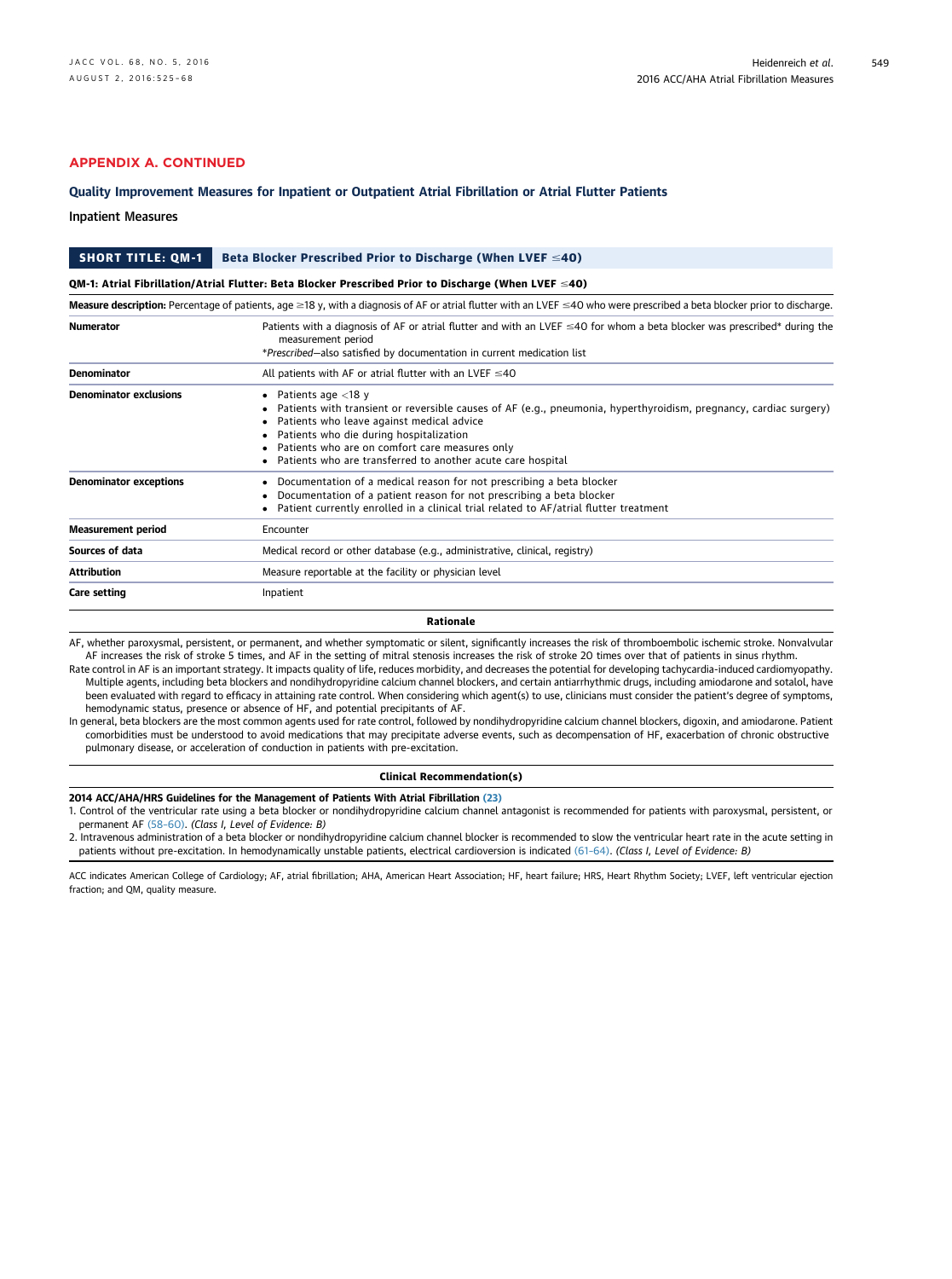| <b>SHORT TITLE: QM-2</b> | ACEI or ARB Prescribed Prior to Discharge (When LVEF $\leq$ 40)                                                                                                                                                                                                                                                                     |
|--------------------------|-------------------------------------------------------------------------------------------------------------------------------------------------------------------------------------------------------------------------------------------------------------------------------------------------------------------------------------|
|                          | QM-2: Atrial Fibrillation/Atrial Flutter: ACEI or ARB Prescribed Prior to Discharge (When LVEF ≤40)                                                                                                                                                                                                                                 |
|                          | Measure description: Percentage of patients with a diagnosis of AF or atrial flutter, with HF with an LVEF ≤40, who were prescribed an ACEI or ARB prior to discharge.                                                                                                                                                              |
| <b>Numerator</b>         | Patients with a diagnosis of AF or atrial flutter, with heart failure with an LVEF $\leq$ 40, for whom an ACEI or ARB was prescribed*†<br>during the measurement period<br>*Prescribed-also satisfied by documentation in current medication list<br>tThis measure includes fixed-dose combination medications that contain an ARB. |
| <b>Denominator</b>       | All patients with AF or atrial flutter with heart failure with an LVEF $\leq 40$                                                                                                                                                                                                                                                    |

| <b>Denominator exclusions</b> | • Patients age $<$ 18 y                                                           |
|-------------------------------|-----------------------------------------------------------------------------------|
|                               | Patients who leave against medical advice                                         |
|                               | • Patients who die during hospitalization                                         |
|                               | • Patients who are on comfort care measures only                                  |
|                               | • Patients who are transferred to another acute care hospital                     |
| <b>Denominator exceptions</b> | • Documentation of a medical reason for not prescribing an ACEI or ARB            |
|                               | Documentation of a patient reason for not prescribing an ACEI or ARB<br>$\bullet$ |
|                               | • Patient currently enrolled in a clinical trial related to AF/atrial flutter     |
| <b>Measurement period</b>     | Encounter                                                                         |
| Sources of data               | Medical record or other database (e.g., administrative, clinical, registry)       |
| <b>Attribution</b>            | Measure reportable at the facility or physician level                             |
| <b>Care setting</b>           | Inpatient                                                                         |
|                               |                                                                                   |

# Rationale

### 2014 ACC/AHA/HRS Guidelines for the Management of Patients With Atrial Fibrillation [\(23\)](#page-10-0)

Patients with HF are more likely than the general population to develop AF [\(5\)](#page-10-0). There is a direct relationship between the NYHA Class and prevalence of AF in patients with HF, progressing from 4% in those who are NYHA Class I to 40% in those who are NYHA Class IV [\(65\)](#page-12-0). AF is also a strong independent risk factor for subsequent development of HF. In addition to those with heart failure with reduced ejection fraction (HFrEF), patients with heart failure with a preserved EF (HFpEF) are also at greater risk for AF than the general age matched population [\(66\)](#page-12-0). HF and AF can interact to promote their perpetuation and worsening through mechanisms such as rate-dependent worsening of cardiac function, fibrosis, and activation of neurohumoral vasoconstrictors. AF can worsen symptoms in patients with HF, and, conversely, worsened HF can promote a rapid ventricular response in AF.

- ACE inhibitors can reduce the risk of death and reduce hospitalization in HFrEF. The benefits of ACE inhibition were seen in patients with mild, moderate, or severe symptoms of HF and in patients with or without coronary artery disease (CAD). ACE inhibitors should be prescribed to all patients with HFrEF. Unless there is a contraindication, ACE inhibitors are used together with a beta blocker. Patients should not be given an ACE inhibitor if they have experienced life-threatening adverse reactions (i.e., angioedema) during previous medication exposure or if they are pregnant or plan to become pregnant. Clinicians should prescribe an ACE inhibitor with caution if the patient has very low systemic blood pressures (systolic blood pressure <80 mm Hg), markedly increased serum levels of creatinine (>3 mg/dL), bilateral renal artery stenosis, or elevated levels of serum potassium (>5.0 mEq/L).
- ARBs are used in patients with HFrEF who are ACE inhibitor intolerant; an ACE-inhibition intolerance primarily related to cough is the most common indication. In addition, an ARB may be used as an alternative to an ACE inhibitor in patients who are already taking an ARB for another reason, such as hypertension, and who subsequently develop HF. Angioedema occurs in <1% of patients who take an ACE inhibitor, but it occurs more frequently in blacks. Because its occurrence may be life-threatening, clinical suspicion of this reaction justifies the subsequent avoidance of all ACE inhibitors for the lifetime of the patient. ACE inhibitors should not be initiated in any patient with a history of angioedema. Although ARBs may be considered as alternative therapy for patients who have developed angioedema while taking an ACE inhibitor, there are some patients who have also developed angioedema with ARBs, and caution is advised when substituting an ARB in a patient who has had angioedema associated with use of an ACE inhibitor (67–[70\).](#page-12-0)

### Clinical Recommendation(s)

### 2013 ACCF/AHA Guideline for Management of Heart Failure [\(24\)](#page-11-0)

- 1. ACE inhibitors are recommended in patients with HFrEF and current or prior symptoms, unless contraindicated, to reduce morbidity and mortality (71–[74\).](#page-12-0) (Class I, Level of Evidence: A)
- 2. In all patients with a recent or remote history of myocardial infarction or acute coronary syndrome (ACS) and reduced EF, ACE inhibitors should be used to prevent symptomatic HF and reduce mortality [\(71,75,76\).](#page-12-0) In patients intolerant of ACE inhibitors, ARBs are appropriate unless contraindicated [\(75,77\)](#page-12-0). (Class I, Level of Evidence: A)
- 3. ARBs are recommended in patients with HFrEF with current or prior symptoms who are ACE inhibitor intolerant, unless contraindicated, to reduce morbidity and mortality [\(75,78](#page-12-0)–80). (Class I, Level of Evidence: A)
- 4. ARBs are reasonable to reduce morbidity and mortality as alternatives to ACE inhibitors as first-line therapy for patients with HFrEF, especially for patients already taking ARBs for other indications, unless contraindicated (81–[86\).](#page-12-0) (Class IIa, Level of Evidence: A)
- 5. Addition of an ARB may be considered in persistently symptomatic patients with HFrEF who are already being treated with an ACE inhibitor and a beta blocker in whom an aldosterone antagonist is not indicated or tolerated [\(87,88\).](#page-12-0) (Class IIb, Level of Evidence: A)

ACC indicates American College of Cardiology; ACCF, American College of Cardiology Foundation; ACE, angiotensin-converting enzyme; ACEI, angiotensin-converting enzyme inhibitor; AF, atrial fibrillation; AHA, American Heart Association; ARB, angiotensin receptor blocker; HF, heart failure; HFpEF, heart failure with preserved ejection fraction; HFrEF, heart failure with reduced ejection fraction; HRS, Heart Rhythm Society; LVEF, left ventricular ejection fraction; NHYA, New York Heart Association; and QM, quality measure.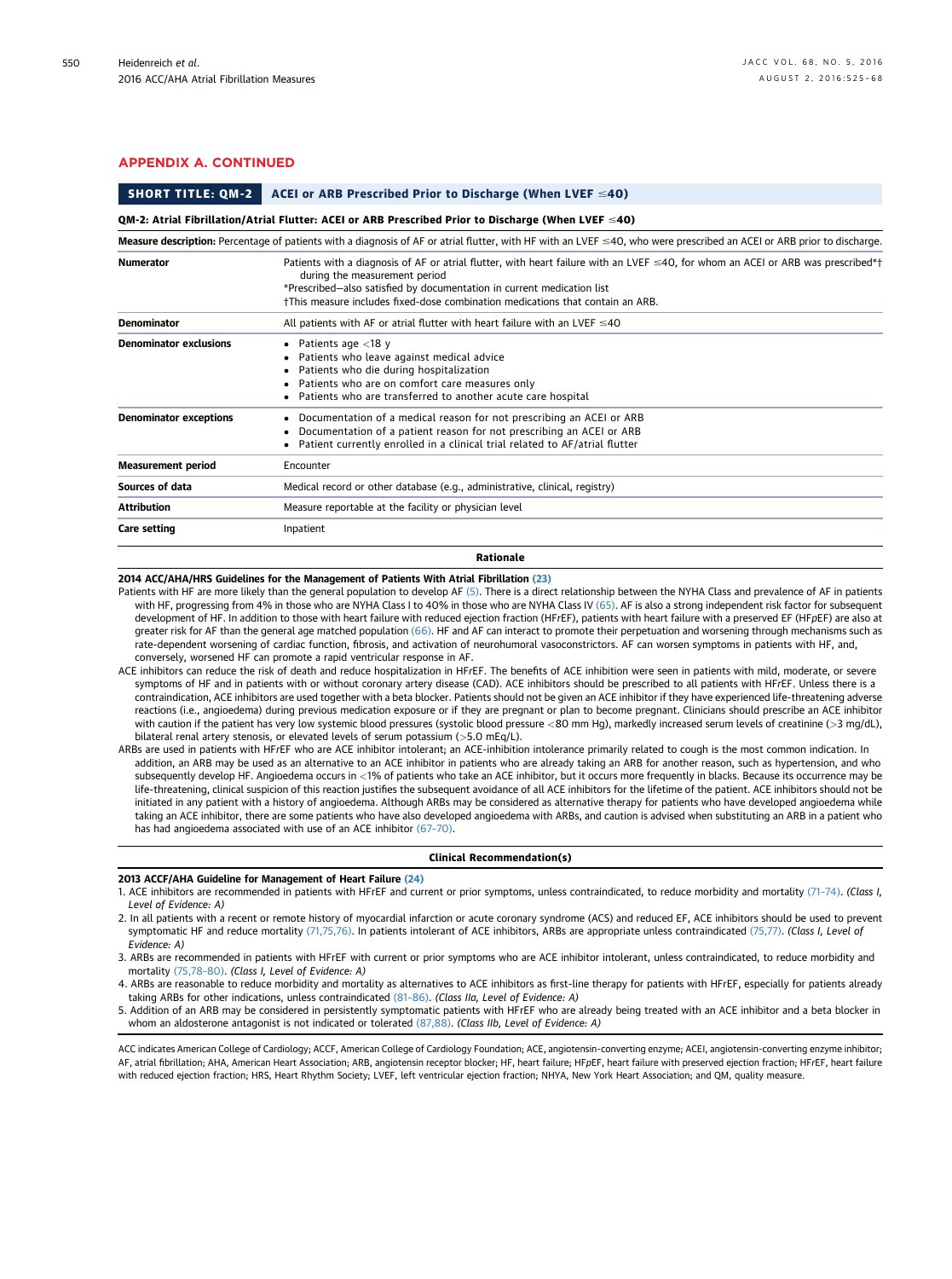# SHORT TITLE: QM-3 Inappropriate Prescription of Antiarrhythmic Drugs to Patients With Permanent Atrial Fibrillation

QM-3: Atrial Fibrillation: Inappropriate Prescription of Antiarrhythmic Drugs to Patients With Permanent Atrial Fibrillation Prior to Discharge for Rhythm Control

| <b>Measure description:</b> Percentage of patients, age $\geq 18$ y, with permanent AF who were prescribed an antiarrhythmic medication prior to discharge for rhythm control. |                                                                                                                                                                                                                                                                                                                                                                                                                                         |
|--------------------------------------------------------------------------------------------------------------------------------------------------------------------------------|-----------------------------------------------------------------------------------------------------------------------------------------------------------------------------------------------------------------------------------------------------------------------------------------------------------------------------------------------------------------------------------------------------------------------------------------|
| <b>Numerator</b>                                                                                                                                                               | Patients with a diagnosis of AF who were inappropriately prescribed an antiarrhythmic medication* for rhythm control<br>*For purposes of this measure, antiarrhythmic drugs includes the medications provided in the below.<br>• Vaughan Williams Class IA<br>O Disopyramide<br>o Ouinidine<br>• Vaughan Williams Class IC<br>o Flecainide<br>o Propafenone<br>Vaughan Williams Class III<br>o Dofetilide<br>o Dronedarone<br>○ Sotalol |
| <b>Denominator</b>                                                                                                                                                             | All patients with permanent AF                                                                                                                                                                                                                                                                                                                                                                                                          |
| <b>Denominator exclusions</b>                                                                                                                                                  | • Patients age $<$ 18 y<br>• Patients prescribed amiodarone for rate control                                                                                                                                                                                                                                                                                                                                                            |
| <b>Denominator exceptions</b>                                                                                                                                                  | None                                                                                                                                                                                                                                                                                                                                                                                                                                    |
| <b>Measurement period</b>                                                                                                                                                      | Encounter                                                                                                                                                                                                                                                                                                                                                                                                                               |
| Sources of data                                                                                                                                                                | Medical record or other database (e.g., administrative, clinical, registry)                                                                                                                                                                                                                                                                                                                                                             |
| <b>Attribution</b>                                                                                                                                                             | Measure reportable at the facility or physician level                                                                                                                                                                                                                                                                                                                                                                                   |
| Care setting                                                                                                                                                                   | Inpatient                                                                                                                                                                                                                                                                                                                                                                                                                               |
|                                                                                                                                                                                |                                                                                                                                                                                                                                                                                                                                                                                                                                         |

Rationale

# 2014 ACC/AHA/HRS Guidelines for the Management of Patients With Atrial Fibrillation [\(23\)](#page-10-0)

In selecting a strategy of rhythm control with an antiarrhythmic drug, providing for adequate rate control in the event of AF recurrence should also be considered. Well-Once antiarrhythmic drug therapy is initiated, patient symptoms may improve without complete AF suppression. The transition from frequent AF to infrequent, tolerated recurrence of AF is a reasonable outcome and does not necessarily indicate that the therapy should be discontinued. However, if attempts at rhythm control are abandoned (e.g., after AF has been declared permanent), the antiarrhythmic drug should be discontinued.

#### Clinical Recommendation(s)

# 2014 ACC/AHA/HRS Guidelines for the Management of Patients With Atrial Fibrillation [\(23\)](#page-10-0)

1. Antiarrhythmic drugs for rhythm control should not be continued when AF becomes permanent (Class III, Level of Evidence: C), including dronedarone [\(89\).](#page-12-0) (Class III Level of Evidence: B)

ACC indicates American College of Cardiology; AF, atrial fibrillation; AHA, American Heart Association; HRS, Heart Rhythm Society; and QM, quality measure.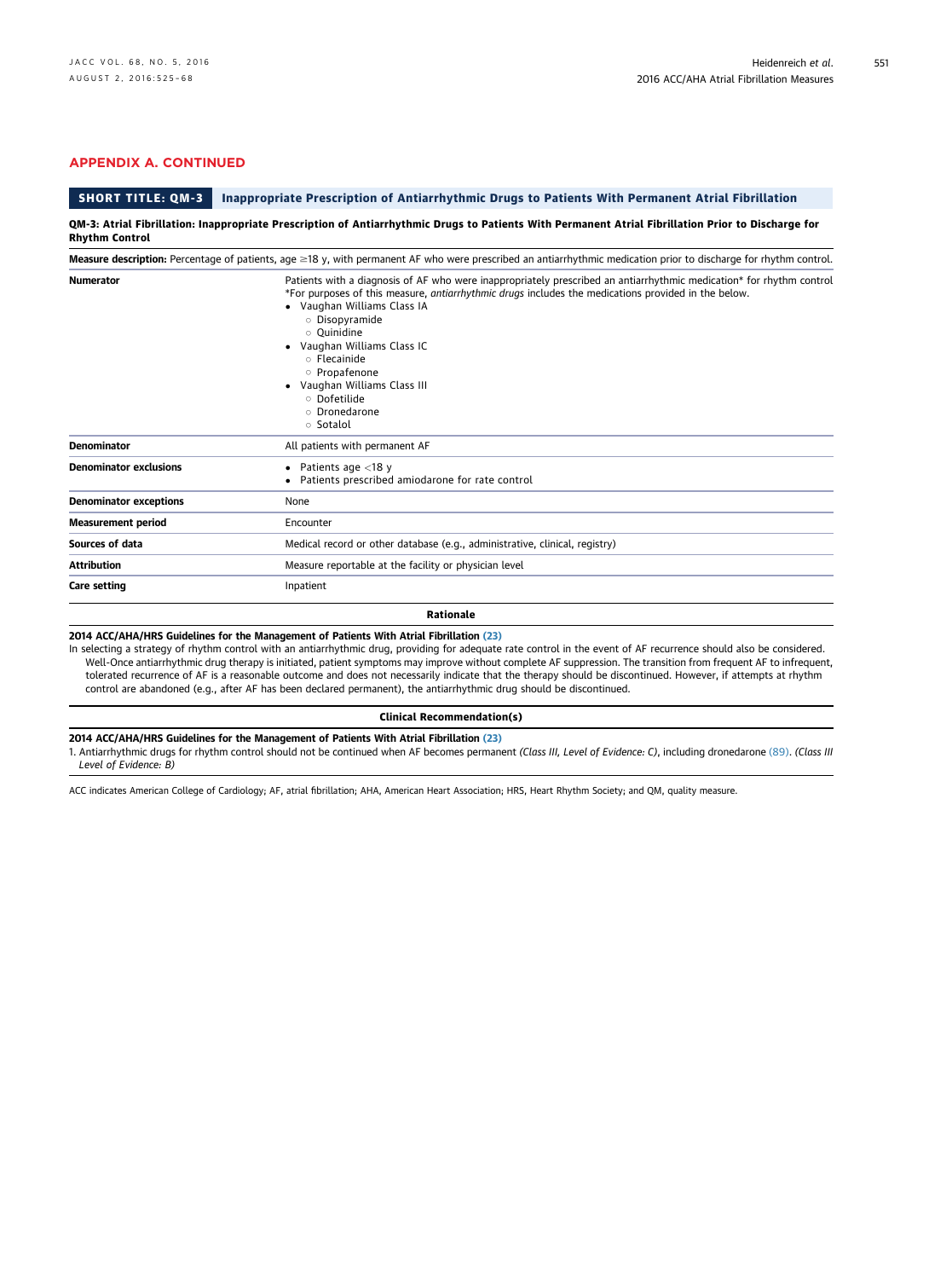### SHORT TITLE: QM-4 Inappropriate Prescription of Dofetilide or Sotalol Prior to Discharge

#### QM-4: Atrial Fibrillation: Inappropriate Prescription of Dofetilide or Sotalol Prior to Discharge in Patients With Atrial Fibrillation and End-Stage Kidney Disease or on Dialysis

Measure description: Percentage of patients, age  $\geq 18$  y, with AF who also have end-stage kidney disease (CrCl <15 mL/min) or are on dialysis and who were prescribed dofetilide or sotalol prior to discharge.

|                               | <b>Rationale</b>                                                                                                                    |
|-------------------------------|-------------------------------------------------------------------------------------------------------------------------------------|
| Care setting                  | Inpatient                                                                                                                           |
| <b>Attribution</b>            | Measure reportable at the facility or provider level                                                                                |
| Sources of data               | Medical record or other database (e.g., administrative, clinical, registry)                                                         |
| <b>Measurement period</b>     | Encounter                                                                                                                           |
| <b>Denominator exceptions</b> | None                                                                                                                                |
| <b>Denominator exclusions</b> | Patients age $<$ 18 y                                                                                                               |
| <b>Denominator</b>            | All patients with AF who also have end-stage kidney disease (CrCl <15 mL/min) or are on dialysis                                    |
| <b>Numerator</b>              | Patients with a diagnosis of AF who do not have normal kidney function who were prescribed dofetilide or sotalol prior to discharge |

# 2014 ACC/AHA/HRS Guidelines for the Management of Patients With Atrial Fibrillation [\(23\)](#page-10-0)

Sotalol and dofetilide are predominantly renally cleared and should be used with caution or avoided in patients with end-stage kidney disease or on dialysis. Table 11 in the 2014 ACC/AHA/HRS Guidelines for Management for Patients With Atrial Fibrillation provides more guidance with regard to types of patients who should be excluded. Manufacturer/FDA recommendations suggest that both drugs are contraindicated because of increased risk of toxicity (including potentially lifethreatening proarrhythmic effects) in patients with severely reduced renal function.

#### Clinical Recommendation(s)

### 2014 ACC/AHA/HRS Guidelines for the Management of Patients With Atrial Fibrillation [\(23\)](#page-10-0)

1. The following antiarrhythmic drugs are recommended in patients with AF to maintain sinus rhythm, depending on underlying heart disease and comorbidities (Class I, Level of Evidence: A):

- a. Amiodarone [\(90](#page-12-0)–93)
- b. Dofetilide [\(94,95\)](#page-12-0)
- c. Dronedarone (96–[98\)](#page-12-0)
- d. Flecainide [\(91,99\)](#page-12-0)
- e. Propafenone [\(92,100](#page-12-0)–103)
- f. Sotalol [\(91,101,104\)](#page-12-0)

2. The risks of the antiarrhythmic drug, including proarrhythmia, should be considered before initiating therapy with each drug. (Class I, Level of Evidence: C)

ACC indicates American College of Cardiology; AF, atrial fibrillation; AHA, American Heart Association; CrCl, creatinine clearance; FDA, US Food and Drug Administration; HRS, Heart Rhythm Society; and QM, quality measure.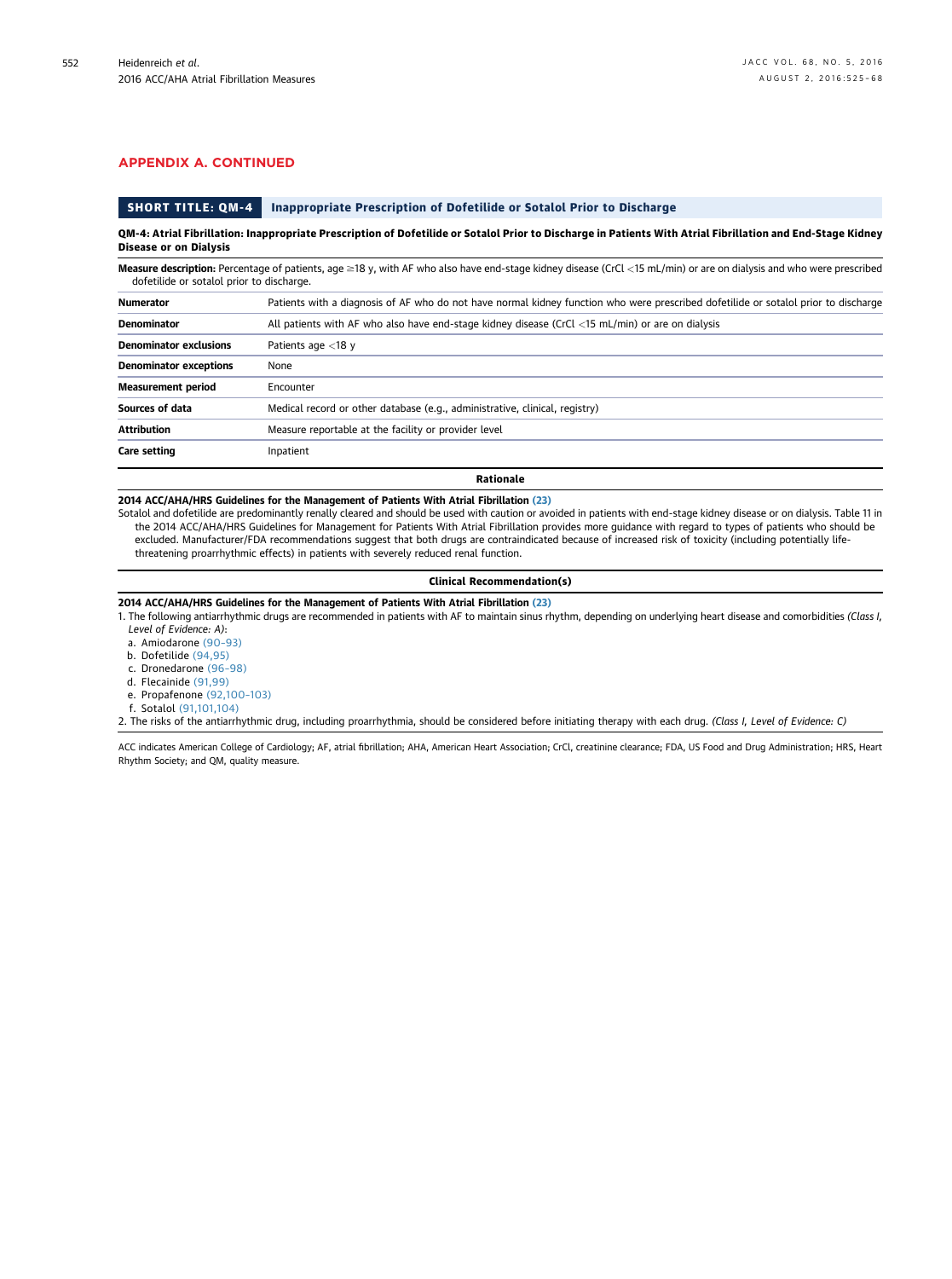### SHORT TITLE: QM-5 Inappropriate Prescription of a Direct Thrombin or Factor Xa Inhibitor Prior to Discharge

QM-5: Atrial Fibrillation: Inappropriate Prescription of a Direct Thrombin or Factor Xa Inhibitor Prior to Discharge in Patients With Atrial Fibrillation With a Mechanical Heart Valve

Measure description: Percentage of patients, age ≥18 y, with a mechanical heart valve and with a diagnosis of AF who were inappropriately prescribed a direct thrombin or factor Xa inhibitor prior to discharge.

| <b>Numerator</b>              | Patients with a diagnosis of AF and a mechanical heart valve who were prescribed a direct thrombin or factor Xa inhibitor<br>prior to discharge |
|-------------------------------|-------------------------------------------------------------------------------------------------------------------------------------------------|
| <b>Denominator</b>            | All patients with a diagnosis of AF with a mechanical heart valve                                                                               |
| <b>Denominator exclusions</b> | Patients age $<$ 18 y                                                                                                                           |
| <b>Denominator exceptions</b> | None                                                                                                                                            |
| <b>Measurement period</b>     | Encounter                                                                                                                                       |
| Sources of data               | Medical record or other database (e.g., administrative, clinical, registry)                                                                     |
| <b>Attribution</b>            | Measure reportable at the facility or physician level                                                                                           |
| Care setting                  | Inpatient                                                                                                                                       |

Rationale

#### 2014 ACC/AHA/HRS Guidelines for the Management of Patients With Atrial Fibrillation [\(23\)](#page-10-0)

Patients with AF and a mechanical heart valve should not be prescribed dabigatran.

Patients with mechanical heart valves or hemodynamically significant mitral stenosis were excluded from all 3 major trials (RE-LY [Randomized Evaluation of Long-Term Anticoagulation Therapy], ROCKET AF [Rivaroxaban-once daily, oral, direct factor Xa inhibition compared with vitamin K antagonism for prevention of stroke and Embolism], and ARISTOTLE [Apixaban for Reduction in Stroke and Other Thromboembolic Events in Atrial Fibrillation]) (105–[107\).](#page-12-0) Therefore, these patients should be managed with warfarin. Patients with aortic stenosis or aortic insufficiency who, in the estimation of the local randomized clinical trial principal investigator, would not need a surgical procedure before the conclusion of the trial were included. The RE-ALIGN (Randomized, Phase II Study to Evaluate the Safety and Pharmacokinetics of Oral Dabigatran Etexilate in Patients After Heart Valve Replacement) trial, a phase 2 dose-range study of the use of dabigatran compared with warfarin in patients with mechanical heart valves, was stopped because dabigatran users were more likely to experience strokes, myocardial infarction, and thrombus forming on the mechanical heart valves than were warfarin users [\(108](#page-12-0)–110). There was also more bleeding after valve surgery in the dabigatran users than in the warfarin users; thus, dabigatran is contraindicated for use in patients with mechanical heart valves. Similar drug safety and efficacy information is lacking for rivaroxaban and apixaban and mechanical heart valves. Bioprosthetic heart valves have not been studied with any of the new anticoagulants. None of the 3 major trials included pregnant or lactating women, children, patients with reversible causes of AF, or patients with severe hypertension (systolic blood pressure >180 mm Hg or diastolic blood pressure >100 mm Hg). Patients with a recent stroke (within 7-14 days), patients with significant liver disease, and complex patients with multiple chronic conditions were excluded from all trials.

Clinical Recommendation(s)

2014 ACC/AHA/HRS Guidelines for the Management of Patients With Atrial Fibrillation [\(23\)](#page-10-0) 1. The direct thrombin inhibitor dabigatran should not be used in patients with AF and a mechanical heart valve [\(108\)](#page-12-0). (Class III, Level of Evidence: B)

ACC indicates American College of Cardiology; AF, atrial fibrillation; AHA, American Heart Association; HRS, Heart Rhythm Society; and QM, quality measure.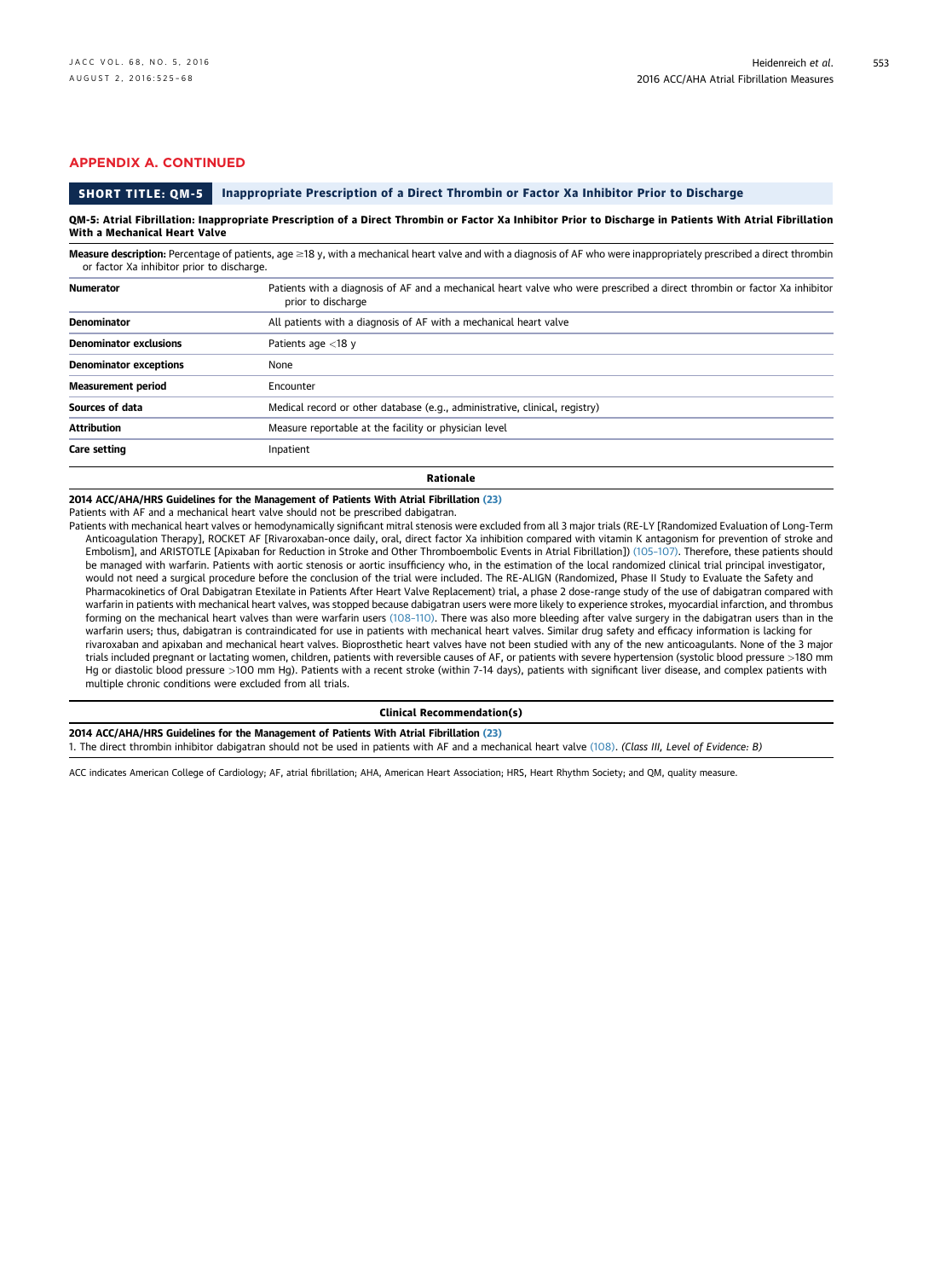"QM-6: Atrial Fibrillation: Inappropriate Prescription of a Direct Thrombin or Factor Xa inhibitor (Rivaroxaban or Edoxaban) Prior to Discharge in Patients with Atrial Fibrillation and End-Stage Kidney Disease or on Dialysis" has been deleted. For more information on this change, please consult "Addendum: Removal/Modification of Measures" and the associated correction notice.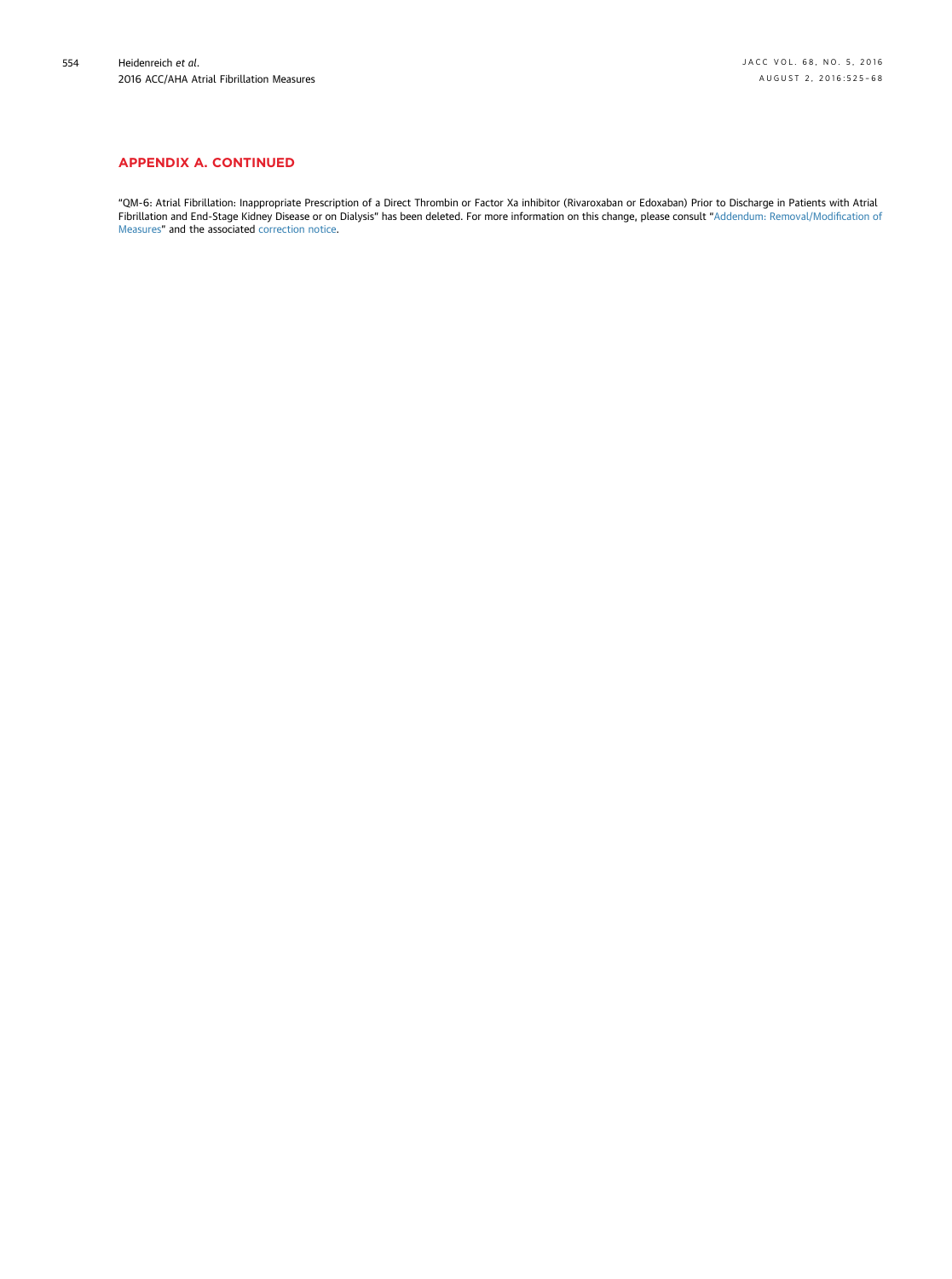### SHORT TITLE: QM-7 Inappropriate Prescription of Antiplatelet and Oral Anticoagulation Therapy Prior to Discharge

### QM-7: Atrial Fibrillation: Inappropriate Prescription of Antiplatelet and Oral Anticoagulation Therapy Prior to Discharge for Patients Who Do Not Have Coronary Artery Disease and/or Vascular Disease

Measure description: Percentage of patients, age ≥18 y, with AF who do not currently have coronary artery disease and/or vascular disease who where inappropriately prescribed both an antiplatelet and an oral anticoagulant prior to discharge. Numerator **Patients with a diagnosis of AF who do not currently have coronary artery disease and/or vascular disease who were prescribed by** both an antiplatelet and an anticoagulant prior to discharge Denominator **All patients with AF who do not currently have coronary artery disease and/or vascular disease** Denominator exclusions • Patients less than 18 years of age Patients with mechanical heart valves Denominator exceptions Mone Measurement period **Encounter** Sources of data Medical record or other database (e.g., administrative, clinical, registry) Attribution **Measure reportable at the facility or physician level** Care setting **Inpatient** Rationale

### 2014 ACC/AHA/HRS Guidelines for the Management of Patients With Atrial Fibrillation [\(23\)](#page-10-0)

Stroke prevention trials compared warfarin or aspirin with placebo and compared aspirin with warfarin or clopidogrel and aspirin. Warfarin was also compared with dual antiplatelet agents (clopidogrel and aspirin). Trials have also compared direct thrombin inhibitors and factor Xa inhibitors with warfarin and, in 1 case, with aspirin. Both primary and secondary stroke prevention have been evaluated. The selection of an antithrombotic agent should be based on shared decision making that takes into account risk factors, cost, tolerability, patient preference, potential for drug interactions, and other clinical characteristics, including time in the INR therapeutic range if the patient has been on warfarin, irrespective of whether the AF pattern is paroxysmal, persistent, or permanent.

Clopidogrel plus aspirin was evaluated for stroke prevention in the ACTIVE (Atrial Fibrillation Clopidogrel Trial With Irbesartan for Prevention of Vascular). ACTIVE-W found a 40% RR reduction (95% CI, 18%-56%; p<0.001) for stroke with warfarin compared with the dual antiplatelet regimen. ACTIVE-A compared clopidogrel Events)-W trial [\(114\)](#page-13-0). The combination of clopidogrel and aspirin resulted in a 28% RR reduction (95% CI, 17%-38%; p<0.0002) in all strokes compared with aspirin alone. Major bleeding was significantly greater with the combination and increased by 57% (95% CI, 29%-92%; p<0.001).

### Clinical Recommendation(s)

No clinical recommendation currently exists for this measure.

ACC indicates American College of Cardiology; AF, atrial fibrillation; AHA, American Heart Association; CI, confidence interval; HRS, Heart Rhythm Society; INR, International Normalized Ratio; QM, quality measure; and RR, relative risk.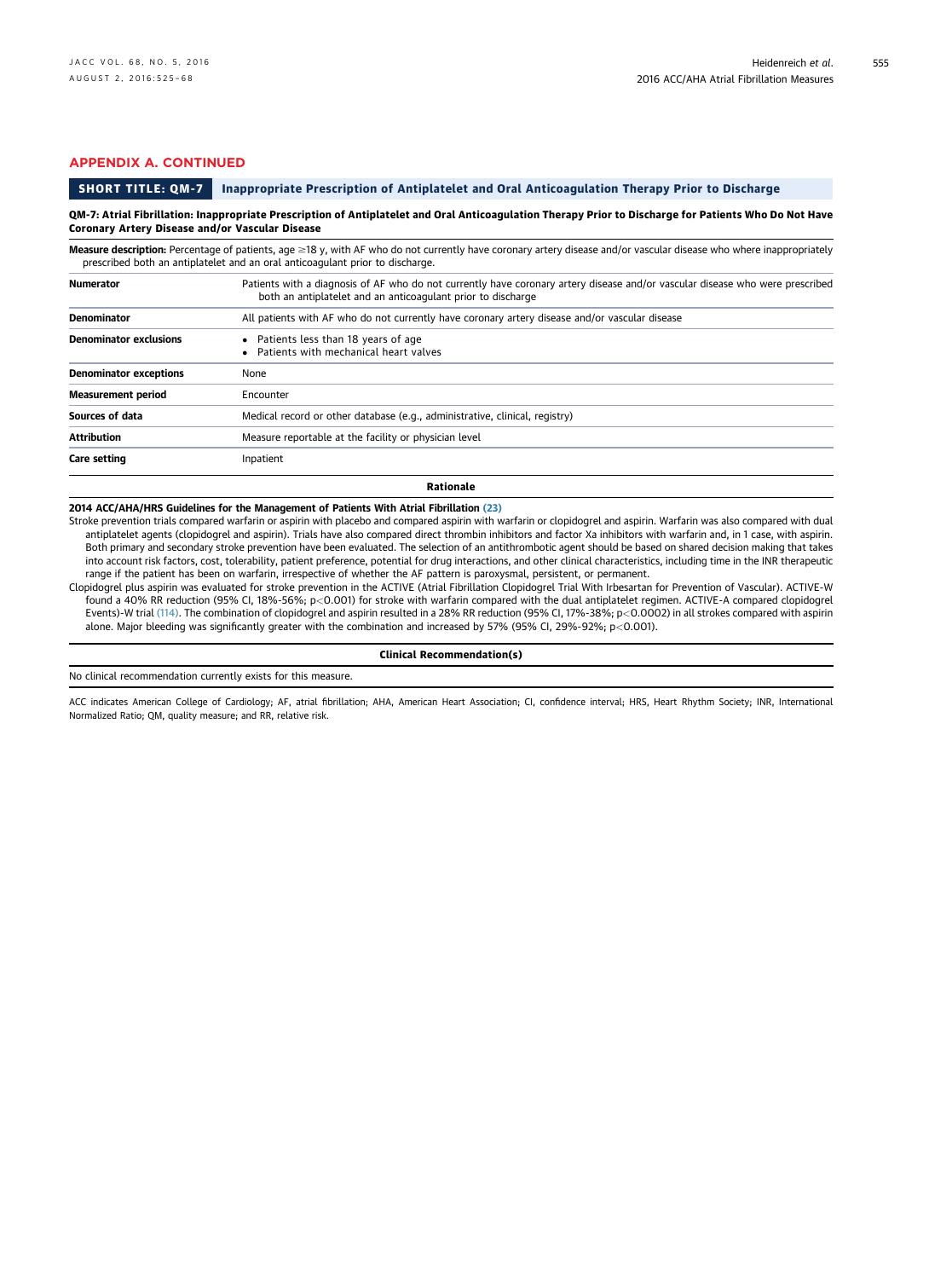# SHORT TITLE: QM-8 Inappropriate Prescription of Nondihydropyridine Calcium Channel Antagonist Prior to Discharge

QM-8: Atrial Fibrillation: Inappropriate Prescription of Nondihydropyridine Calcium Channel Antagonist Prior to Discharge in Patients With Reduced Ejection Fraction

Measure description: Percentage of patients, age ≥18 y, with reduced ejection fraction (≤40) and a diagnosis of AF who were inappropriately prescribed nondihydropyridine calcium channel antagonist prior to discharge.

| None                                                                        |  |  |  |  |
|-----------------------------------------------------------------------------|--|--|--|--|
| Encounter                                                                   |  |  |  |  |
| Medical record or other database (e.g., administrative, clinical, registry) |  |  |  |  |
|                                                                             |  |  |  |  |
|                                                                             |  |  |  |  |
|                                                                             |  |  |  |  |

# Rationale

#### 2014 ACC/AHA/HRS Guidelines for the Management of Patients With Atrial Fibrillation [\(23\)](#page-10-0)

In general, beta blockers are the most common agents used for rate control, followed by nondihydropyridine calcium channel blockers, digoxin, and amiodarone. Patient comorbidities must be understood to avoid medications that may precipitate adverse events, such as decompensation of HF, exacerbation of chronic obstructive pulmonary disease, or acceleration of conduction in patients with preexcitation.

Nondihydropyridine calcium channel blockers should not be used in patients with left ventricular systolic dysfunction and decompensated HF because of their negative inotropic effects, but they may be used in patients with HF with preserved left ventricular systolic function. In addition, these agents should not be used in patients with pre-excitation and AF because of the potential for shortening bypass tract refractoriness, which may accelerate the ventricular rate to precipitate hypotension or ventricular fibrillation.

### Clinical Recommendation(s)

### 2014 ACC/AHA/HRS Guidelines for the Management of Patients With Atrial Fibrillation [\(23\)](#page-10-0)

1. Nondihydropyridine calcium channel antagonists should not be used in patients with decompensated HF as these may lead to further hemodynamic compromise. (Class III, Level of Evidence: C)

ACC indicates American College of Cardiology; AF, atrial fibrillation; AHA, American Heart Association; HF, heart failure; HRS, Heart Rhythm Society; and QM, quality measure.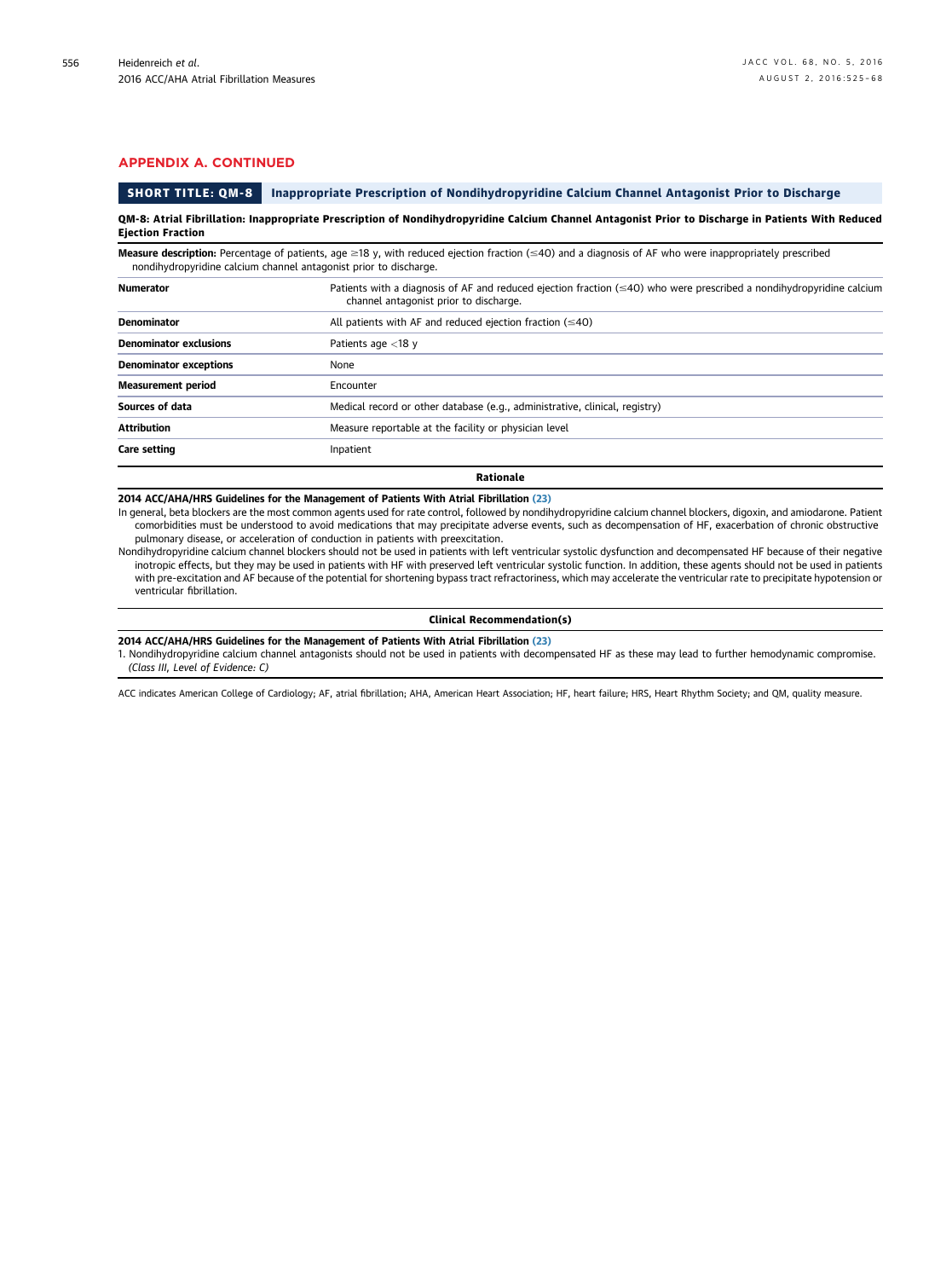SHORT TITLE: QM-9 Patients Who Underwent Atrial Fibrillation Catheter Ablation Who Were Not Treated With Anticoagulation Therapy Both During or After a Procedure

### QM-9: Atrial Fibrillation: Patients Who Underwent Atrial Fibrillation Catheter Ablation Who Were Not Treated With Anticoagulation Therapy During or After a Procedure

Measure description: Percentage of patients, age ≥18 y, who underwent AF ablation who were not treated with anticoagulation therapy both during and after a procedure.

| <b>Numerator</b>              | Patients who were not treated with anticoagulation both during and after a procedure                                                                                                                                                     |
|-------------------------------|------------------------------------------------------------------------------------------------------------------------------------------------------------------------------------------------------------------------------------------|
| <b>Denominator</b>            | All patients with AF who underwent catheter ablation                                                                                                                                                                                     |
| <b>Denominator exclusions</b> | • Patients age $<$ 18 y<br>• Patients who leave against medical advice<br>• Patients who die during hospitalization<br>• Patients who are on comfort care measures only<br>• Patients who are transferred to another acute care hospital |
| <b>Denominator exceptions</b> | Documentation of a medical reason for not prescribing warfarin or another FDA-approved anticoagulant to a patient with a<br>CHA <sub>2</sub> DS <sub>2</sub> -VASc score of $\geq$ 2                                                     |
| <b>Measurement period</b>     | Encounter                                                                                                                                                                                                                                |
| Sources of data               | Medical record or other database (e.g., administrative, clinical, registry)                                                                                                                                                              |
| <b>Attribution</b>            | Measure reportable at the facility or physician level                                                                                                                                                                                    |
| Care setting                  | Inpatient                                                                                                                                                                                                                                |

# Rationale

### 2014 ACC/AHA/HRS Guidelines for the Management of Patients With Atrial Fibrillation [\(23\)](#page-10-0)

Because of the well-established risk of periprocedure stroke or transient ischemic attack (TIA) associated with AF catheter ablation, there is consensus that anticoagulation is indicated to prevent thromboembolism around the time of radiofrequency catheter ablation regardless of the patient's baseline thromboembolic risk. Detailed consensus recommendations have been published about the approach to anticoagulation before, during, and after catheter ablation [\(28\)](#page-11-0). Both Intraprocedural heparin and oral anticoagulation are recommended for ≥2 months post-procedure. AF catheter ablation should not be performed in patients who cannot be treated with anticoagulant therapy during and after the procedure.

### Clinical Recommendation(s)

### 2014 ACC/AHA/HRS Guidelines for the Management of Patients With Atrial Fibrillation [\(23\)](#page-10-0)

1. AF catheter ablation should not be performed in patients who cannot be treated with anticoagulant therapy during and after the procedure. (Class III, Level of Evidence: C)

ACC indicates American College of Cardiology; AF, atrial fibrillation; AHA, American Heart Association; FDA, U.S. Food and Drug Administration; HRS, Heart Rhythm Society; QM, quality measure; and TIA, transient ischemic attack.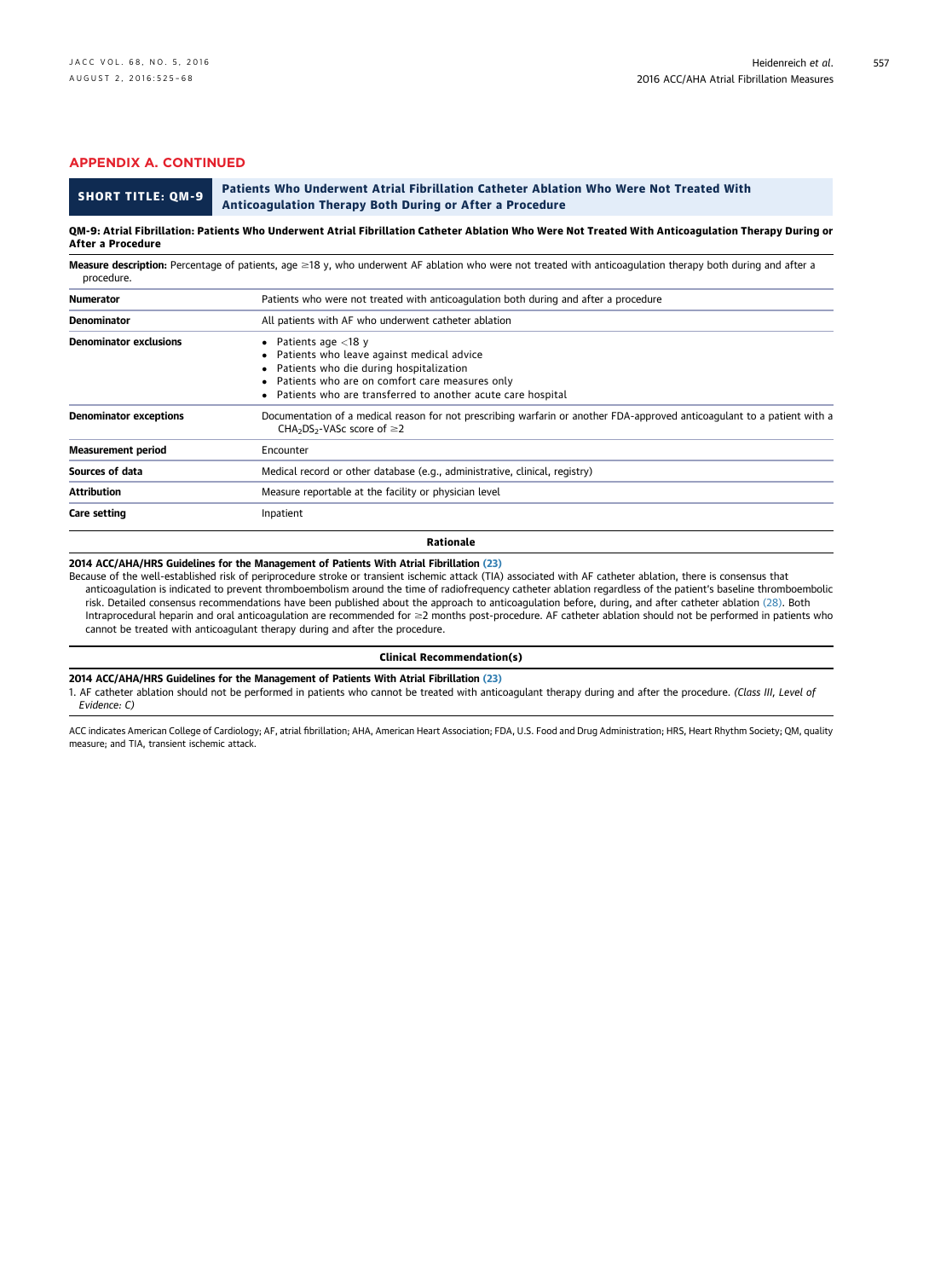### SHORT TITLE: QM-10 Shared Decision Making Regarding Anticoagulation Prescription Prior to Discharge

#### QM-10: Atrial Fibrillation/Atrial Flutter: Shared Decision Making Between Physician and Patient in Anticoagulation Prescription Prior to Discharge

Measure description: Percentage of patients, age ≥18 y, with AF or atrial flutter who were educated on the benefits and risks of anticoagulation and the specific type of anticoagulation therapy recommended by the physician, and who were consulted during the decision-making process about whether to prescribe and which anticoagulant to prescribe prior to discharge.

| <b>Numerator</b>              | Patients with AF or atrial flutter with documentation of engagement in the decision-making process with regard to the<br>benefits and risks of anticoagulation and the specific type of anticoagulation therapy for AF or atrial flutter                              |  |  |
|-------------------------------|-----------------------------------------------------------------------------------------------------------------------------------------------------------------------------------------------------------------------------------------------------------------------|--|--|
| Denominator                   | All patients with AF or atrial flutter                                                                                                                                                                                                                                |  |  |
| <b>Denominator exclusions</b> | • Patients age $<$ 18 y<br>• Patients who leave against medical advice<br>• Patients who die during hospitalization<br>• Patients who are on comfort care measures only<br>• Patients who are transferred to another acute care hospital                              |  |  |
| <b>Denominator exceptions</b> | Documentation of a medical reason for not prescribing warfarin or another FDA-approved anticoagulant to a patient<br>with a CHA <sub>2</sub> DS <sub>2</sub> -VASc score of $\geq$ 2<br>• Patient currently enrolled in a clinical trial related to AF/atrial flutter |  |  |
| <b>Measurement period</b>     | Encounter                                                                                                                                                                                                                                                             |  |  |
| Sources of data               | Medical record or other database (e.g., administrative, clinical, registry)                                                                                                                                                                                           |  |  |
| <b>Attribution</b>            | Measure reportable at the facility or physician level                                                                                                                                                                                                                 |  |  |
| Care setting                  | Inpatient                                                                                                                                                                                                                                                             |  |  |

#### Rationale

AF, whether paroxysmal, persistent, or permanent and whether symptomatic or silent, significantly increases the risk of thromboembolic ischemic stroke. Nonvalvular atrial fibrillation increases the risk of stroke 5 times, and AF in the setting of mitral stenosis increases the risk of stroke 20 times over that of patients in sinus rhythm.

Thromboembolism occurring with AF is associated with a greater risk of recurrent stroke, more severe disability, and mortality. Silent AF is also associated with ischemic stroke. The appropriate use of antithrombotic therapy and the control of other risk factors, including hypertension and hypercholesterolemia, substantially reduce stroke risk.

One meta-analysis has stratified ischemic stroke risk among patients with nonvalvular AF using the following point scoring systems [\(37\)](#page-11-0): AF Investigators; CHADS2 (congestive heart failure, hypertension, age ≥75 years, diabetes mellitus, prior stroke or TIA or thromboembolism [doubled]), or CHA<sub>2</sub>DS<sub>2</sub>-VASc (congestive heart failure, hypertension, age ≥75 years [doubled] [\(38\),](#page-11-0) diabetes mellitus, prior stroke or TIA or thromboembolism [doubled], vascular disease, age 65 to 74 years, sex category).

When compared with the CHADS<sub>2</sub> score [\(39\),](#page-11-0) the CHA<sub>2</sub>DS<sub>2</sub>-VASc score for nonvalvular AF has a broader score range (0 to 9) and includes a larger number of risk factors (female sex, 65 to 74 years of age, and vascular disease) [\(40,41\).](#page-11-0)

- The selection of an antithrombotic agent should be based on shared decision making that takes into account risk factors, cost, tolerability, patient preference, potential for drug interactions, and other clinical characteristics, including time in the INR therapeutic range if the patient has been on warfarin, irrespective of whether the AF pattern is paroxysmal, persistent, or permanent.
- Selection of agents for antithrombotic therapy depends on a large number of variables, including clinical factors, clinician and patient preference, and, in some circumstances, cost. The new agents are currently considerably more expensive than warfarin. However, dietary limitations and the need for repeated INR testing are eliminated with the new agents. If patients are stable, their condition is easily controlled, and they are satisfied with warfarin therapy, it is not necessary to change to a new agent. However, it is important to discuss this option with patients who are candidates for the new agents.

All 3 new oral anticoagulants [dabigatran, rivaroxaban, apixaban] represent important advances over warfarin because they have more predictable pharmacological profiles, fewer drug–drug interactions, an absence of major dietary effects, and less risk of intracranial bleeding than warfarin. They have rapid onset and offset of action so that bridging with parenteral anticoagulant therapy is not needed during initiation, and bridging may not be needed in patients on chronic therapy requiring brief interruption of anticoagulation for invasive procedures. However, strict compliance with these new oral anticoagulants is critical. Missing even 1 dose could result in a period without protection from thromboembolism. As a result, the FDA issued black box warnings that discontinuation of these new agents can increase the risk of thromboembolism and that coverage with another anticoagulant may be needed. In addition, reversal agents, while in development, are not available, although the short half-lives lessen the need for an antidote. Although dose adjustments may be warranted for those with chronic kidney disease or body weight extremes, these new agents do not require regular monitoring of INR or activated partial thromboplastin time.

#### Clinical Recommendation(s)

### 2014 ACC/AHA/HRS Guidelines for the Management of Patients With Atrial Fibrillation [\(23\)](#page-10-0)

- 1. In patients with AF, antithrombotic therapy should be individualized based on shared decision-making after discussion of the absolute and RRs of stroke and bleeding, and the patient's values and preferences. (Class I, Level of Evidence: C)
- 2. Selection of antithrombotic therapy should be based on the risk of thromboembolism irrespective of whether the AF pattern is paroxysmal, persistent, or permanent [\(4](#page-11-0)2–[45\)](#page-11-0). (Class I, Level of Evidence: B)

3. In patients with nonvalvular AF, the CHA<sub>2</sub>DS<sub>2</sub>-VASc score is recommended for assessment of stroke risk [\(46](#page-11-0)-48). (Class I, Level of Evidence: B)

4. For patients with AF who have mechanical heart valves, warfarin is recommended and the target international normalized ratio (INR) intensity (2.0 to 3.0 or 2.5 to 3.5) should be based on the type and location of the prosthesis [\(49](#page-11-0)-51). (Class I, Level of Evidence: B)

5. For patients with nonvalvular AF with prior stroke, transient ischemic attack (TIA), or a CHA<sub>2</sub>DS<sub>2</sub>-VASc score of 2 or greater, oral anticoagulants are recommended. Options include: warfarin (INR 2.0 to 3.0) [\(42](#page-11-0)-45) (Class I, Level of Evidence: A), dabigatran [\(52\)](#page-11-0) (Class I, Level of Evidence: B), rivaroxaban [\(53\)](#page-11-0) (Class I, Level of Evidence: B), or apixaban [\(54\)](#page-11-0) (Class I, Level of Evidence: B).

6. Among patients treated with warfarin, the INR should be determined at least weekly during initiation of antithrombotic therapy and at least monthly when anticoagulation (INR in range) is stable [\(55](#page-11-0)–57). (Class I, Level of Evidence: A)

7. For patients with nonvalvular AF unable to maintain a therapeutic INR level with warfarin, use of a direct thrombin or factor Xa inhibitor (dabigatran, rivaroxaban, or apixaban) is recommended. (Class I, Level of Evidence: C)

8. Re-evaluation of the need for and choice of antithrombotic therapy at periodic intervals is recommended to reassess stroke and bleeding risks. (Class I, Level of Evidence: C)

9. For patients with atrial flutter, antithrombotic therapy is recommended according to the same risk profile used for AF. (Class I, Level of Evidence: C)

ACC indicates American College of Cardiology; AF, atrial fibrillation; AHA, American Heart Association; FDA, U.S. Food and Drug Administration; HRS, Heart Rhythm Society; INR, International Normalized Ratio; QM, quality measure; and TIA, transient ischemic attack.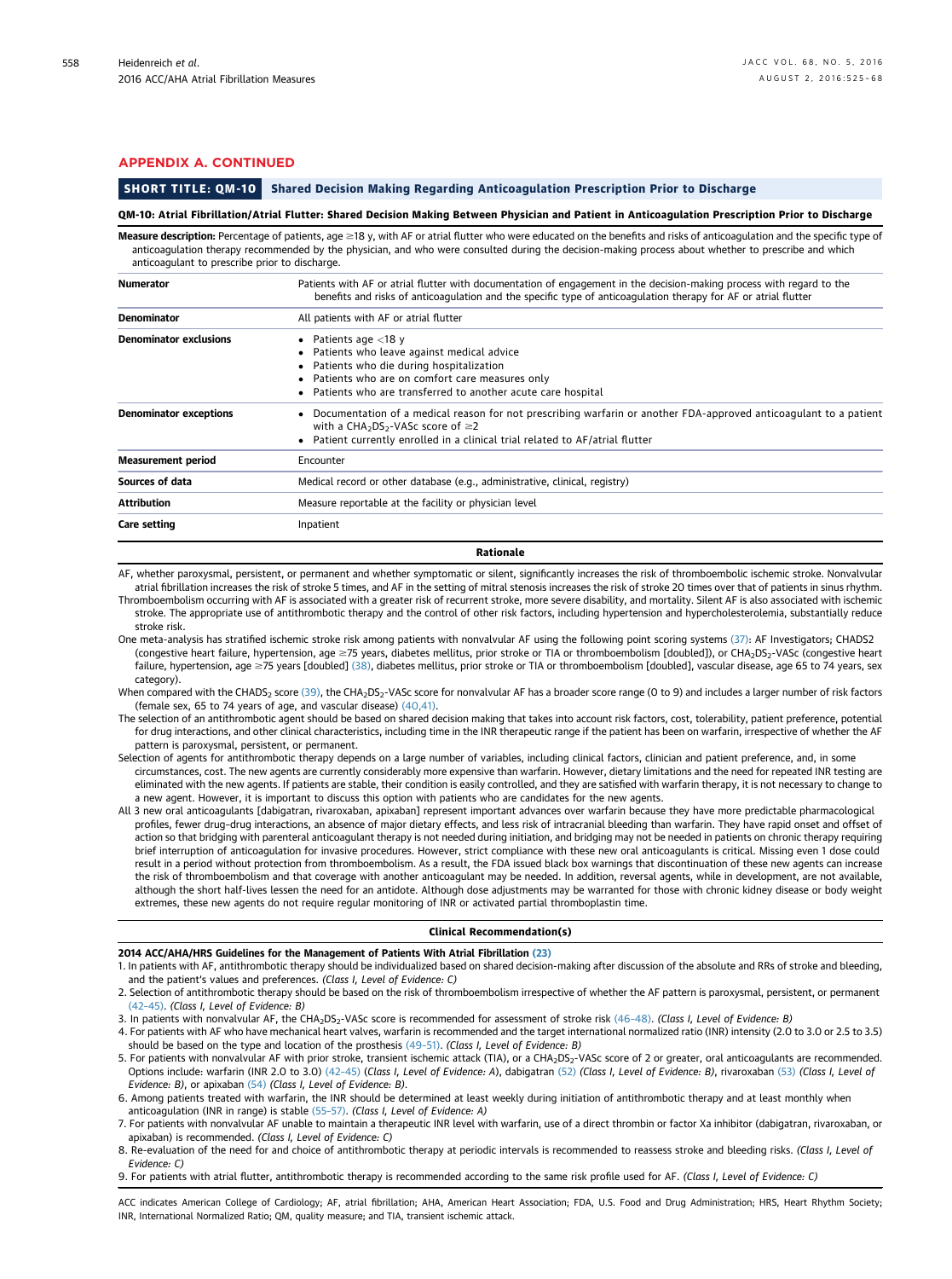### Outpatient Measures

# **SHORT TITLE: QM-11** Beta Blocker Prescribed (When LVEF  $\leq$ 40)

### $QM-11:$  Atrial Fibrillation/Atrial Flutter: Beta Blocker Prescribed (When LVEF  $\leq$ 40)

Measure description: Percentage of patients, age ≥18 y, with a diagnosis of AF or atrial flutter and with an LVEF ≤40 who were prescribed a beta blocker during the measurement period.

| <b>Numerator</b>              | Patients with a diagnosis of AF or atrial flutter and with an LVEF $\leq$ 40 for whom a beta blocker was prescribed* during the<br>measurement period<br>*Prescribed-Also satisfied by documentation in current medication list             |  |  |  |
|-------------------------------|---------------------------------------------------------------------------------------------------------------------------------------------------------------------------------------------------------------------------------------------|--|--|--|
| <b>Denominator</b>            | All patients with AF or atrial flutter and with an LVEF $\leq 40$                                                                                                                                                                           |  |  |  |
| <b>Denominator exclusions</b> | • Patients age $<$ 18 y<br>• Patients who are on comfort care measures only                                                                                                                                                                 |  |  |  |
| <b>Denominator exceptions</b> | • Documentation of a medical reason for not prescribing a beta blocker<br>• Documentation of a patient reason for not prescribing a beta blocker<br>• Patient currently enrolled in a clinical trial related to AF/atrial flutter treatment |  |  |  |
| <b>Measurement period</b>     | Reporting year                                                                                                                                                                                                                              |  |  |  |
| Sources of data               | Medical record or other database (e.g., administrative, clinical, registry)                                                                                                                                                                 |  |  |  |
| <b>Attribution</b>            | Measure reportable at the facility or provider level                                                                                                                                                                                        |  |  |  |
| Care setting                  | Outpatient                                                                                                                                                                                                                                  |  |  |  |

#### Rationale

AF, whether paroxysmal, persistent, or permanent, and whether symptomatic or silent, significantly increases the risk of thromboembolic ischemic stroke. Nonvalvular AF increases the risk of stroke 5 times, and AF in the setting of mitral stenosis increases the risk of stroke 20 times over that of patients in sinus rhythm.

Rate control in AF is an important strategy. It impacts quality of life, reduces morbidity, and decreases the potential for developing tachycardia-induced cardiomyopathy. Multiple agents, including beta blockers and nondihydropyridine calcium channel blockers, and certain antiarrhythmic drugs, including amiodarone and sotalol, have been evaluated with regard to efficacy in attaining rate control. When considering which agent(s) to use, clinicians must consider the patient's degree of symptoms, hemodynamic status, presence or absence of HF, and potential precipitants of AF.

In general, beta blockers are the most common agents used for rate control, followed by nondihydropyridine calcium channel blockers, digoxin, and amiodarone. Patient comorbidities must be understood to avoid medications that may precipitate adverse events, such as decompensation of HF, exacerbation of chronic obstructive pulmonary disease, or acceleration of conduction in patients with preexcitation.

### Clinical Recommendation(s)

#### 2014 ACC/AHA/HRS Guidelines for the Management of Patients With Atrial Fibrillation [\(23\)](#page-10-0)

1. Control of the ventricular rate using a beta blocker or nondihydropyridine calcium channel antagonist is recommended for patients with paroxysmal, persistent, or permanent AF (58–[60\).](#page-11-0) (Class I, Level of Evidence: B)

ACC indicates American College of Cardiology; AF, atrial fibrillation; AHA, American Heart Association; HF, heart failure; HRS, Heart Rhythm Society; LVEF, left ventricular ejection fraction; and QM, quality measure.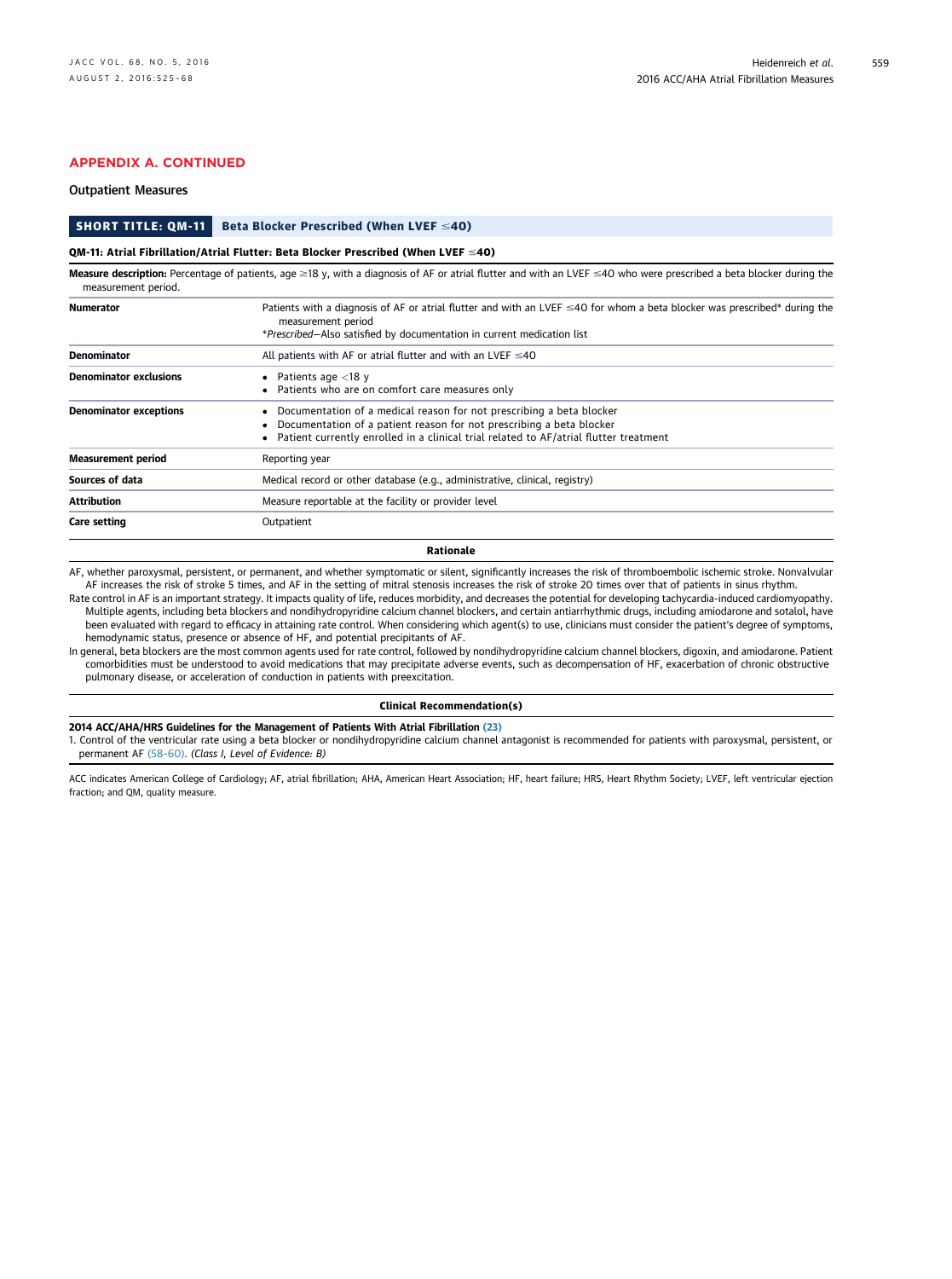# SHORT TITLE: QM-12 Inappropriate Prescription of Antiarrhythmic Drugs to Patients With Permanent Atrial Fibrillation

QM-12: Atrial Fibrillation: Inappropriate Prescription of Antiarrhythmic Drugs to Patients With Permanent Atrial Fibrillation for Rhythm Control

|                               | Measure description: Percentage of patients, age ≥18 y, with permanent AF who were inappropriately prescribed antiarrhythmic medications for rhythm control.                                                                                                                                                                                                                                                                  |
|-------------------------------|-------------------------------------------------------------------------------------------------------------------------------------------------------------------------------------------------------------------------------------------------------------------------------------------------------------------------------------------------------------------------------------------------------------------------------|
| <b>Numerator</b>              | Patients with a diagnosis of AF who were prescribed antiarrhythmic* medications for rhythm control.<br>*For purposes of this measure, antiarrhythmic drugs includes the medications provided in the list below.<br>• Vaughan Williams Class IA<br>O Disopyramide<br>o Ouinidine<br>• Vaughan Williams Class IC<br>o Flecainide<br>o Propafenone<br>• Vaughan Williams Class III<br>o Dofetilide<br>o Dronedarone<br>○ Sotalol |
| <b>Denominator</b>            | All patients with permanent AF                                                                                                                                                                                                                                                                                                                                                                                                |
| <b>Denominator exclusions</b> | • Patients age $<$ 18 y<br>• Patients prescribed amiodarone for rate control                                                                                                                                                                                                                                                                                                                                                  |
| <b>Denominator exceptions</b> | None                                                                                                                                                                                                                                                                                                                                                                                                                          |
| <b>Measurement period</b>     | Reporting year                                                                                                                                                                                                                                                                                                                                                                                                                |
| Sources of data               | Medical record or other database (e.g., administrative, clinical, registry)                                                                                                                                                                                                                                                                                                                                                   |
| <b>Attribution</b>            | Measure reportable at the facility or provider level                                                                                                                                                                                                                                                                                                                                                                          |
| <b>Care setting</b>           | Outpatient                                                                                                                                                                                                                                                                                                                                                                                                                    |
|                               | <b>Rationale</b>                                                                                                                                                                                                                                                                                                                                                                                                              |

### 2014 ACC/AHA/HRS Guidelines for the Management of Patients With Atrial Fibrillation [\(23\)](#page-10-0)

In selecting a strategy of rhythm control with an antiarrhythmic drug, providing for adequate rate control in the event of AF recurrence should also be considered. Once antiarrhythmic drug therapy is initiated, patient symptoms may improve without complete AF suppression. The transition from frequent AF to infrequent, welltolerated recurrence of AF is a reasonable outcome and does not necessarily indicate that the therapy should be discontinued. However, if attempts at rhythm control are abandoned (e.g., after AF has been declared permanent), the antiarrhythmic drug should be discontinued.

### Clinical Recommendation(s)

2014 ACC/AHA/HRS Guidelines for the Management of Patients With Atrial Fibrillation [\(23\)](#page-10-0) Antiarrhythmic drugs for rhythm control should not be continued when AF becomes permanent (Class III, Level of Evidence: C), including dronedarone [\(89\).](#page-12-0) (Class III Level of Evidence: B)

ACC indicates American College of Cardiology; AF, atrial fibrillation; AHA, American Heart Association; HRS, Heart Rhythm Society; and QM, quality measure.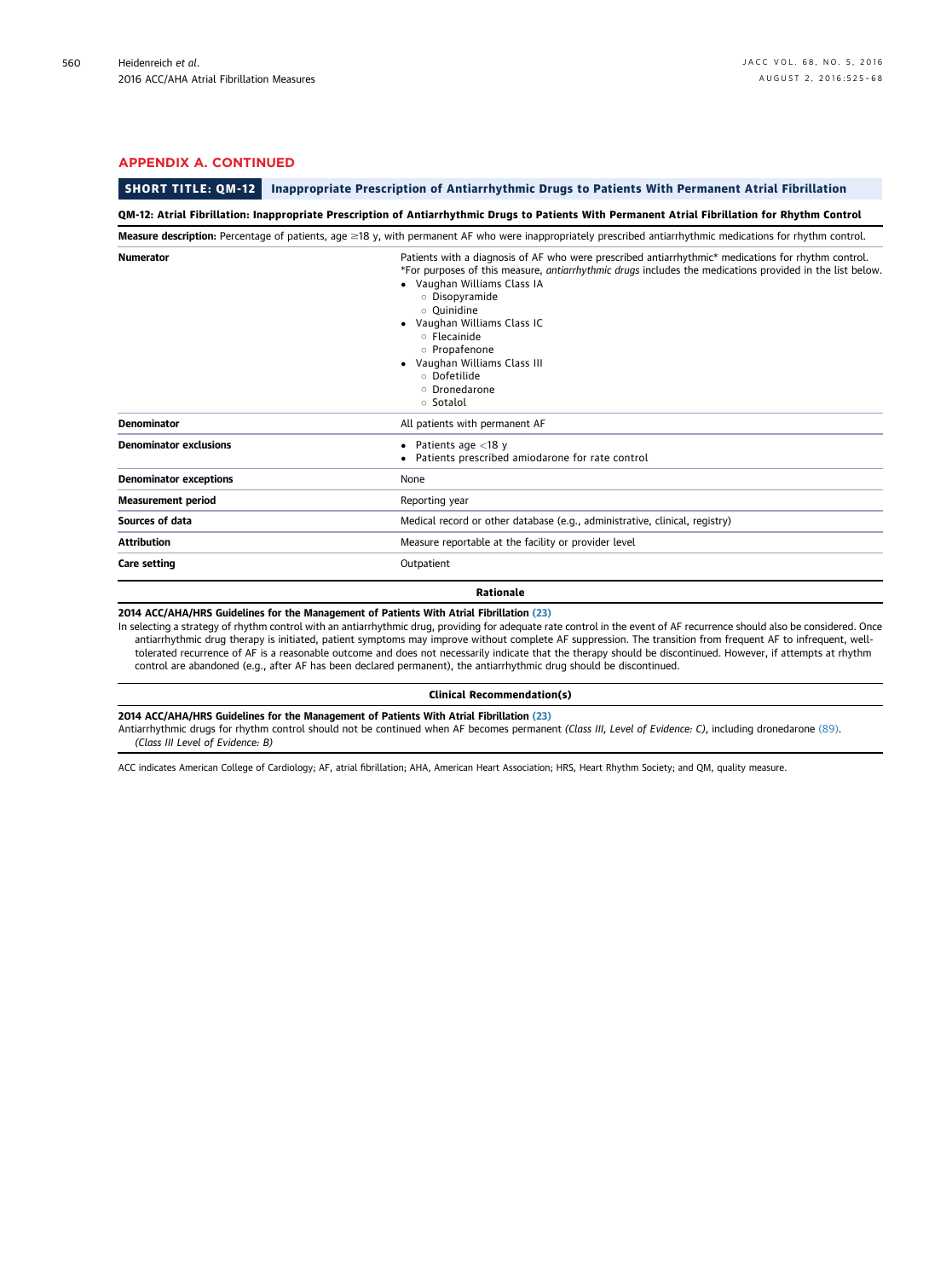### SHORT TITLE: QM-13 Inappropriate Prescription of Dofetilide or Sotalol

### QM-13: Atrial Fibrillation: Inappropriate Prescription of Dofetilide or Sotalol in Patients With Atrial Fibrillation and End-Stage Kidney Disease or on Dialysis

Measure description: Percentage of patients, age ≥18 y, with AF who also have end-stage kidney disease (CrCl <15 mL/min) or are on dialysis and who were prescribed dofetilide or sotalol.

| <b>Numerator</b>              | Patients with a diagnosis of AF who do not have normal kidney function and were prescribed dofetilide or sotalol |  |  |  |  |
|-------------------------------|------------------------------------------------------------------------------------------------------------------|--|--|--|--|
| <b>Denominator</b>            | All patients with AF who also have end-stage kidney disease (CrCl <15 mL/min) or are on dialysis                 |  |  |  |  |
| <b>Denominator exclusions</b> | Patients age $<$ 18 y                                                                                            |  |  |  |  |
| <b>Denominator exceptions</b> | None                                                                                                             |  |  |  |  |
| <b>Measurement period</b>     | Reporting year                                                                                                   |  |  |  |  |
| Sources of data               | Medical record or other database (e.g., administrative, clinical, registry)                                      |  |  |  |  |
| <b>Attribution</b>            | Measure reportable at the facility or provider level                                                             |  |  |  |  |
| Care setting                  | Outpatient                                                                                                       |  |  |  |  |
|                               |                                                                                                                  |  |  |  |  |

Rationale

2014 ACC/AHA/HRS Guidelines for the Management of Patients With Atrial Fibrillation [\(23\)](#page-10-0)

Sotalol and dofetilide are predominantly renally cleared and should be used with caution or avoided in patients with end-stage kidney disease or on dialysis. Table 11 in the 2014 ACC/AHA/HRS Guidelines for Management for Patients With Atrial Fibrillation provides more guidance with regard to types of patients who should be excluded. Manufacturer/FDA recommendations suggest that both drugs are contraindicated because of increased risk for toxicity (including potentially life-threatening proarrhythmic effects) in patients with severely reduced renal function.

# Clinical Recommendation(s)

2014 ACC/AHA/HRS Guidelines for the Management of Patients With Atrial Fibrillation [\(23\)](#page-10-0)

1. The following antiarrhythmic drugs are recommended in patients with AF to maintain sinus rhythm, depending on underlying heart disease and comorbidities (Class I, Level of Evidence: A):

a. Amiodarone [\(90](#page-12-0)–93)

b. Dofetilide [\(94,95\)](#page-12-0)

c. Dronedarone (96–[98\)](#page-12-0)

d. Flecainide [\(91,99\)](#page-12-0)

e. Propafenone [\(92,100](#page-12-0)–103)

f. Sotalol [\(91,101,104\)](#page-12-0)

2. The risks of the antiarrhythmic drug, including proarrhythmia, should be considered before initiating therapy with each drug. (Class I, Level of Evidence: C)

ACC indicates American College of Cardiology; AF, atrial fibrillation; AHA, American Heart Association; CrCl, creatinine clearance; FDA, U.S. Food and Drug Administration; HRS, Heart Rhythm Society; and QM, quality measure.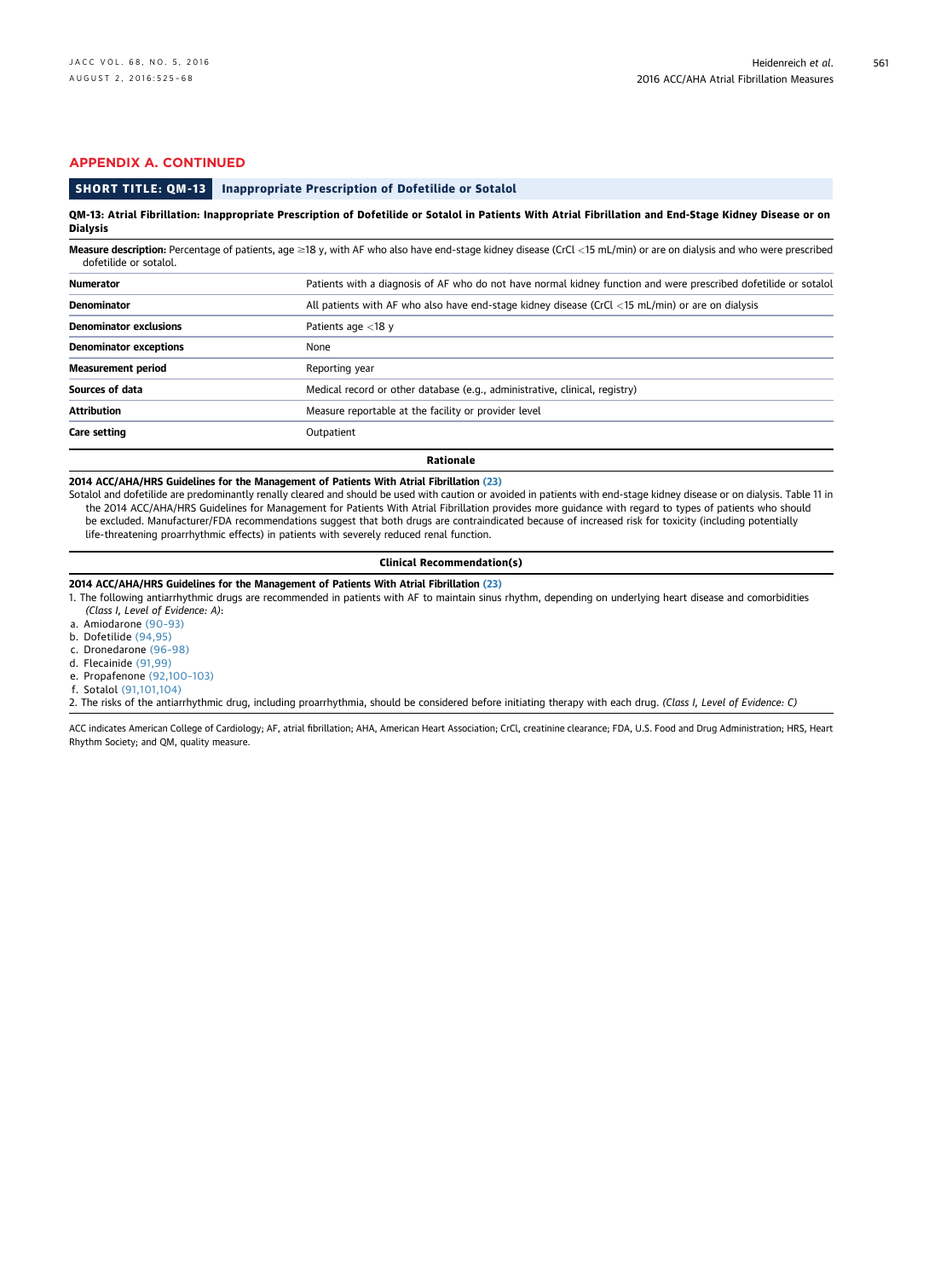### SHORT TITLE: QM-14 Inappropriate Prescription of a Direct Thrombin or Factor Xa Inhibitor

#### QM-14: Atrial Fibrillation: Inappropriate Prescription of a Direct Thrombin or Factor Xa Inhibitor in Patients With Atrial Fibrillation With Mechanical Heart Valve

Measure description: Percentage of patients, age ≥18 y, with a mechanical heart valve and with a diagnosis of AF who were inappropriately prescribed a direct thrombin or factor Xa inhibitor.

| Patients with a diagnosis of AF who were prescribed a direct thrombin or factor Xa inhibitor despite having a mechanical heart valve |  |  |  |  |
|--------------------------------------------------------------------------------------------------------------------------------------|--|--|--|--|
| All patients with a diagnosis of AF with a mechanical heart valve                                                                    |  |  |  |  |
| Patients age $<$ 18 y                                                                                                                |  |  |  |  |
| None                                                                                                                                 |  |  |  |  |
| Reporting year                                                                                                                       |  |  |  |  |
| Medical record or other database (e.g., administrative, clinical, registry)                                                          |  |  |  |  |
| Measure reportable at the facility or provider level                                                                                 |  |  |  |  |
| Outpatient                                                                                                                           |  |  |  |  |
|                                                                                                                                      |  |  |  |  |

#### Rationale

2014 ACC/AHA/HRS Guidelines for the Management of Patients With Atrial Fibrillation [\(23\)](#page-10-0)

Patients with AF and a mechanical heart valve should not be prescribed dabigatran.

Patients with mechanical heart valves or hemodynamically significant mitral stenosis were excluded from all 3 major trials (RE-LY, ROCKET AF, and ARISTOTLE) (105–[107\)](#page-12-0); therefore, these patients should be managed with warfarin. Patients with aortic stenosis or aortic insufficiency who, in the estimation of the local randomized controlled trial principal investigator, would not need a surgical procedure before the conclusion of the trial were included. The RE-ALIGN (Randomized, Phase II Study to Evaluate the Safety and Pharmacokinetics of Oral Dabigatran Etexilate in Patients After Heart Valve Replacement) trial, a phase 2 dose-range study of the use of dabigatran compared with warfarin in patients with mechanical heart valves, was stopped because dabigatran users were more likely to experience strokes, myocardial infarction, and thrombus forming on the mechanical heart valves than were warfarin users [\(108](#page-12-0)–110). There was also more bleeding after valve surgery in the dabigatran users than in the warfarin users; thus, dabigatran is contraindicated for use in patients with mechanical heart valves. Similar drug safety and efficacy information is lacking for rivaroxaban and apixaban and mechanical heart valves. Bioprosthetic heart valves have not been studied with any of the new anticoagulants. None of the 3 major trials included pregnant or lactating women, children, patients with reversible causes of AF, or patients with severe hypertension (systolic blood pressure >180 mm Hg or diastolic blood pressure >100 mm Hg). Patients with a recent stroke (within 7-14 days), patients with significant liver disease, and complex patients with multiple chronic conditions were excluded from all trials.

#### Clinical Recommendation(s)

2014 ACC/AHA/HRS Guidelines for the Management of Patients With Atrial Fibrillation [\(23\)](#page-10-0) The direct thrombin inhibitor dabigatran should not be used in patients with AF and a mechanical heart valve [\(108\).](#page-12-0) (Class III, Level of Evidence: B)

ACC indicates American College of Cardiology; AF, atrial fibrillation; AHA, American Heart Association; HRS, Heart Rhythm Society; and QM, quality measure.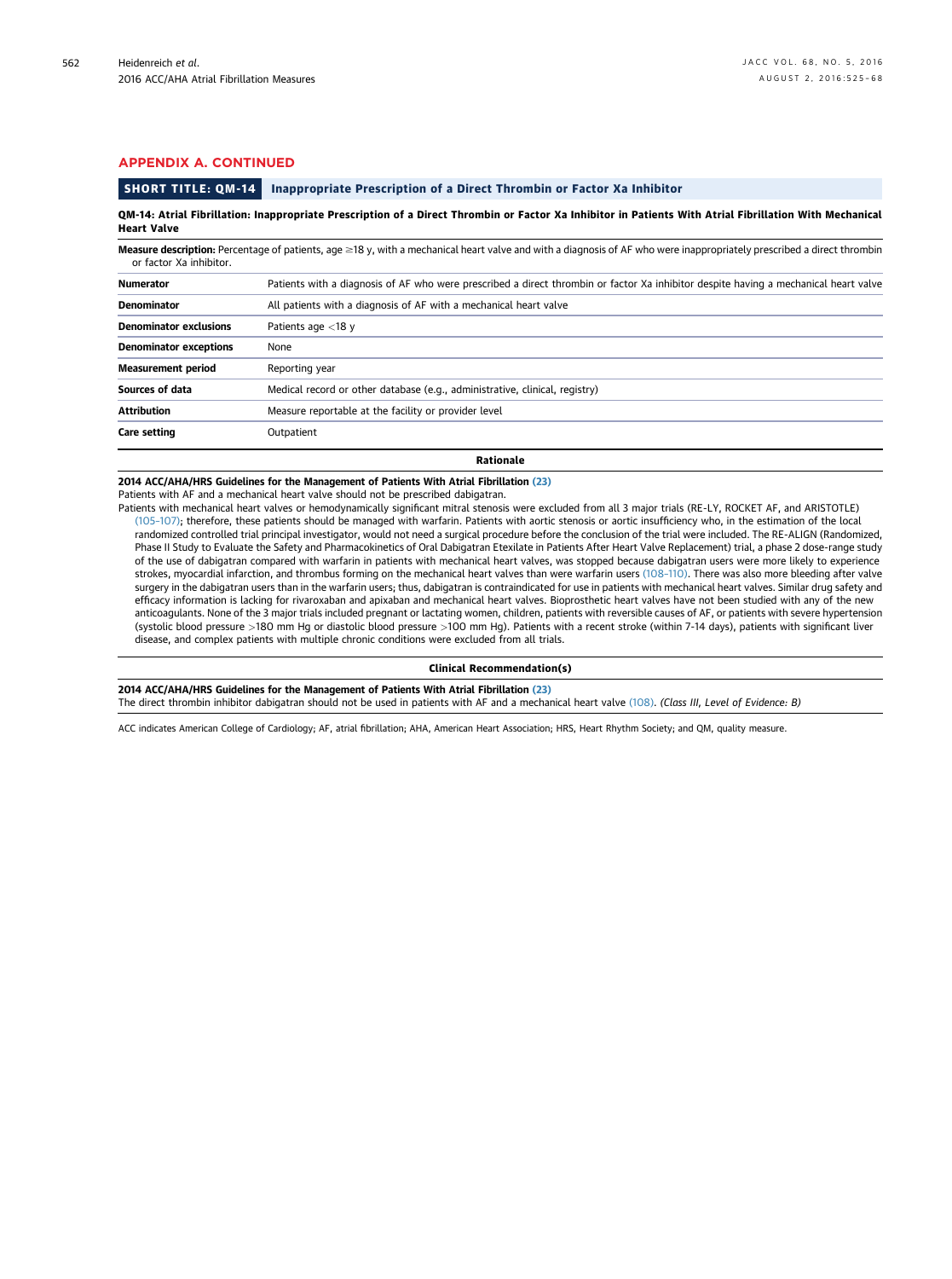"QM-15: Atrial Fibrillation: Inappropriate Prescription of a Direct Thrombin or Factor Xa Inhibitor (Rivaroxaban or Edoxaban) in Patients with Atrial Fibrillation and End-Stage Kidney Disease or on Dialysis" has been deleted. For more information on this change, please consult "Addendum: Removal/Modification of Measures" and the associated correction notice.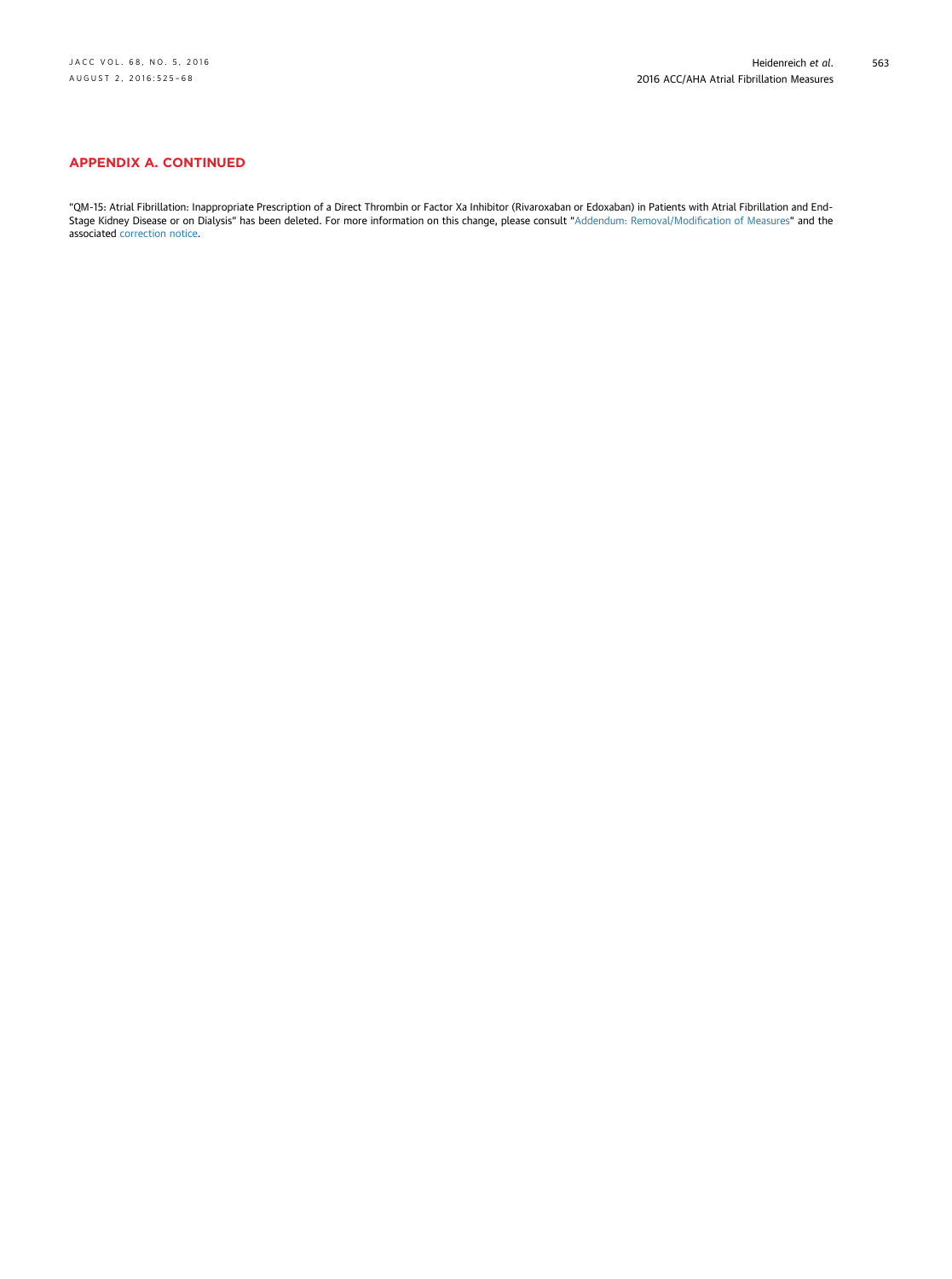### SHORT TITLE: QM-16 Inappropriate Prescription of Antiplatelet and Oral Anticoagulation Therapy

### QM-16: Atrial Fibrillation: Inappropriate Prescription of Antiplatelet and Oral Anticoagulation Therapy for Patients Who Do Not Have Coronary Artery Disease and/or Vascular Disease

|                                          | Measure Description: Percentage of patients, age 18 and older, with atrial fibrillation who do not currently have coronary artery disease and/or vascular disease that<br>were inappropriately prescribed both an antiplatelet and an oral anticoaqulant. |
|------------------------------------------|-----------------------------------------------------------------------------------------------------------------------------------------------------------------------------------------------------------------------------------------------------------|
| <b>Numerator</b>                         | Patients with a diagnosis of atrial fibrillation who do not have coronary artery disease and/or vascular disease that were inappropriately prescribed<br>both an antiplatelet and an oral anticoagulant.                                                  |
| <b>Denominator</b>                       | All patients with atrial fibrillation who do not currently have coronary artery disease and/or vascular disease.                                                                                                                                          |
| <b>Denominator</b><br>exclusions         | Patients less than 18 years of age<br>Patients with mechanical heart valves<br>Patients undergoing procedures using certain devices where they are appropriately prescribed both an antiplatelet and an oral<br>anticoaqulant (e.g., WATCHMAN device)     |
| <b>Denominator</b><br>exceptions         | None                                                                                                                                                                                                                                                      |
| <b>Measurement period</b> Reporting year |                                                                                                                                                                                                                                                           |
| Sources of data                          | Medical record or other database (e.g., administrative, clinical, registry).                                                                                                                                                                              |
| Attribution                              | Measure reportable at the facility or provider level                                                                                                                                                                                                      |
| <b>Care setting</b>                      | Outpatient                                                                                                                                                                                                                                                |

### Rationale

### 2014 ACC/AHA/HRS Guidelines for the Management of Patients With Atrial Fibrillation [\(3\)](#page-10-0)

Stroke prevention trials compared warfarin or aspirin with placebo and compared aspirin with warfarin or clopidogrel and aspirin. Warfarin was also compared with dual antiplatelet agents (clopidogrel and aspirin). Trials have also compared direct thrombin inhibitors and factor Xa inhibitors with warfarin and, in 1 case, with aspirin. Both primary and secondary stroke prevention have been evaluated. The selection of an antithrombotic agent should be based on shared decision making that takes into account risk factors, cost, tolerability, patient preference, potential for drug interactions, and other clinical characteristics, including time in the INR therapeutic range if the patient has been on warfarin, irrespective of whether the AF pattern is paroxysmal, persistent, or permanent.

Clopidogrel plus aspirin was evaluated for stroke prevention in the ACTIVE (Atrial Fibrillation Clopidogrel Trial With Irbesartan for Prevention of Vascular ACTIVE-W found a 40% RR reduction (95% CI: 18% to 56%; p < 0.001) for stroke with warfarin compared with the dual antiplatelet regimen. ACTIVE-A compared clopidogrel Events)-W trial [\(12\)](#page-10-0). The combination of clopidogrel and aspirin resulted in a 28% RR reduction (95% CI: 17% to 38%; p < 0.0002) in all strokes compared with aspirin alone. Major bleeding was significantly greater with the combination and increased by 57% (95% CI: 29% to 92%; p < 0.001).

### Clinical Recommendation(s)

No clinical recommendation currently exists for this measure.

ACC indicates American College of Cardiology; AF, atrial fibrillation; AHA, American Heart Association; CI, confidence interval; HRS, Heart Rhythm Society; INR, International Normalized Ratio; QM, quality measure; and RR, relative risk.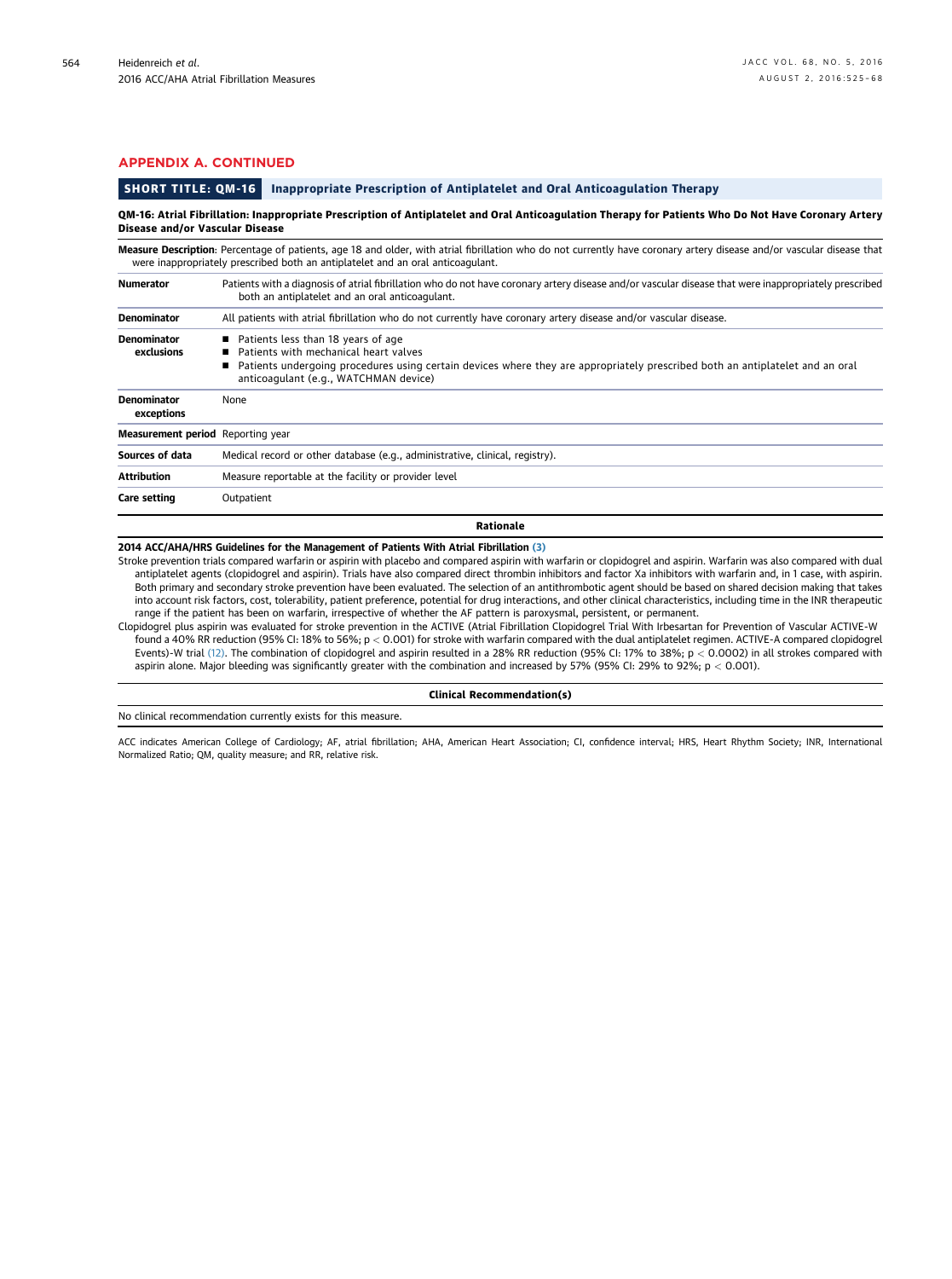### SHORT TITLE: QM-17 Inappropriate Prescription of Nondihydropyridine Calcium Channel Antagonist

### QM-17: Atrial Fibrillation: Inappropriate Prescription of Nondihydropyridine Calcium Channel Antagonist in Patients With Reduced Ejection Fraction

Measure description: Percentage of patients, age ≥18 y, with reduced ejection fraction (≤40) and a diagnosis of AF who were inappropriately prescribed a nondihydropyridine calcium channel antagonist.

| <b>Numerator</b>              | Patients with a diagnosis of AF and reduced ejection fraction ( $\leq$ 40) who were prescribed a nondihydropyridine calcium<br>channel antagonist |
|-------------------------------|---------------------------------------------------------------------------------------------------------------------------------------------------|
| <b>Denominator</b>            | All patients with AF and reduced ejection fraction $(\leq 40)$                                                                                    |
| <b>Denominator exclusions</b> | Patients age $<$ 18 y                                                                                                                             |
| <b>Denominator exceptions</b> | None                                                                                                                                              |
| <b>Measurement period</b>     | Reporting year                                                                                                                                    |
| Sources of data               | Medical record or other database (e.g., administrative, clinical, registry)                                                                       |
| <b>Attribution</b>            | Measure reportable at the facility or provider level                                                                                              |
| Care setting                  | Outpatient                                                                                                                                        |

Rationale

### 2014 ACC/AHA/HRS Guidelines for the Management of Patients With Atrial Fibrillation [\(23\)](#page-10-0)

In general, beta blockers are the most common agents used for rate control, followed by nondihydropyridine calcium channel blockers, digoxin, and amiodarone. Patient comorbidities must be understood to avoid medications that may precipitate adverse events, such as decompensation of HF, exacerbation of chronic obstructive pulmonary disease, or acceleration of conduction in patients with preexcitation.

Nondihydropyridine calcium channel blockers should not be used in patients with left ventricular systolic dysfunction and decompensated HF because of their negative inotropic effects, but they may be used in patients with HF with preserved left ventricular systolic function. In addition, these agents should not be used in patients with pre-excitation and AF because of the potential for shortening bypass tract refractoriness, which may accelerate the ventricular rate to precipitate hypotension or ventricular fibrillation.

# Clinical Recommendation(s)

### 2014 ACC/AHA/HRS Guidelines for the Management of Patients With Atrial Fibrillation [\(23\)](#page-10-0)

1. Nondihydropyridine calcium channel antagonists should not be used in patients with decompensated HF because these drugs may lead to further hemodynamic compromise. (Class III, Level of Evidence: C)

ACC indicates American College of Cardiology; AF, atrial fibrillation; AHA, American Heart Association; HF, heart failure; HRS, Heart Rhythm Society; and QM, quality measure.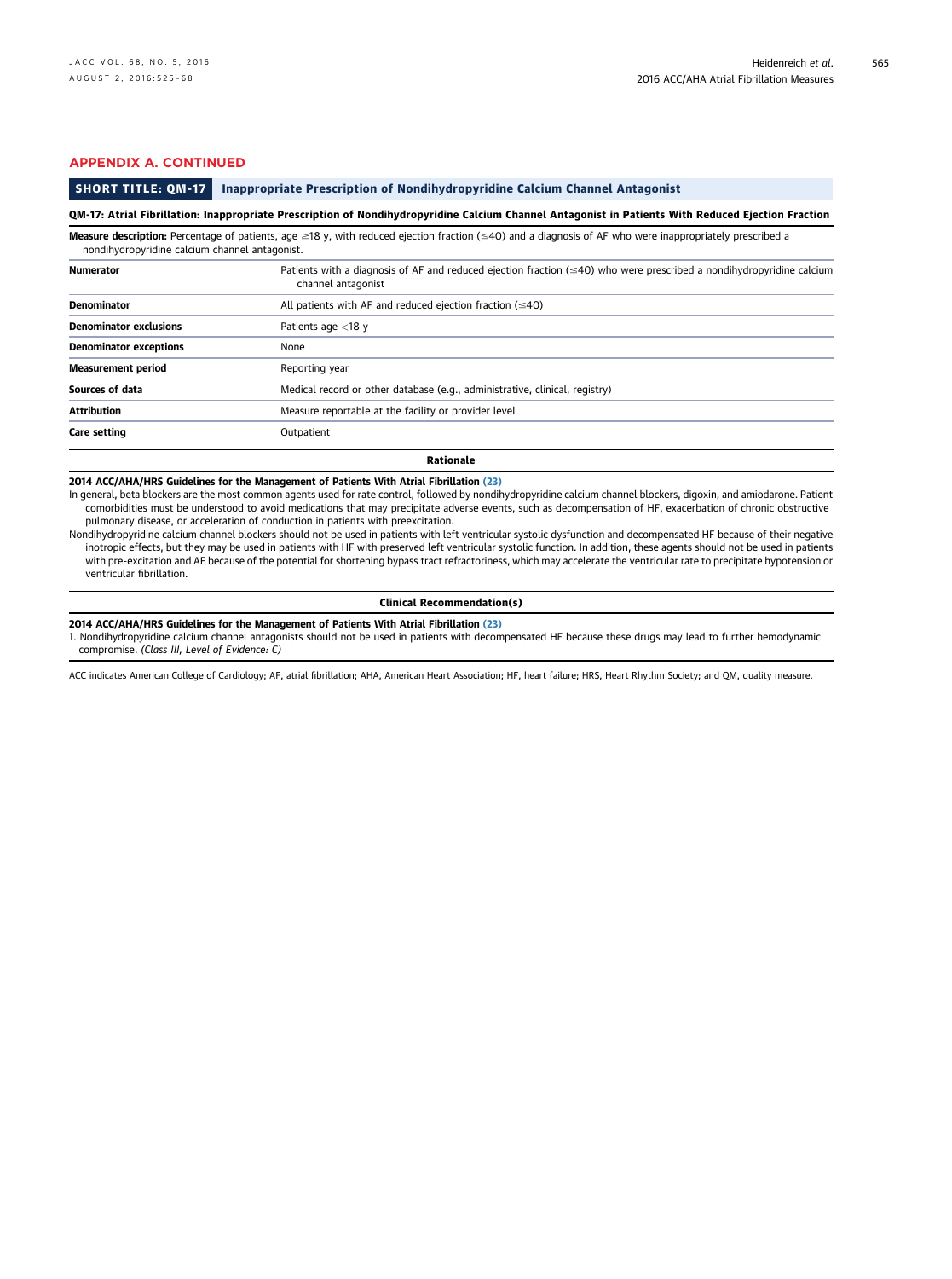### SHORT TITLE: QM-18 Shared Decision Making in Anticoagulation Prescription

#### QM-18: Atrial Fibrillation/Atrial Flutter: Shared Decision Making Between Physician and Patient in Anticoagulation Prescription

Measure description: Percentage of patients, age ≥18 y, with AF or atrial flutter who were educated on the benefits and risk of anticoagulation and the specific type of anticoagulation therapy recommended by the physician, and who were consulted during the decision-making process about whether to prescribe and which anticoagulant to prescribe during the measurement period.

| <b>Numerator</b>              | Patients with AF or atrial flutter with documentation of engagement in the decision-making process with regard to the benefits<br>and risks of anticoaqulation and the specific type of anticoaqulation therapy for AF or atrial flutter                                 |  |  |  |
|-------------------------------|--------------------------------------------------------------------------------------------------------------------------------------------------------------------------------------------------------------------------------------------------------------------------|--|--|--|
| Denominator                   | All patients with AF or atrial flutter                                                                                                                                                                                                                                   |  |  |  |
| <b>Denominator exclusions</b> | • Patients age $<$ 18 y<br>• Patients who are on comfort care measures only                                                                                                                                                                                              |  |  |  |
| <b>Denominator exceptions</b> | Documentation of a medical reason for not prescribing warfarin or another FDA-approved anticoagulant to a patient with<br>٠<br>a CHA <sub>2</sub> DS <sub>2</sub> -VASc score of $\geq$ 2<br>Patient currently enrolled in a clinical trial related to AF/atrial flutter |  |  |  |
| <b>Measurement period</b>     | Reporting year                                                                                                                                                                                                                                                           |  |  |  |
| Sources of data               | Medical record or other database (e.g., administrative, clinical, registry)                                                                                                                                                                                              |  |  |  |
| <b>Attribution</b>            | Measure reportable at the facility or provider level                                                                                                                                                                                                                     |  |  |  |
| <b>Care setting</b>           | Outpatient                                                                                                                                                                                                                                                               |  |  |  |

#### Rationale

AF, whether paroxysmal, persistent, or permanent, and whether symptomatic or silent, significantly increases the risk of thromboembolic ischemic stroke. Nonvalvular AF increases the risk of stroke 5 times, and AF in the setting of mitral stenosis increases the risk of stroke 20 times over that of patients in sinus rhythm.

Thromboembolism occurring with AF is associated with a greater risk of recurrent stroke, more severe disability, and greater risk of death. Silent AF is also associated with ischemic stroke. The appropriate use of antithrombotic therapy and the control of other risk factors, including hypertension and hypercholesterolemia, substantially reduce stroke risk.

One meta-analysis has stratified ischemic stroke risk among patients with nonvalvular AF using the following point scoring systems [\(37\)](#page-11-0): AF Investigators; CHADS<sub>2</sub> (congestive heart failure, hypertension, age ≥75 y, diabetes mellitus, prior stroke or TIA or thromboembolism [doubled]), or CHA<sub>2</sub>DS<sub>2</sub>-VASc (congestive heart failure, hypertension, age ≥75 y [doubled] [\(38\)](#page-11-0), diabetes mellitus, prior stroke or TIA or thromboembolism [doubled], vascular disease, age 65-74 y, sex category). When compared with the CHADS<sub>2</sub> score [\(39\),](#page-11-0) the CHA<sub>2</sub>DS<sub>2</sub>-VASc score for nonvalvular AF has a broader score range (0 to 9) and includes a larger number of risk factors

(female sex, age 65-74 y, and vascular disease) [\(40,41\)](#page-11-0). The selection of an antithrombotic agent should be based on shared decision making that takes into account risk factors, cost, tolerability, patient preference, potential for drug interactions, and other clinical characteristics, including time in the INR therapeutic range if the patient has been on warfarin, irrespective of whether the AF

pattern is paroxysmal, persistent, or permanent. Selection of agents for antithrombotic therapy depends on a large number of variables, including clinical factors, clinician and patient preference, and, in some circumstances, cost. The new agents are currently considerably more expensive than warfarin. However, dietary limitations and the need for repeated INR testing are eliminated with the new agents. If patients are stable, their condition is easily controlled, and they are satisfied with warfarin therapy, it is not necessary to change to

a new agent. However, it is important to discuss this option with patients who are candidates for the new agents. All 3 new oral anticoagulants (dabigatran, rivaroxaban, and apixaban) represent important advances over warfarin because they have more predictable pharmacological profiles, fewer drug–drug interactions, an absence of major dietary effects, and less risk of intracranial bleeding than warfarin. They have rapid onset and offset of action so that bridging with parenteral anticoagulant therapy is not needed during initiation, and bridging may not be needed in patients on chronic therapy requiring brief interruption of anticoagulation for invasive procedures. However, strict compliance with these new oral anticoagulants is critical. Missing even 1 dose could result in a period without protection from thromboembolism. As a result, the FDA issued black box warnings that discontinuation of these new agents can increase the risk of thromboembolism and that coverage with another anticoagulant may be needed. In addition, reversal agents, while in development, are not available, although the short half-lives lessen the need for an antidote. Although dose adjustments may be warranted for those with chronic kidney disease or body weight extremes, these new agents do not require regular monitoring of INR or activated partial thromboplastin time.

### Clinical Recommendation(s)

### 2014 ACC/AHA/HRS Guidelines for the Management of Patients With Atrial Fibrillation [\(23\)](#page-10-0)

1. In patients with AF, antithrombotic therapy should be individualized based on shared decision-making after discussion of the absolute and RRs of stroke and bleeding, and the patient's values and preferences. (Class I, Level of Evidence: C)

2. Selection of antithrombotic therapy should be based on the risk of thromboembolism, irrespective of whether the AF pattern is paroxysmal, persistent, or permanent [\(4](#page-11-0)2–[45\)](#page-11-0). (Class I, Level of Evidence: B)

3. In patients with nonvalvular AF, the CHA<sub>2</sub>DS<sub>2</sub>-VASc score is recommended for assessment of stroke risk [\(46](#page-11-0)-48). (Class I, Level of Evidence: B)

4. For patients with AF who have mechanical heart valves, warfarin is recommended and the target international normalized ratio (INR) intensity (2.0 to 3.0 or 2.5 to 3.5) should be based on the type and location of the prosthesis [\(49](#page-11-0)–51). (Class I, Level of Evidence: B)

5. For patients with nonvalvular AF with prior stroke, transient ischemic attack (TIA), or a CHA<sub>2</sub>DS2-VASc score of 2 or greater, oral anticoagulants are recommended. Options include: warfarin (INR 2.0 to 3.0) [\(42](#page-11-0)-45) (Class I, Level of Evidence: A), dabigatran [\(52\)](#page-11-0) (Class I, Level of Evidence: B), rivaroxaban [\(53\)](#page-11-0) (Class I, Level of Evidence: B), or apixaban [\(54\)](#page-11-0) (Class I, Level of Evidence: B).

6. Among patients treated with warfarin, the INR should be determined at least weekly during initiation of antithrombotic therapy and at least monthly when anticoagulation (INR in range) is stable [\(55](#page-11-0)–57). (Class I, Level of Evidence: A)

7. For patients with nonvalvular AF unable to maintain a therapeutic INR level with warfarin, use of a direct thrombin or factor Xa inhibitor (dabigatran, rivaroxaban, or apixaban) is recommended. (Class I, Level of Evidence: C)

8. Re-evaluation of the need for and choice of antithrombotic therapy at periodic intervals is recommended to reassess stroke and bleeding risks. (Class I, Level of Evidence: C)

9. For patients with atrial flutter, antithrombotic therapy is recommended according to the same risk profile used for AF. (Class I, Level of Evidence: C)

ACC indicates American College of Cardiology; AF, atrial fibrillation; AHA, American Heart Association; FDA, U.S. Food and Drug Administration; HRS, Heart Rhythm Society; INR, International Normalized Ratio; QM, quality measure; and TIA, transient ischemic attack.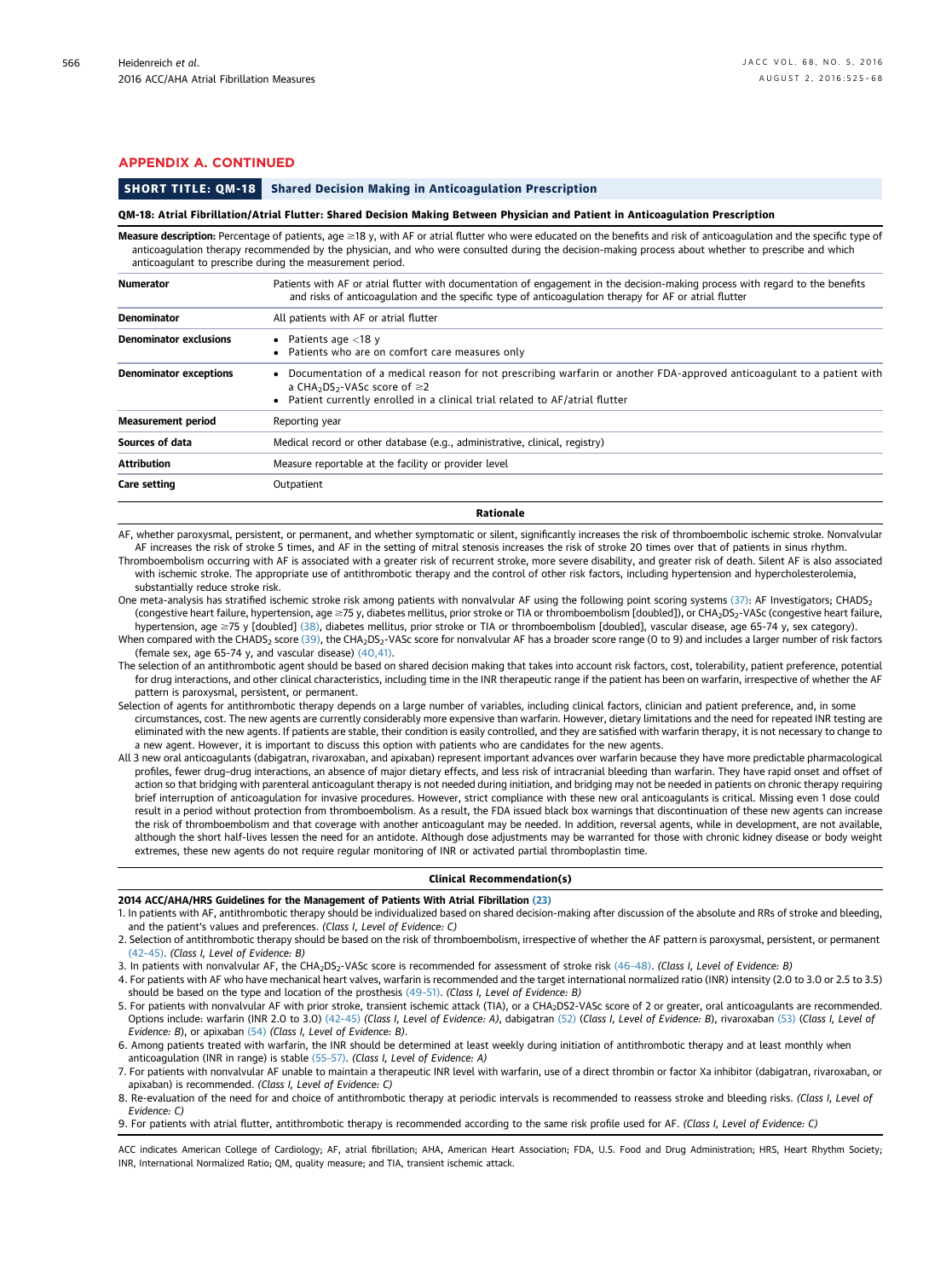# APPENDIX B. AUTHOR RELATIONSHIPS WITH INDUSTRY AND OTHER ENTITIES (RELEVANT)— 2016 ACC/AHA CLINICAL PERFORMANCE AND QUALITY MEASURES FOR ADULTS WITH ATRIAL FIBRILLATION OR ATRIAL FLUTTER

| <b>Committee Member</b> | <b>Employment</b>                                                                                   | <b>Consultant</b>                                                           | <b>Bureau</b> | Ownership/<br>Speakers Partnership/<br>Principal | Research                                                                                       | Institutional,<br>Organizational,<br>or Other Financial<br><b>Benefit</b> | <b>Expert</b><br>Witness |
|-------------------------|-----------------------------------------------------------------------------------------------------|-----------------------------------------------------------------------------|---------------|--------------------------------------------------|------------------------------------------------------------------------------------------------|---------------------------------------------------------------------------|--------------------------|
| Paul Heidenreich, Chair | Stanford VA Palo Alto<br>Health Care System -<br>Professor of Medicine                              | None                                                                        | None          | None                                             | None                                                                                           | None                                                                      | None                     |
| N. A. Mark Estes III    | Tufts Medical Center -<br>Professor of Medicine                                                     | <b>Boston Scientifict</b><br>Medtronict<br>$\bullet$<br>• St. Jude Medicalt | None          | None                                             | • Boston Scientific                                                                            | Medtronict<br>$\bullet$<br>St. Jude Medicalt<br>Boston Scientifict<br>٠   | None                     |
| Gregg C. Fonarow        | Ahmanson-UCLA<br>Cardiomyopathy Center •<br>Division of Cardiology -<br>Director                    | <b>Boston Scientific</b><br>Medtronic                                       | None          | None                                             | • Medtronic                                                                                    | Medtronic-<br>$\bullet$<br><b>IMPROVE HF</b><br>Steering<br>Committee*    | None                     |
| Corrine Y. Jurgens      | Stony Brook University<br>School of Nursing -<br>Associate Professor                                | None                                                                        | None          | None                                             | None                                                                                           | None                                                                      | None                     |
| Joseph E. Marine        | Johns Hopkins School of<br>Medicine - Associate<br>Professor of Medicine                            | None                                                                        | None          | None                                             | None                                                                                           | None                                                                      | None                     |
| David D. McManus        | University of<br>Massachusetts Memorial<br>Medical Center -<br>Assistant Professor<br>of Medicine   | None                                                                        | None          | None                                             | Biotronik-IMPACT<br>$\bullet$<br>study<br>Philip Healthcare-<br>$\bullet$<br>SENTINEL-HF study | None                                                                      | None                     |
| Robert L. McNamara      | Yale University School of<br>Medicine Section of<br>Cardiology - Associate<br>Professor of Medicine | None                                                                        | None          | None                                             | None                                                                                           | None                                                                      | None                     |
| Penelope Solis          | American College of<br>Cardiology                                                                   | None                                                                        | None          | None                                             | None                                                                                           | None                                                                      | None                     |

This table represents the relationships of committee members with industry and other entities that were determined to be relevant to this document. These relationships were reviewed and updated in conjunction with all meetings and/or conference calls of the writing committee during the document development process. The table does not necessarily reflect relationships with industry at the time of publication. A person is deemed to have a significant interest in a business if the interest represents ownership of  $\geq$ 5% of the voting stock or share of the business entity, or ownership of  $\geq$ \$5,000 of the fair market value of the business entity, or if funds received by the person from the business entity exceed 5% of the person's gross income for the previous year. Relationships that exist with no financial benefit are also included for the purpose of transparency. Relationships in this table are modest unless otherwise noted. According to the ACC/AHA, a person has a relevant relationship IF: a) the relationship or interest relates to the same or similar subject matter, intellectual property or asset, topic, or issue addressed in the document; or b) the company/entity (with whom the relationship exists) makes a drug, drug class, or device addressed in the document, or makes a competing drug or device addressed in the document; or c) the person or a member of the person's household has a reasonable potential for financial, professional, or other personal gain or loss as a result of the issues/content addressed in the document. Biotronik IMPACT Study indicates Home Monitoring and Predefined Anticoagulation to Reduce Stroke Risk; and IMPROVE HF, Improve the Use of Evidence-Based Heart Failure Therapies in the Outpatient Setting. \*No financial relationship.

†Significant (greater than \$5,000) relationship.